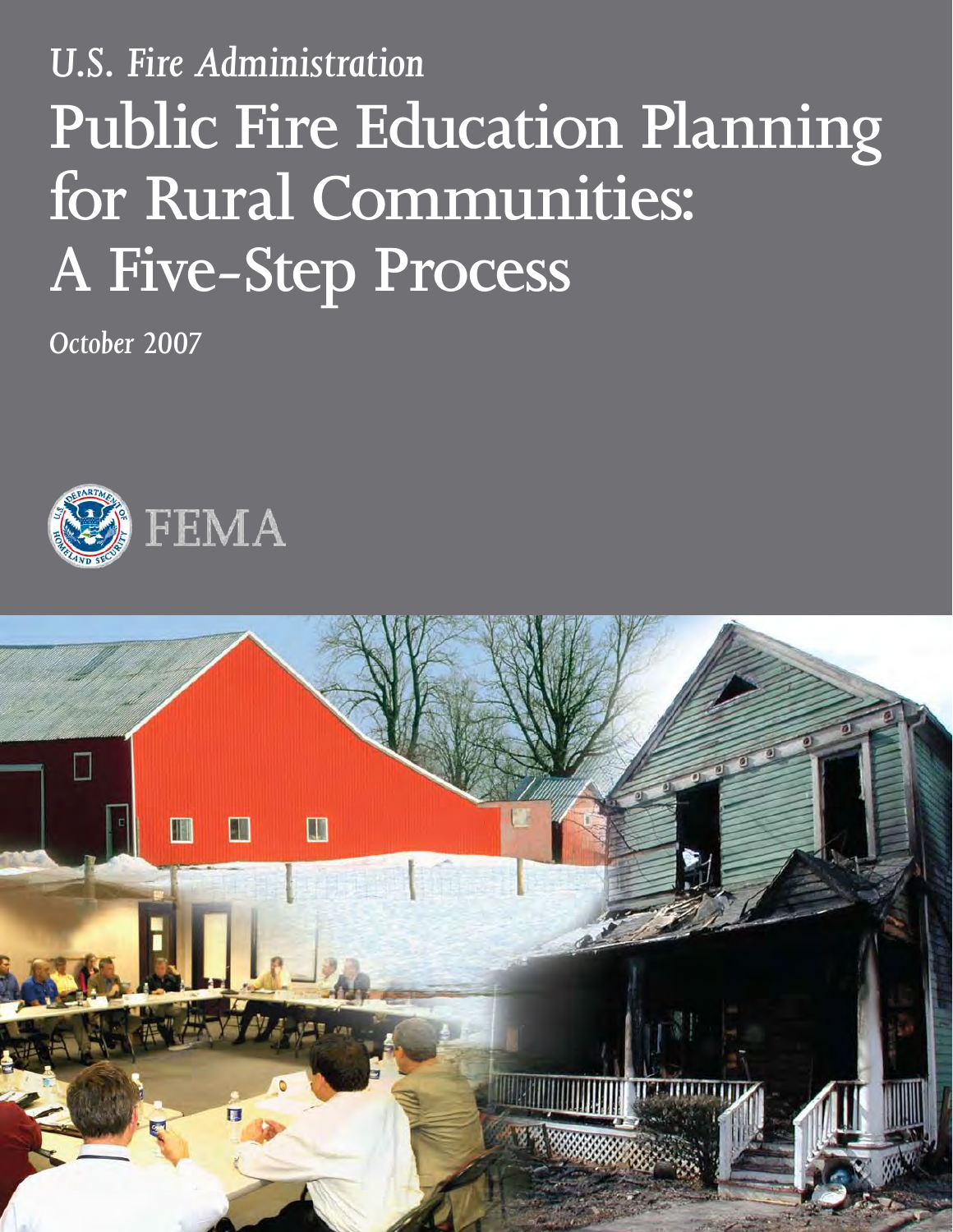# U.S. Fire Administration

### Mission Statement

*As an entity of the Federal Emergency Management Agency (FEMA), the mission of the U.S. Fire Administration (USFA) is to reduce life and economic losses due to fire and related emergencies, through leadership, advocacy, coordination, and support. We serve the Nation independently, in coordination with other Federal agencies, and in partnership with fire protection and emergency service communities. With a commitment to excellence, we provide public education, training, technology, and data initiatives.*



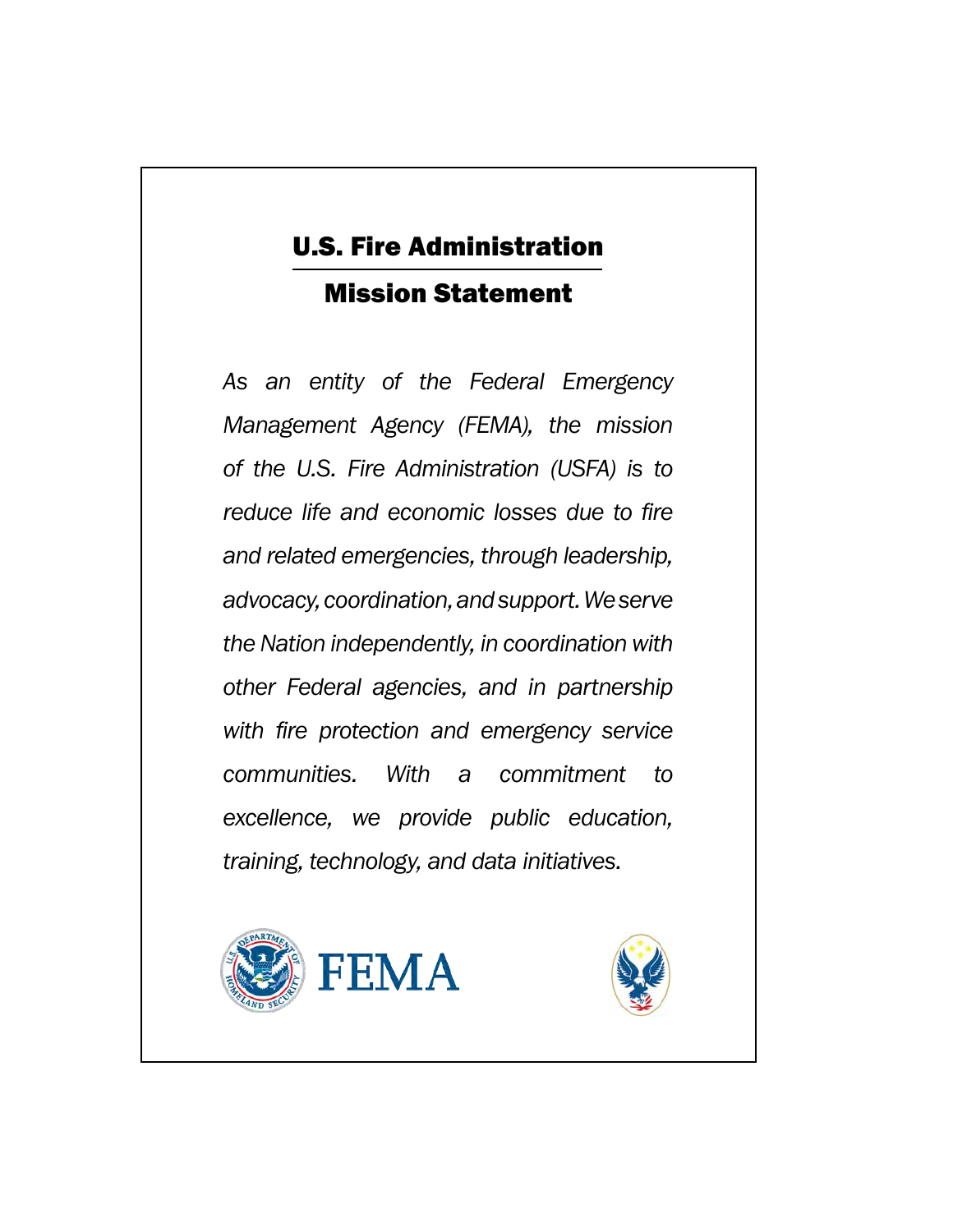# **Public Fire Education Planning for Rural Communities: A Five-Step Process**



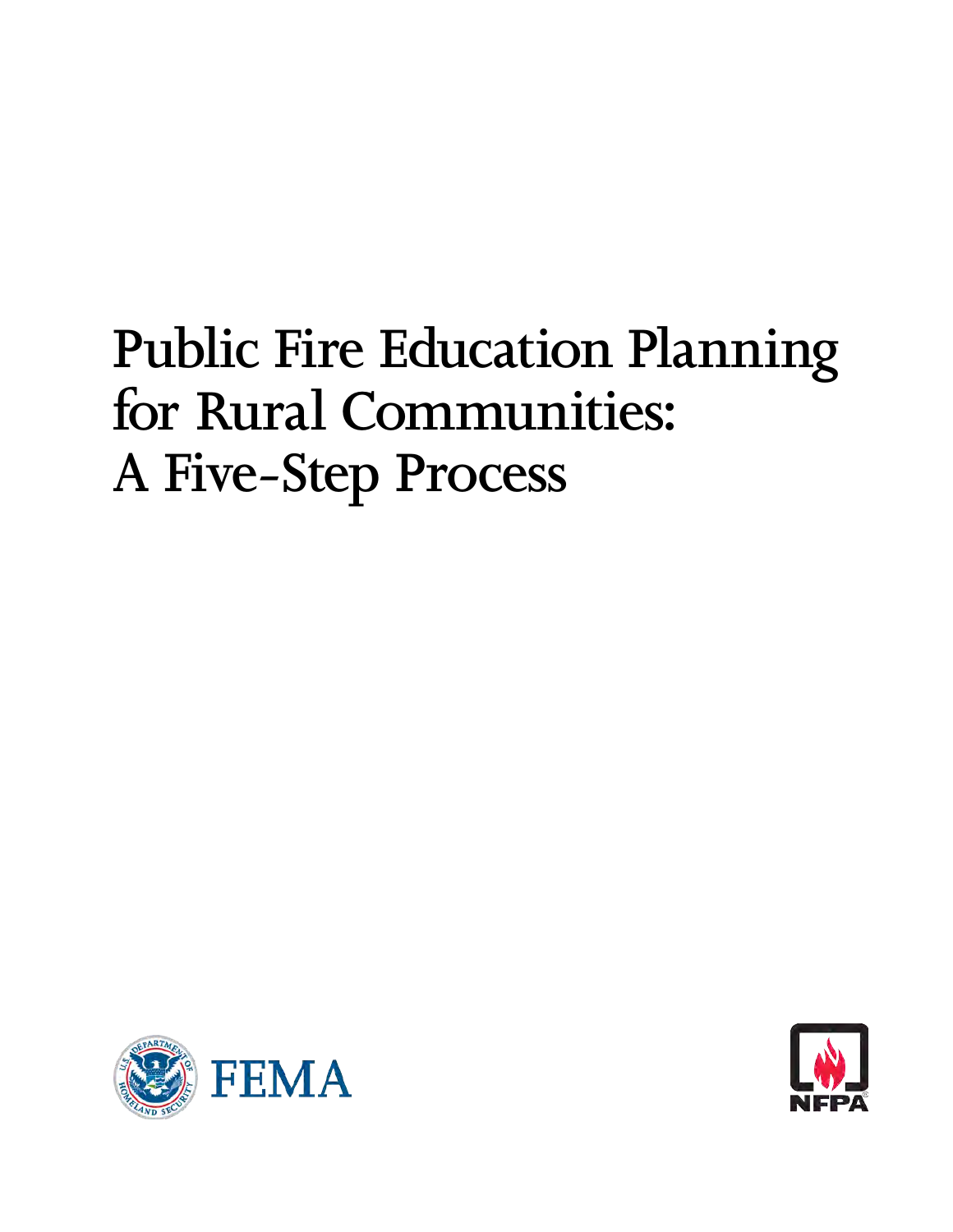# **Public Fire Education Planning for Rural Communities: A Five-Step Process**

**Sharon Gamache John R. Hall, Jr. Marty Ahrens Geri Penney Ed Kirtley**

**October 2007**

**Provided for by Cooperative Agreement EME-2004-CA-01867**



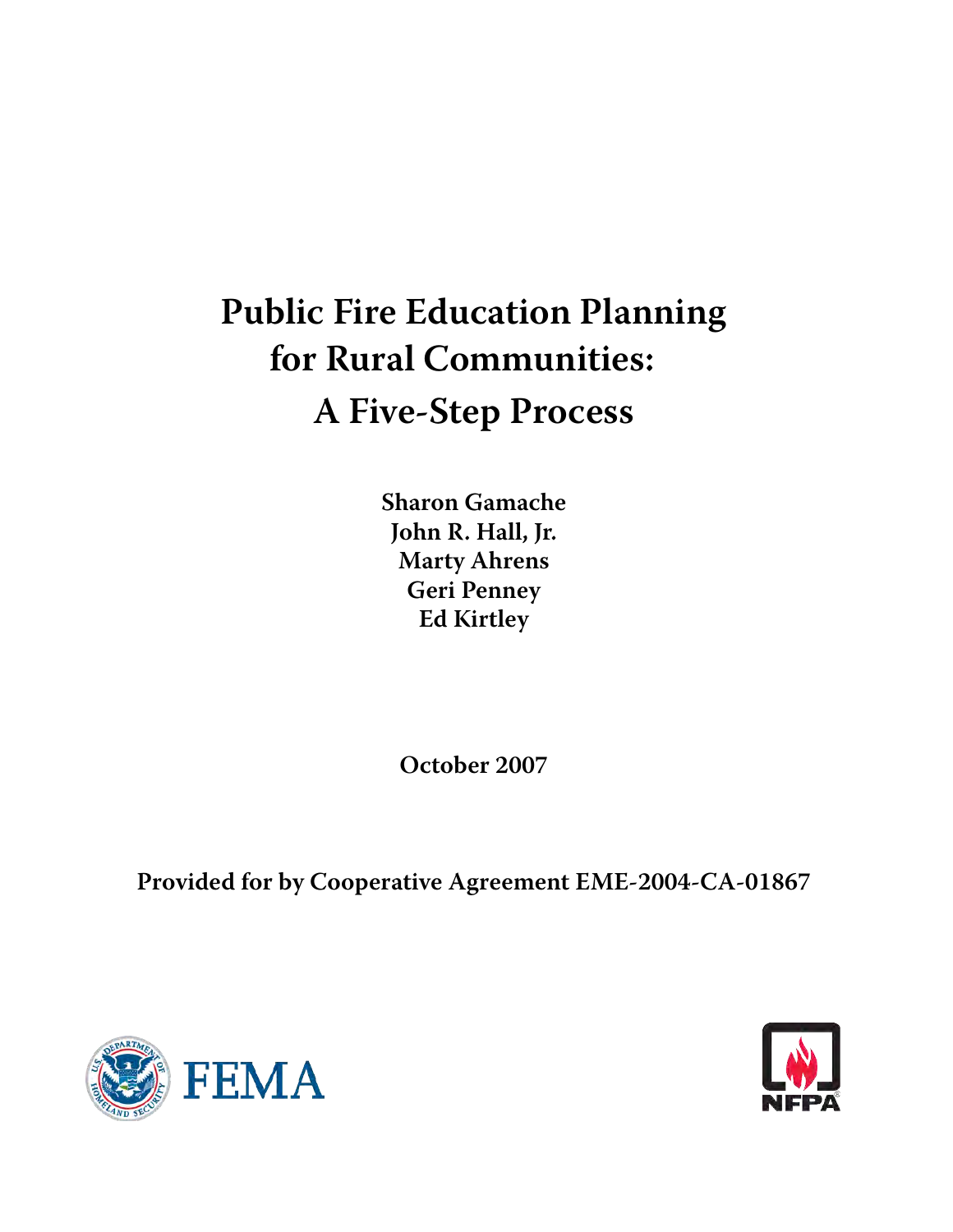# **Table of Contents**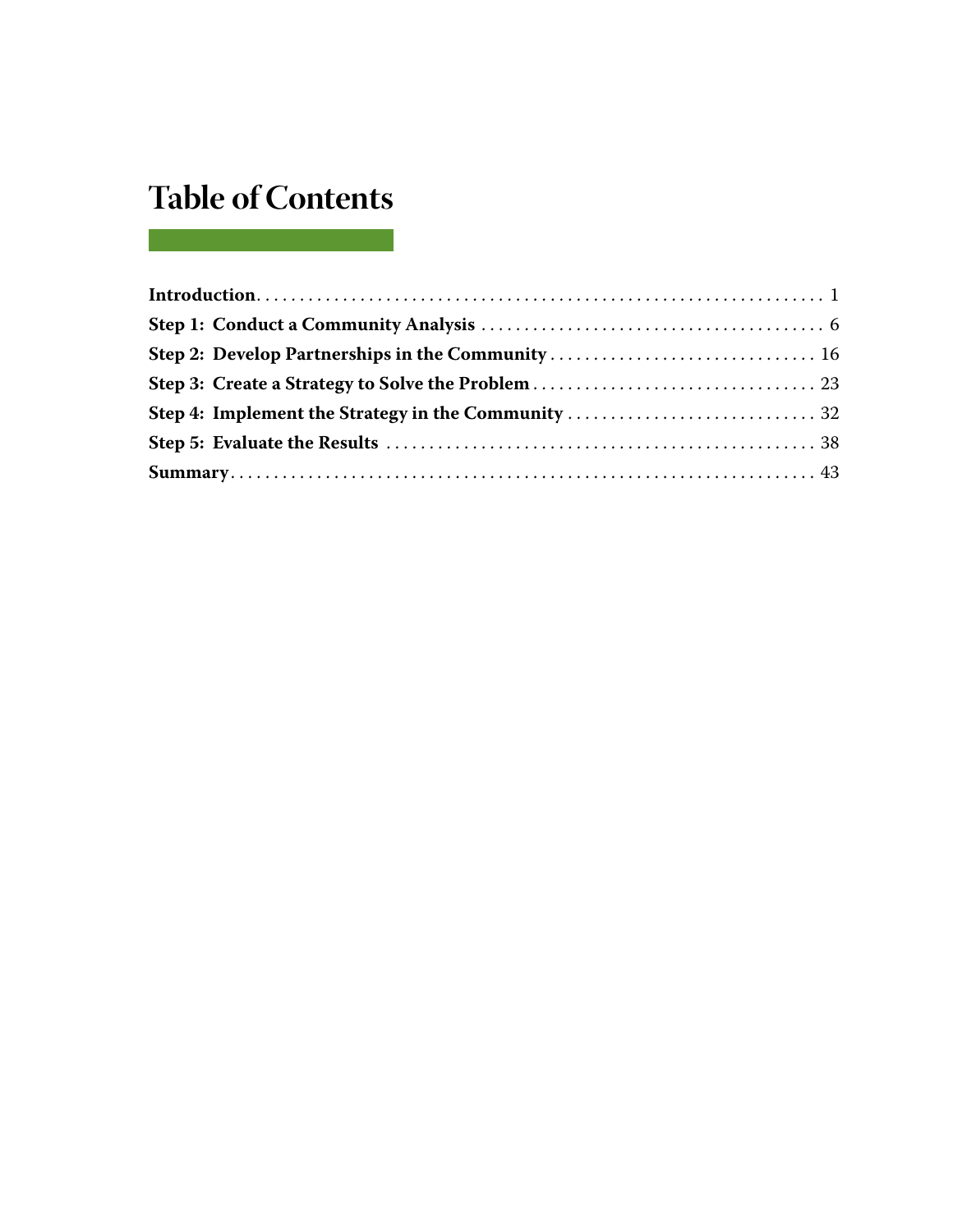### <span id="page-5-0"></span>**Introduction**

**Congratulations! You are about to take the first step in making your community fire**<br> **Consisters Sut you don't have to go it alone—you also are partnering with numerous Fed<br>
and nonprofit agencies and organizations commi** safe. But you don't have to go it alone—you also are partnering with numerous Federal and nonprofit agencies and organizations committed to helping you in this project.

This planning guide will introduce you to a simple, easy-to-use planning process to develop a fire safety program for your community. Since the planning process is based on the experiences of other rural communities, we know all the steps work. Examples throughout the guide will help you apply each step to your community. These examples, along with the other information, make using the steps straightforward. All of the information in this planning guide is based on the U.S. Fire Administration's (USFA's) booklet *Public Fire Education Planning: A Five-Step Process*.

You can use this planning process in any rural community in the United States, regardless of the community's location, size, population demographics, or fire problem. The process leads you to solutions based specifically on your community's resources, problems, and values. It is **not** a large-city process that requires large numbers of firefighters and thousands of dollars to be effective.

Even though the process is designed to work for any rural community, we have made some assumptions about your situation:

- First, only a few people in your department may have experience developing a fire safety education program for the community. You may have personnel who have done presentations during Fire Prevention Week or who help with fire station tours, but they may not have designed a comprehensive public education program.
- Second, you don't have many available fire prevention resources, including people's time. You may have a hard time even getting enough qualified people on the department to fight fires. Also, you may not have many department funds available for a fire prevention program.
- • Third, you may only have a small database of fires in your local community. Your department probably does not have many structure fires each year. Because of the low number of fires, there may not be any single fire cause that you can single out with confidence as a top priority.

Some elements are common in most successful rural fire safety education programs. Knowing these common elements is important as you work through the planning process.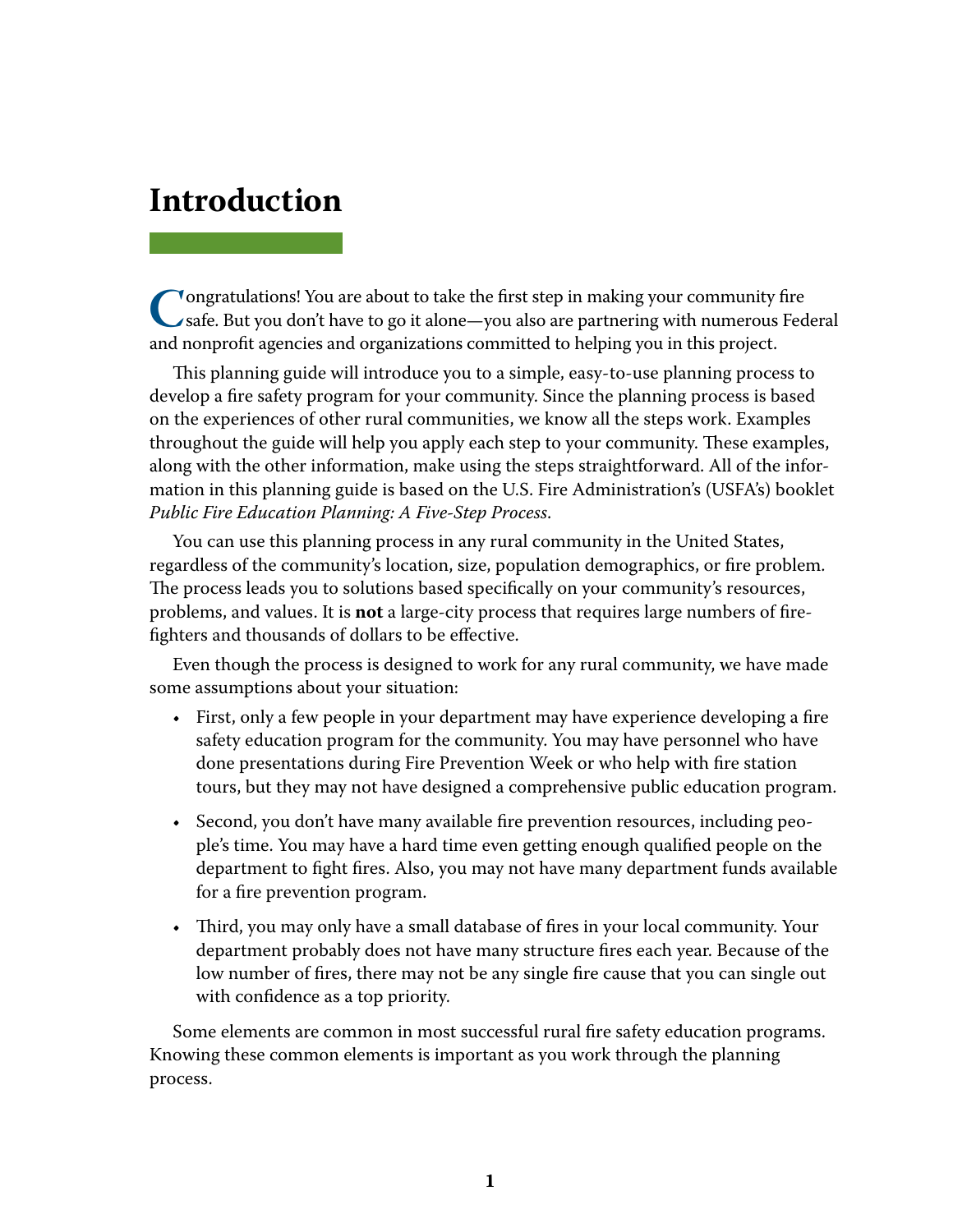- • **Individuals and the department are committed to the fire safety education program.** Your interest in developing a fire safety education program for the community is an example of this commitment. You will most likely be the "sparkplug" for the program in your department, which will take some dedication on your part and will require a high level of commitment—from beginning to end. In addition, the leaders of the department—including the fire chief—must understand that the program will require the commitment of the department. This commitment may be in firefighter time, in some funding, or in helping you get other members of the community involved.
- • **The fire safety education program is based on the local fire problem and the people who are most likely to be victims of fire.** Few, if any, successful fire safety education programs are put together without any planning. Action without planning is likely to lead to more expense and less safety improvement. Rural communities and small fire departments with successful programs have used a planning process to identify the most critical problem and develop and implement a solution.
- • **Partnerships in the community are established so that the community is involved in the planning process and the solutions to the problem.** Because your departmental resources are limited, you'll need to work with other agencies and organizations in the community. This partnership approach gives your program more resources and greatly increases your chances of success. Also important, the teamwork approach builds the partners' vested interest in the program's success.
- **The fire safety education program is evaluated in some manner to determine if it is successful.** The evaluation of the program does not necessarily mean a complicated and costly statistical process that takes forever to complete. You can do a great deal of valuable evaluation in simple and straightforward ways. Regardless of the type of evaluation used, something is done to identify what worked, what didn't work, and what to do next time to improve the results of the program. The evaluation also may provide you with the ammunition you need for additional funding and resources in the future.

Again, congratulations on your decision to improve your community's fire safety. While you have considerable work ahead of you, you can be successful. Section 2 provides an overview of why you should use this planning process to design your fire safety education program. Good luck!

#### **Why Use a Planning Process?**

Firefighters are trained to take action—it is a part of the fire service culture. In emergencies, firefighters respond quickly to solve the problem, and it works well. When implementing a fire safety education program, the temptation to "just get something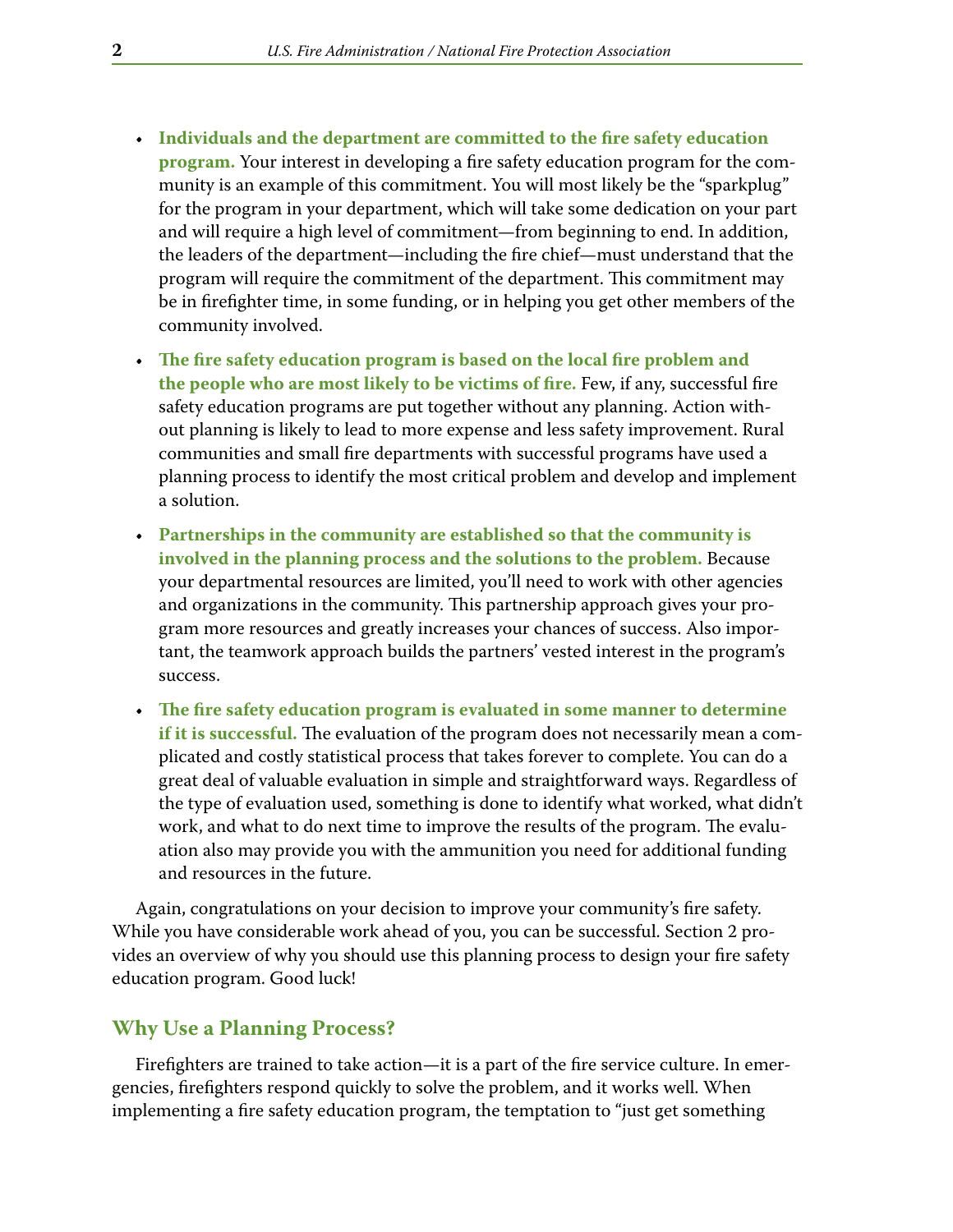done" is hard to resist. Yes, scheduling a few presentations at a local elementary school during Fire Prevention Week, passing out brochures at a county fair or community event, and giving stickers and plastic helmets to children during a parade are all easy. But do these activities really improve the fire safety of your community? Do they convince citizens to take action, such as installing a smoke alarm? Are you reaching the highest risk groups? Unfortunately, the answer to these questions is sometimes "No!"

The business-as-usual approach will not work. Seldom does it really reduce the actual fire risk in the community. Regardless of the size of your community or fire department, however, you can have success using a simple, proven five-step planning process.

#### **Step 1: Conduct a Community Analysis**

The community analysis will identify the fire problems in your community by using information from your fire department, other agencies in the community, and a few State and national resources to understand your community's highest priority fire problems .

#### **Step 2: Develop Partnerships in the Community**

A community partner is a person, group, or organization in the community who will join you to reduce the fire problem. The most effective fire safety education efforts are those that involve the community in the planning and implementation of the program and place a strong emphasis on maximizing the available resources in the community .

#### **Step 3: Create a Strategy to Solve the Problem**

The strategy is the solution or solutions to the problem and constitutes the beginning of the detailed work necessary to development the fire safety education program .

#### **Step 4: Implement the Strategy in the Community**

Implementing the strategy involves putting the plan into action in the community . The implementation step must be well coordinated.

#### **Step 5: Evaluate the Results**

The primary goal of the evaluation process is to demonstrate that the fire safety efforts are doing what you intended. In other words, the evaluation step is about determining if the program achieved its goals. You will use the information you gather in this step to help you develop the next fire safety education program.

Consider what is accomplished at the end of each step.

**Step 1: A clear understanding of the community's fire problem and the people affected by the problem.**

**Step 2: The people and organizations in the community who are concerned about fire safety come together to develop a solution to the problem.**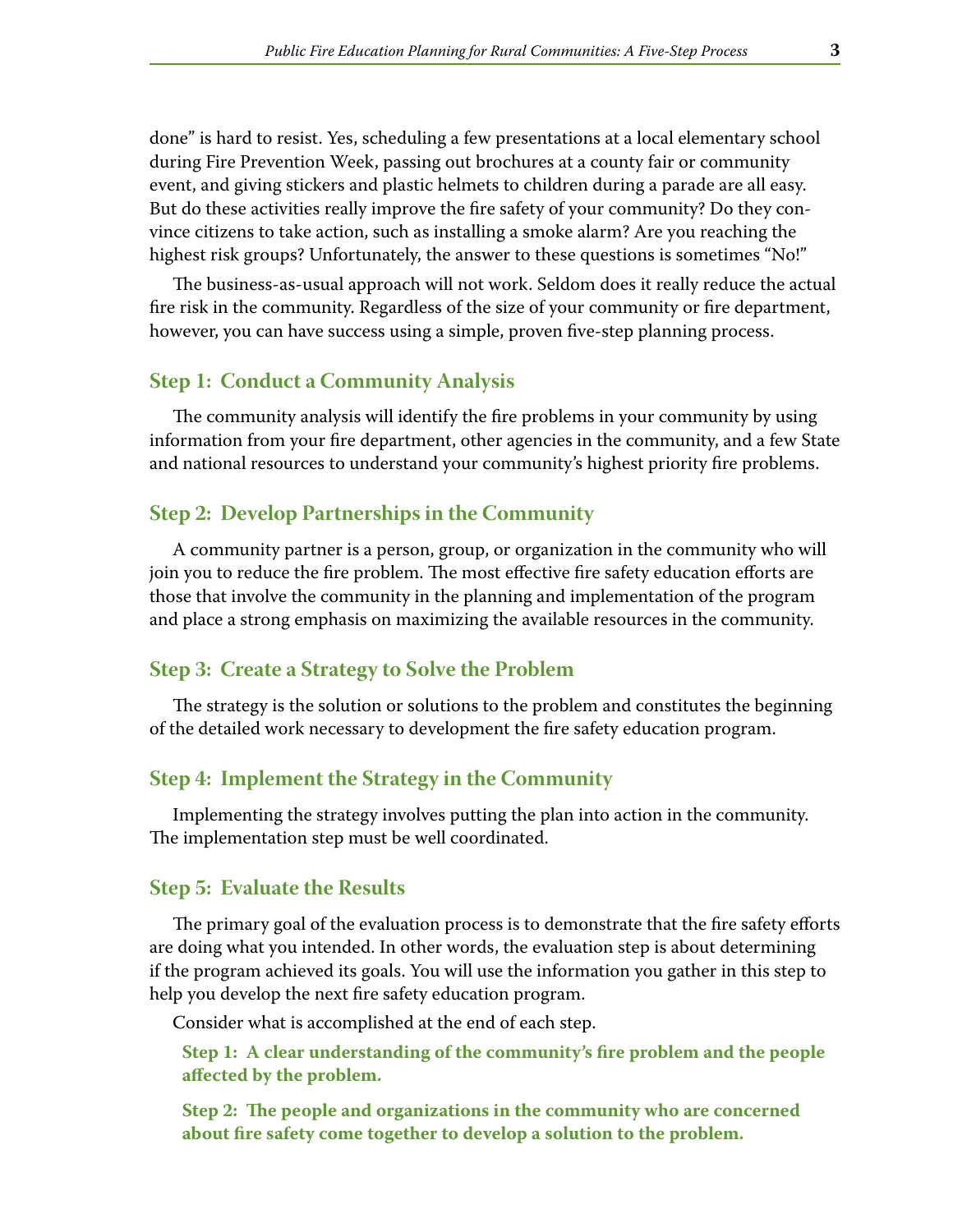**Step 3: A plan is developed with solutions most likely to reduce the fire problem.**

**Step 4: The plan developed in Step 3 is implemented as designed.**

**Step 5: Information from the program is used to determine if the program accomplished its goals.**

This process has several benefits. First, you will identify the fire problem clearly. While you probably have a general sense of your community's fire problems, the planning process helps you address the highest priorities. Also, you will have a better understanding of who is involved, specifically those citizens who are most affected when a fire occurs.

Another benefit is that you'll maximize community resources. Usually no single agency or department has enough resources to address the fire problem effectively. Success requires bringing the various community resources together to focus on the solutions.

The third benefit is the community involvement. Your fire problem is actually the community's fire problem. When a fire occurs, the effects are felt throughout the community: individual families, insurance companies, schools, local government, local businesses, churches, and so on. Because the problem belongs to the community, the community should have a stake in the solutions.

The next benefit actually involves future fire safety initiatives. By using the five-step process everyone involved will develop skills and experiences that can be used in future community projects, including those not related to fire safety.

The final, and most important benefit, is that when you and the community use the five-step process the likelihood of success is greatly increased. You will achieve the program goals and, in the end, the citizens of your community will be safer from fire.

While you will see many benefits from the five-step process, be aware of a few challenges, which do not take away from the importance of the process, but rather are issues for you to consider as you and your community team work through the five steps.

**Successful use of the five-step process requires a commitment by those involved.**  If your goal is simply to have the fire truck in the parade once a year, you don't need the five-step process. If, however, you want to reduce the fire problem in the community, you will need to invest some time and effort. The worst thing that can happen is to get part way through the process and find that those involved have given up or lost interest. Anyone that agrees to be involved, regardless of the level of involvement, must make a commitment to carry through.

**You need strong support from fire department leadership.** Strong support from the department's leadership will ensure that department members are involved and supportive. In the largest and smallest fire departments alike, some fire service members may resist change, especially if they perceive that the fire safety education program may divert limited resources from suppression activities.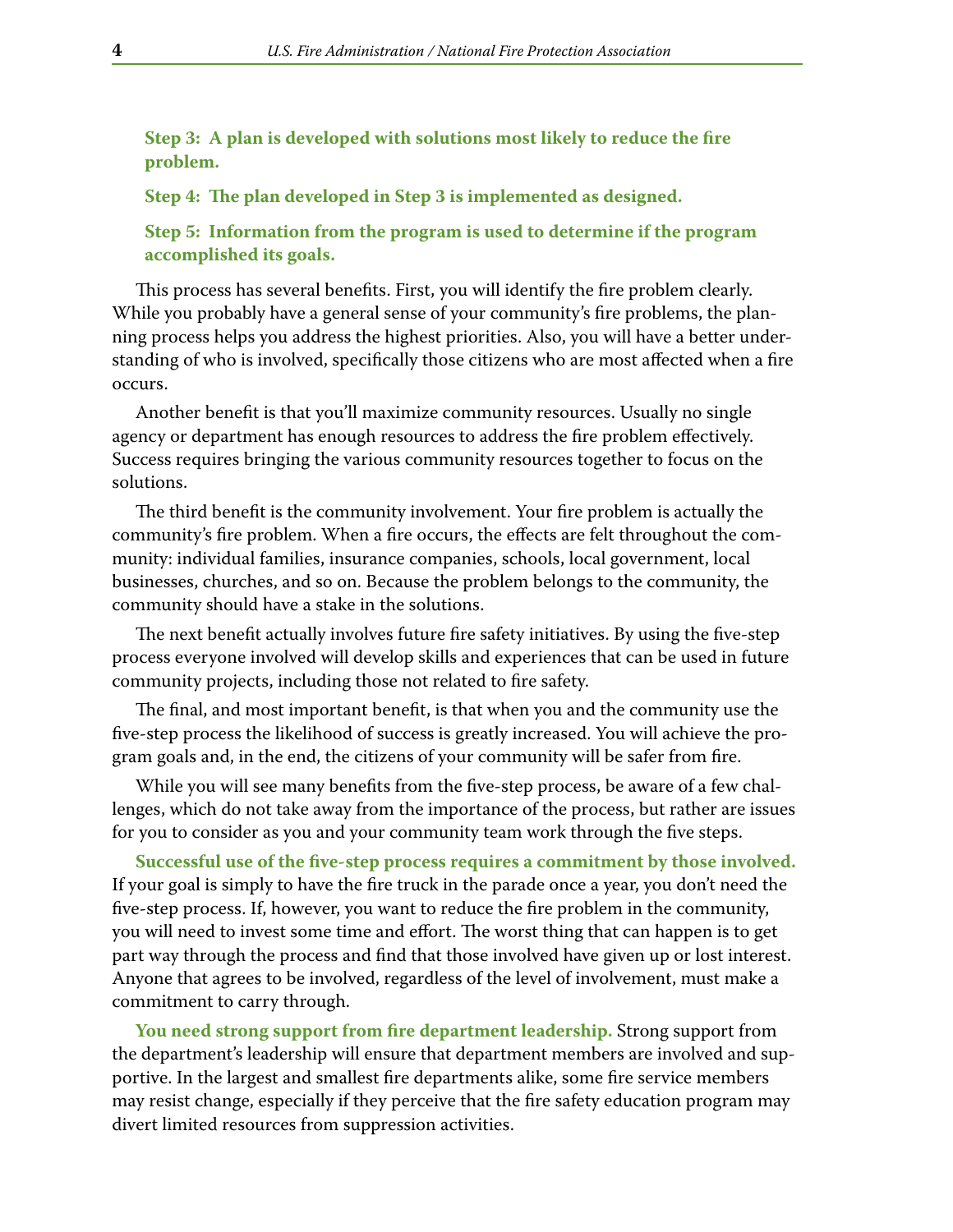**You may need assistance from outside resources during the planning process.** In some cases, often during Step 1, the planning team may have to seek help from outside agencies. You have nothing to lose by asking for help from individuals and organizations experienced with a five-step planning process.

**The community may not have a single, significant fire problem.** Sometimes, getting citizens and community leaders excited about a problem or risk they perceive as a "non-issue" is difficult. Many rural communities experience only a few fires each year. This doesn't mean, however, that the fire risk does not exist, especially to the very young and the elderly. Also, people who live in rural areas may be at greater risk due to longer response times, limited water supplies, fewer governmental services, and so on. Fortunately, some fire risks are common to every community and always need to be addressed, such as homes that lack working smoke alarms.

*Getting the community involved in your fire safety program has two tangible benefits to your fire department. Through the five-step process you will develop close working relationships with community leaders and citizens who have influence and access to many kinds of resources. These relationships are invaluable when applied to other fire department issues, such as fundraising, recruiting, and so on.*

*Also, through the five-step process you will create or earn credibility with the citizens in the community. Although most fire departments already enjoy community respect, the process enhances that respect and credibility. As with relationships, this credibility is invaluable when seeking community support for other activities and initiatives.*

The five-step planning process is a proven method for addressing a community's fire problem that can be used in any community. Both the community as a whole and the fire department will enjoy numerous benefits from using the five-step process. Success does, however, require commitment by the department and others involved.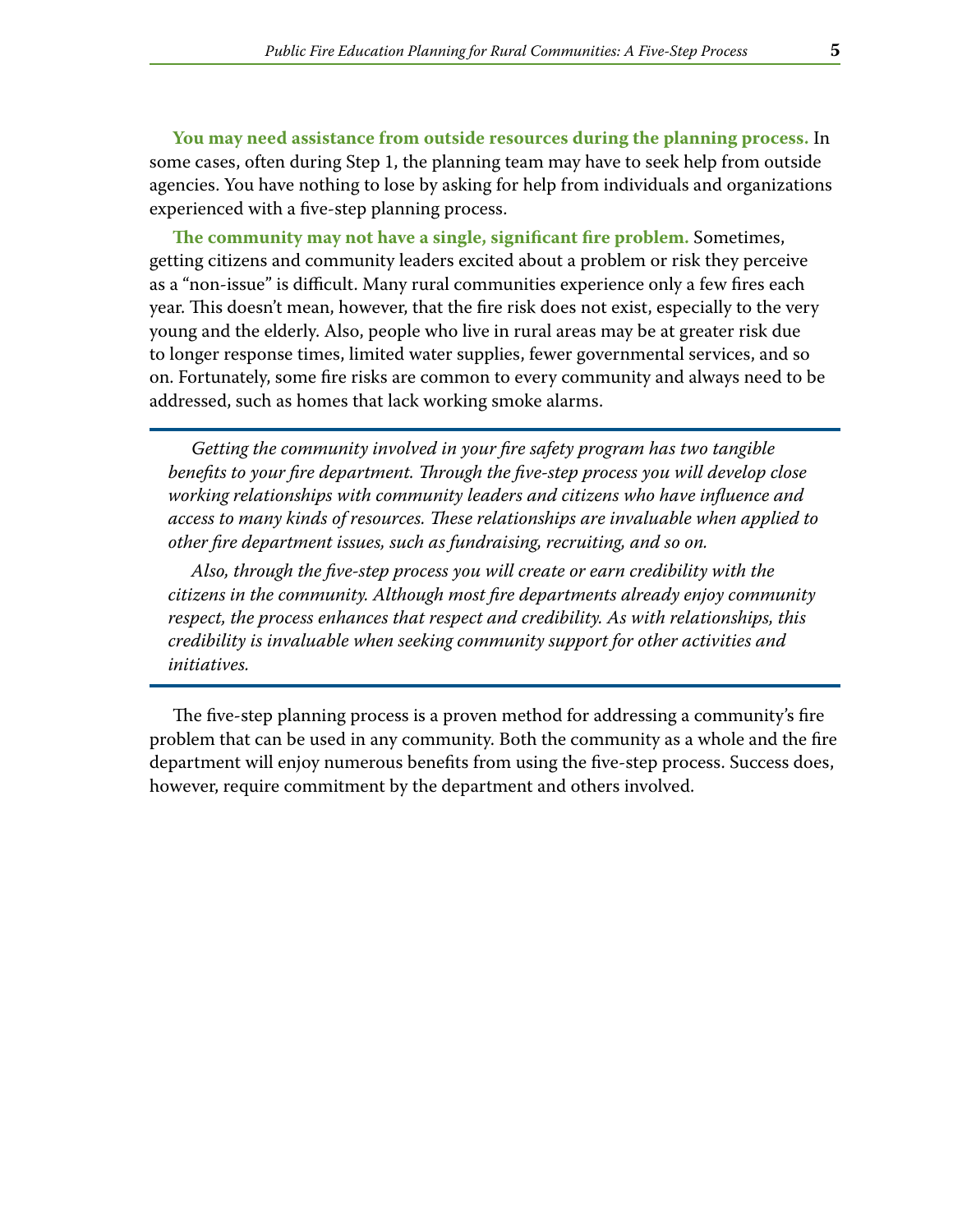# <span id="page-10-0"></span>**Step 1:** *Conduct a Community Analysis*

**A** community analysis identifies and prioritizes the fire problems in your community<br>and provides information on those citizens affected by the fire problem. The anal-<br>ysis sets the foundation for developing your communit and provides information on those citizens affected by the fire problem. The analysis sets the foundation for developing your community fire safety education program. Most likely, you do not have the resources to fight every fire problem, so focusing your efforts will be important. Tackle the worst problem first, but keep the analysis process ongoing since the fire situation may change over time.

Take the time to conduct a community analysis for several reasons. First, you need facts to make good decisions. You may have some ideas about the problem, but a community analysis will help you be certain. The more you understand the community's fire problem, the easier developing and implementing the correct solutions will be.

The term "fire problem" encompasses several elements, including actual fires and their known causes. Another part of the fire problem includes common hazards, even if no fires result from these hazards. "Hazard" means a condition or situation with the potential for unwanted consequences. "Hazard" need not imply the object in question is inherently unsafe. All types of heating equipment inside the home can be fire hazards, for example, if their condition, location, or manner of operation do not comply with rules of safe operation, but that does not mean that the heating equipment is generally unsafe.

Know where your community stands before beginning your fire safety education program. Too often, fire departments overlook this step and buy a program that looks good to address a fire problem that may not even exist. Other times, a fire safety educator will pick a topic to teach simply because he or she is interested in the topic or teaching the topic is easy.

*Don't become distracted from local issues by media coverage of national events. Stay focused on your community's needs. Invest the time to conduct an objective community analysis. Having the facts about your community's fire problems is the first step to a successful fire safety education program.*

A community analysis includes five important activities:

- 1. Identify available information about your local fire problem.
- 2. Develop a community fire profile.
- 3. Write a problem statement.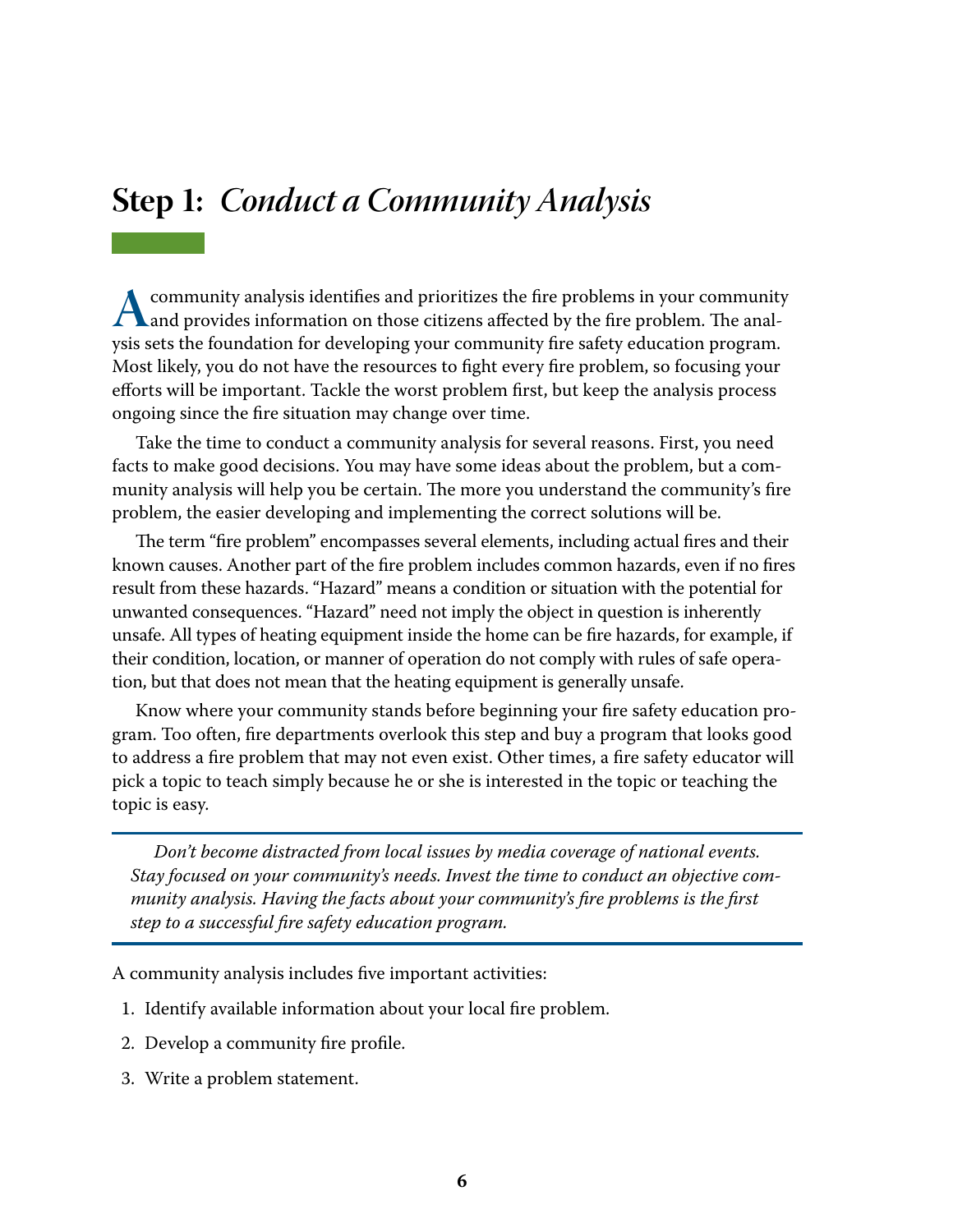- 4. Prioritize the fire problems.
- 5. Identify the people affected by the fire problems.

The analysis provides a factual overview of the fire problem, using available information that you can use to develop a picture of what is wrong and who is at risk.

#### **1. Identify Available Information about Your Local Fire Problem**

Information about the fire problem identifies the leading causes of fire, where the fire problem is occurring, and who the fire problem is affecting.

Obtain problem-related information by conducting research, asking questions, and reviewing information. Start with local information, then review State information, and finally review available national information. In other words, begin your work with information available in your community, because that local information most likely will paint an accurate picture of your specific fire problems.

There are numerous sources for each level of information, starting with local information. Remember that the State and national information generally is developed from local information from each community in the State and region.

Your department's incident reports are the best source of local information on your community's fire problem . The incident reports are a lasting record of the fires to which you have responded, the people affected, the cause, and the resulting damage . Some rural fire departments computerize their reports, while others use paper reports and a filing system. Most U.S. fire departments use a standardized form from the USFA's National Fire Incident Reporting System (NFIRS) . Most States also use this form, or a variation of it, to record fire incident information. You can get more information on NFIRS at *www*. *[NFIRS.FEMA.gov](www.NFIRS.FEMA.gov)*

Review the NFIRS form or your department's incident reporting form. Several pieces of information on the form are important to your analysis in terms of seeing your local fire problem clearly. To identify patterns, choose an extended period—at least 4 or 5 years—to use as a baseline, that is, as a representative description of your fire problem just before the introduction of your new safety program(s). If your department participates in NFIRS, you should be able to generate standardized output reports on any fire or victim characteristic. If not, develop a tally sheet for each of the characteristics of interest, which may include

- location of the fire (block or neighborhood, property use, area of origin);
- • cause of ignition (heat source, equipment involved in ignition, item first ignited, factor contributing to ignition);
- • human factors contributing to the fire or to a victim's injury or death; and
- • damage from the fire.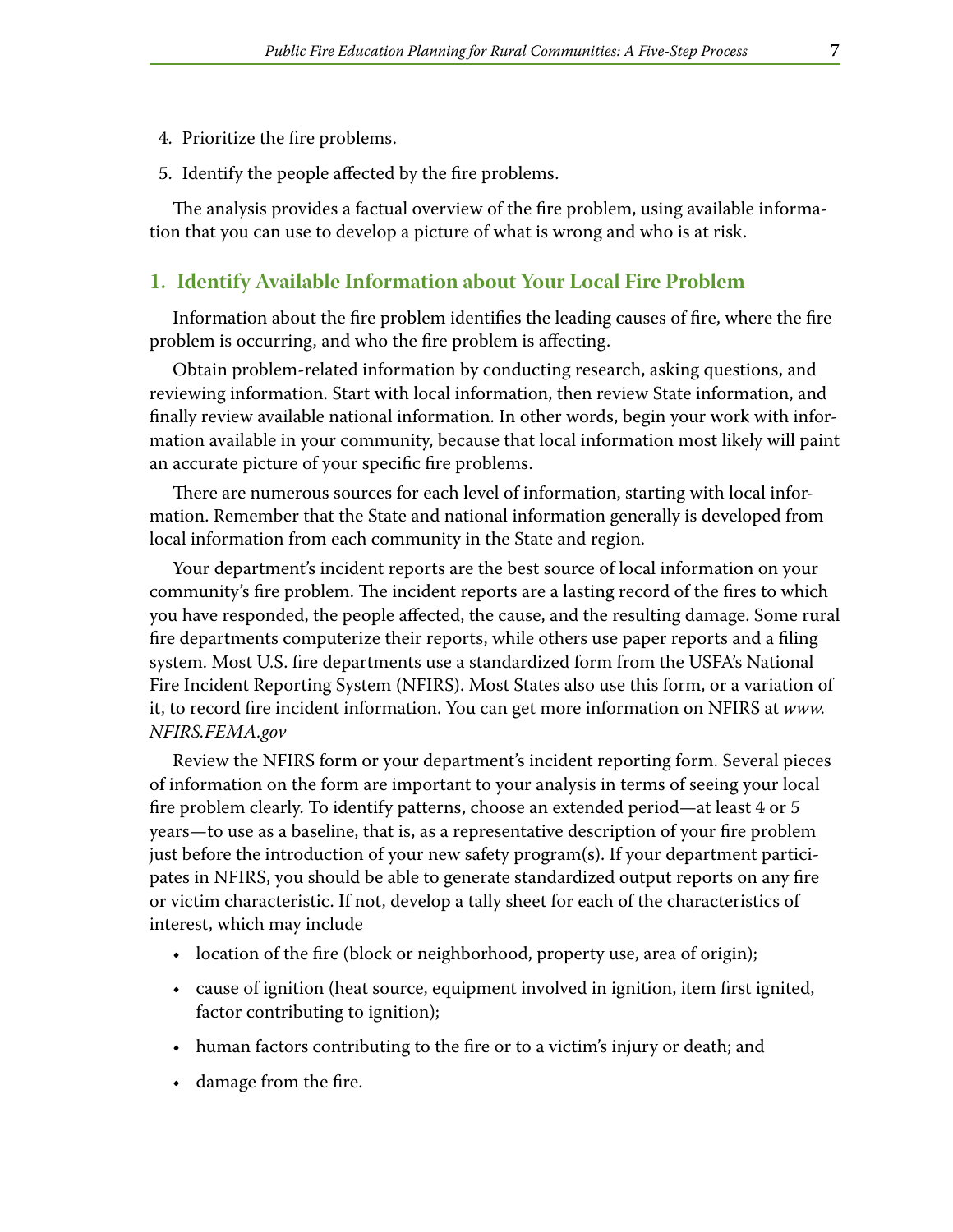Once you have reviewed the information in the incident reports you should begin to understand

- the area of the community or county where fires occur most frequently;
- the cause of the fires;
- when the fires occur—time, day, month;
- any contributing human behavior;
- the presence or absence of working smoke alarms;
- the amount of damage caused by the fires; and
- people affected by the fire.

*If you are using tally sheets and, even with several years of data, have very few incidents to work with, treat each fire like a case study without leaning too much on statistical methods. Take notes from each section you believe is important. One method is to list the cause, source of ignition, and so on. If you come across another incident with an already noted cause, for example, put a check by it. This will show you which causes, human factors, addresses, and so on are occurring more frequently. In other words, you will begin to identify patterns. Also pay attention to information in the report's narrative, called "anecdotal" information. This information, while not necessarily statistically representative, can provide the reporting officer's perspective on what was most important in the incident and, in particular, will help provide details that do not fit well with the choices in the coded data fields.*

You also should review other local sources of information, some of which are listed below. Remember, though, that specific privacy laws affect the release of information about fires, burn injuries, and legal investigations. You will have to work with local agencies and officials to get the needed information without violating privacy laws.

**Insurance agents.** Insurance companies keep reports of every fire for which a claim is flied. Local insurance agents generally have access to this information. Also, insurance agents may be able to provide information on fires in nearby communities. Finally, insurance agents may provide anecdotal information on the affected families.

**Hospital reports.** Hospital and emergency medical services (EMS) reports can provide information on any burn victims, including the cause of the burn.

**American Red Cross reports.** In most communities, the American Red Cross (ARC) helps fire victims. Visit with the local ARC coordinator for information about families affected by fire.

**Experiences of the firefighters.** This source of information is important, especially with regard to the cause of fires.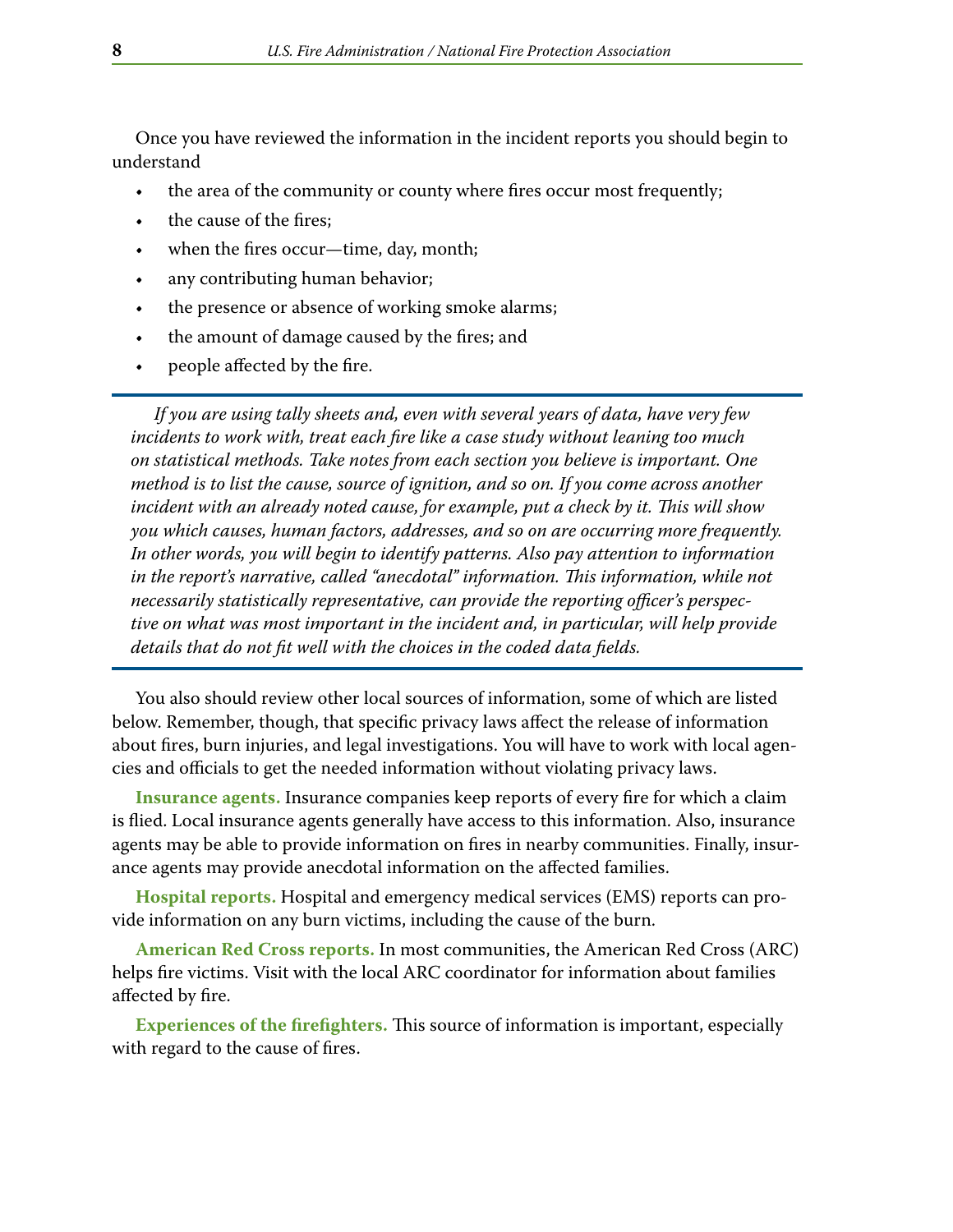**Fire investigation reports.** These reports, similar to fire incident reports, give more detailed information about the specific cause of the fire. In some cases, the local law enforcement agency or State Fire Marshal investigates fires.

**News stories.** Usually, the local newspaper covers residential fires that result in loss. Copies of the news stories should be available at the newspaper or the local library.

**Health Department.** In some communities, the health department is actively involved in fire and burn prevention activities. In these communities, the health department officials may already have gathered information about the local fire problem.

The next level of information comes from sources at the State level, many of which are similar to local sources. In general, information from these sources is less specific than local sources. The information, however, is still valuable and adds to the overall picture.

**State Fire Marshal's Office.** Each State has an office or agency that acts as a State Fire Marshal. One of the roles of the State Fire Marshal is to gather information on the State's fire problem. In some cases, the office puts the information into detailed reports sorted by county. In other cases, you must compile the information. Keep in mind that the fire marshal's information comes from reports submitted by each community in the State—a good reason for your department to complete and forward its own incident reports.

**Insurance Commission.** The State Insurance Commission may track types of claims, which may include causes of fires, amount of claims paid, and so on.

**State Health Department.** The health department will have information on burns, as well as on the cause of residential fires.

The final level of information comes from national sources, though it tends to be more State and regional in nature, as well as more general. Just as with State information, national information will add to the overall fire picture in your community. Most importantly, national information can provide insight into the fire problem in similar communities in your State and region.

**National Fire Data Center (NFDC).** The NFDC is part of the USFA. The NFDC collects, analyzes, publishes, disseminates, and markets information related to the Nation's fire problem and USFA programs. You can access all of the NFDC information on the Internet at *[www.usfa.dhs.gov/statistics](http://www.usfa.dhs.gov/statistics)* One of the most helpful reports is a series called Fire in the United States, which provides information on the causes of fires, the people affected by fire, and the fire problems in the various regions of the country. Figure 1 shows a chart taken from the section on leading causes of fire.

**National Fire Protection Association (NFPA).** Every year, the NFPA publishes dozens of reports on the fire problem in the United States. These reports, which are available at *[www.nfpa.org](http://www.nfpa.org)* are similar in topics, methods, and data sources to those of the NFDC and focus on detailed characteristics from a national perspective.

**Centers for Disease Control and Prevention (CDC).** The CDC is involved actively in reducing the U.S. fire problem. In fact, CDC has created several new fire safety programs. Figure 2 shows a sample of the information available at *[www.cdc.gov/health/fire.htm](http://www.cdc.gov/health/fire.htm)*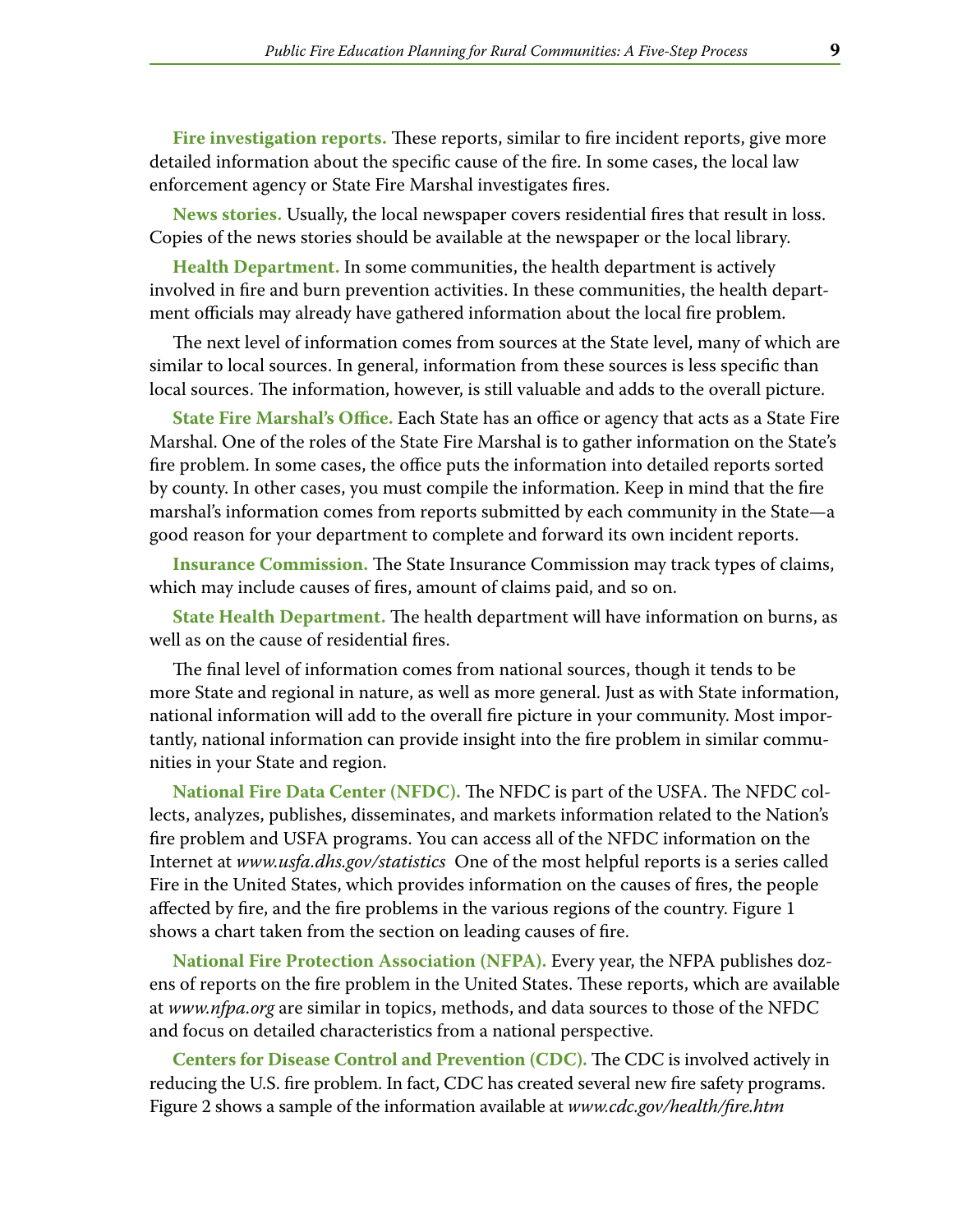

**Figure 1. Trends in Causes of Residential Fires and Fire Losses**

**U.S. Census.** The U.S. Census Bureau offers significant demographic information on each community in the United States. While you may have a sense of your community's demographics, the census information provides details about who lives there, income levels, housing, and so on. Figure 3 shows census information for Boise City, Oklahoma. You can find information on each community in the American Fact Finder section of the census Web site at *[www.factfinder.census.gov](http://www.factfinder.census.gov)*

Note: Data provided in Appendix B, Table B-3.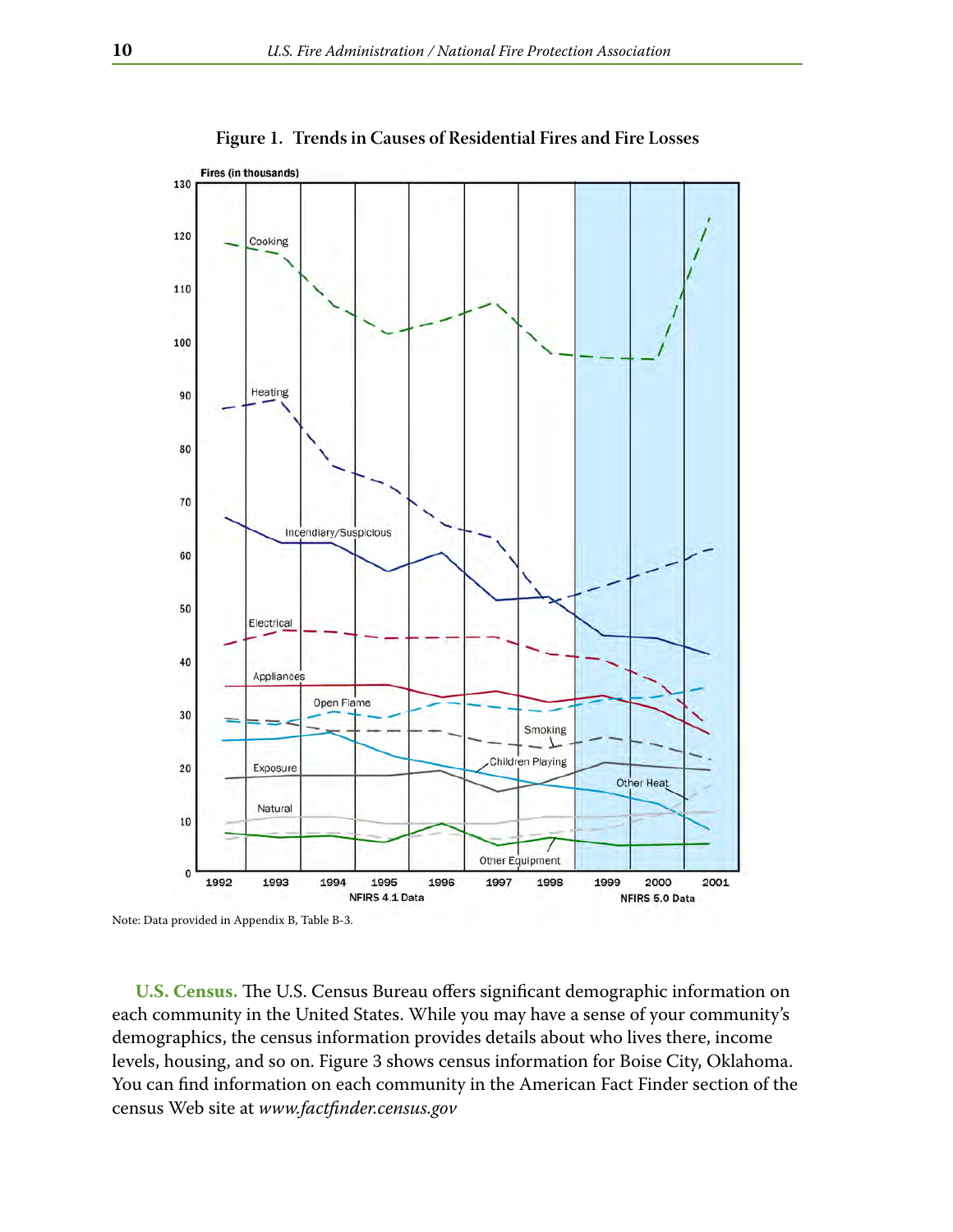#### **Figure 2. CDC Fact Sheet on Fire**



#### **Fire Deaths and Injuries: Fact Sheet**

#### **Overview**

Deaths from fires and burns are the fifth most common cause of unintentional injury deaths in the United States (CDC 2005) and the third leading cause of fatal home injury (Runyan 2004). The United States' mortality rate from fires ranks sixth among the 25 developed countries for which statistics are available (International Association for the Study of Insurance Economics 2003).

Although the number of fatalities and injuries caused by residential fires has declined gradually over the past several decades, many residential fire-related deaths remain preventable and continue to pose a significant public health problem.

#### **Occurrence and Consequences**

- On average in the United States in 2005, someone died in a fire about every 2 hours (143 minutes), and someone was injured every 29 minutes (Karter 2006).
- Four out of five U.S. fire deaths in 2005 occurred in homes (Karter 2006).
- In 2005, fire departments responded to 396,000 home fires in the United States, which claimed the lives of 3,030 people (not including firefighters) and injured another 13,825, not including firefighters (Karter 2006).
- Most victims of fires die from smoke or toxic gases and not from burns (Hall 2001).
- Smoking is the leading cause of fire-related deaths (Ahrens 2003).
- Cooking is the primary cause of residential fires (Ahrens 2003).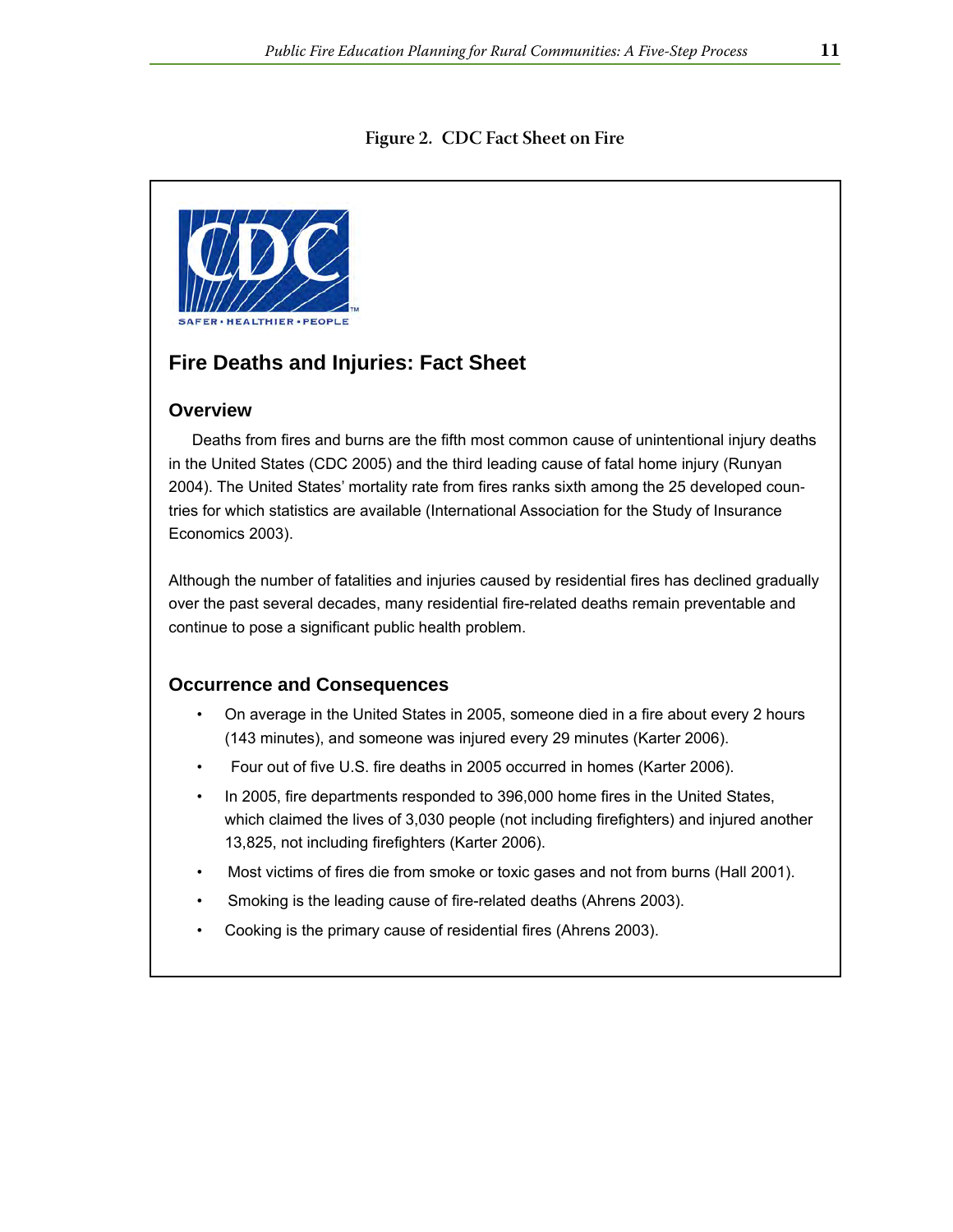#### **Figure 3. 2000 Census Information for Boise City, Oklahoma**

| <b>General Characteristics</b>             | <b>Number</b>           | <b>Percent</b> | <b>U.S.</b> |
|--------------------------------------------|-------------------------|----------------|-------------|
| <b>Total population</b>                    | 1,483                   |                |             |
| <b>Male</b>                                | 704                     | 47.5           | 49.1%       |
| Female                                     | 779                     | 52.5           | 50.9%       |
|                                            |                         |                |             |
| Median age (years)                         | 41.1                    | (X)            | 35.3        |
| <b>Under 5 years</b>                       | 105                     | 7.1            | 6.8%        |
| 18 years and over                          | 1,095                   | 73.8           | 74.3%       |
| 65 years and over                          | 314                     | 21.2           | 12.4%       |
|                                            |                         |                |             |
| One race                                   | 1,441                   | 97.2           | 97.6%       |
| White                                      | 1,211                   | 81.7           | 75.1%       |
| <b>Black or African-American</b>           | 3                       | 0.2            | 12.3%       |
| American Indian and Alaska Native          | 25                      | 1.7            | 0.9%        |
| <b>Asian</b>                               | $\overline{\mathbf{4}}$ | 0.3            | 3.6%        |
| Native Hawaiian and Other Pacific Islander | 0                       | 0.0            | 0.1%        |
| Some other race                            | 198                     | 13.4           | 5.5%        |
| Two or more races                          | 42                      | 2.8            | 2.4%        |
|                                            |                         |                |             |
| Hispanic or Latino (of any race)           | 312                     | 21.0           | 12.5%       |
|                                            |                         |                |             |
| <b>Household population</b>                | 1,442                   | 97.2           | 97.2%       |
| <b>Group quarters population</b>           | 41                      | 2.8            | 2.8%        |
|                                            |                         |                |             |
| Average household size                     | 2.36                    | (X)            | 2.59        |
| Average family size                        | 2.99                    | (X)            | 3.14        |
|                                            |                         |                |             |
| <b>Total housing units</b>                 | 752                     |                |             |
| <b>Occupied housing units</b>              | 610                     | 81.1           | 91.0%       |
| <b>Owner-occupied housing units</b>        | 449                     | 73.6           | 66.2%       |
| <b>Renter-occupied housing units</b>       | 161                     | 26.4           | 33.8%       |
| Vacant housing units                       | 142                     | 18.9           | 9.0%        |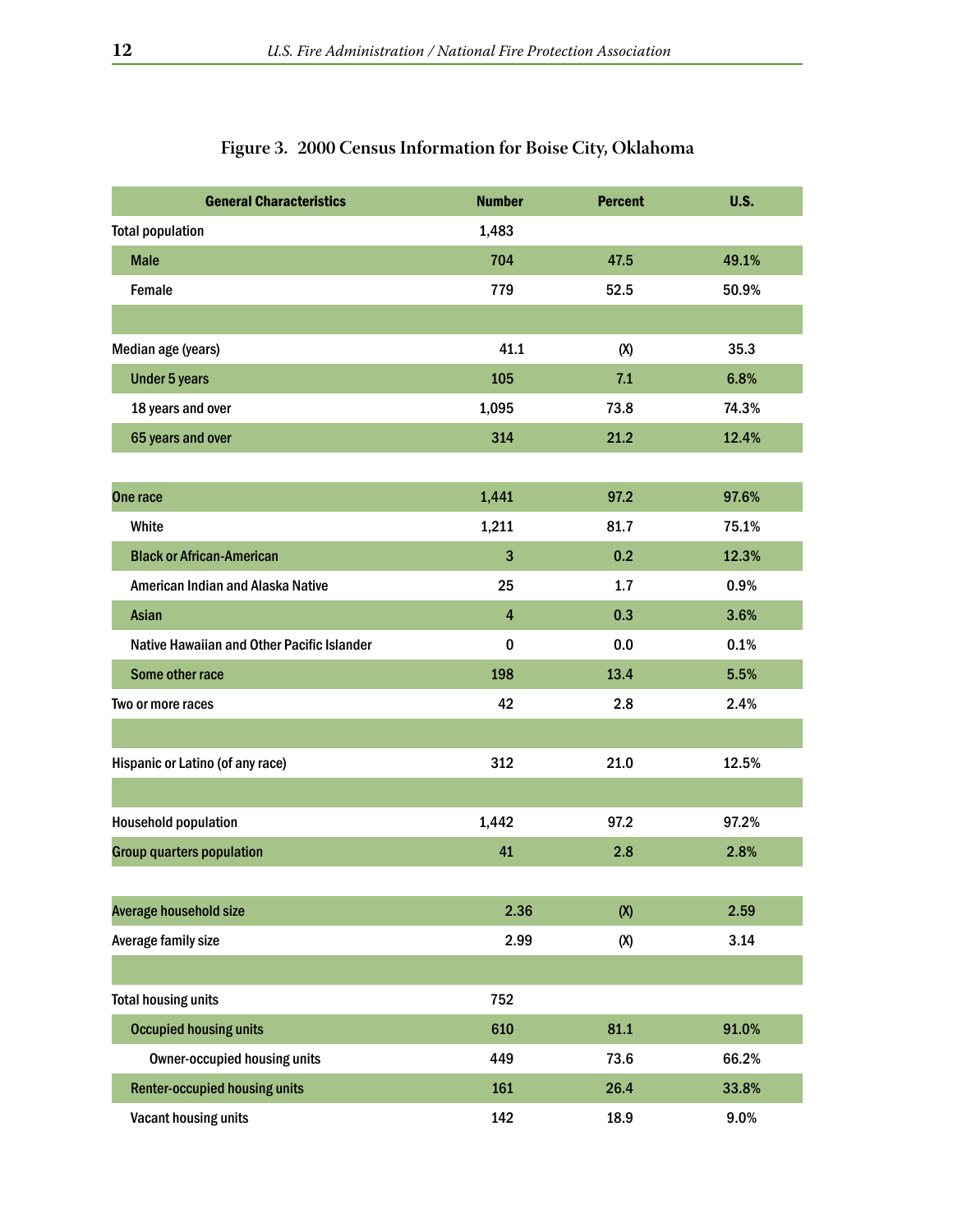#### **2. Develop a Community Fire Profile**

A community fire profile is an overview of the information previously gathered about the community and can serve as an introduction to a problem statement. A community fire profile should include the following information:

- a description of the demographics of the community;
- a brief description of the fire problems;
- the public perception of the fire problem, which may be based on the experiences of firefighters;
- the level of community support for fire safety education; and
- community resources available to address the fire problem.

A community fire profile doesn't have to be long—a paragraph or two for each section is enough. The community fire profile leads a reader to the problem statement. Include one profile description for each individual fire problem and provide adequate information to give readers a basic understanding of the community's fire problem.

#### **Community Fire Profile for Small Town**

*Small Town, USA, has a population of 1,600 and is in the Midwest. The town grew from a small village to its present size in the early 1900s. Most homes are more than 40 years old and constructed of wood. Although farming once thrived in Small Town, most residents now commute to a large city 50 miles away.*

*Small Town is an aging community, in terms of people and property. A significant 40 percent of Small Town's citizens are retired and reside in older homes. A*  large portion of the retired residents have difficulty with mobility and live on a fixed *income.*

*The local fire chief's analysis of the fire problem identified that gas wall heaters were involved in the majority of fires in the community. In fact, in the past 3 years, malfunctioning wall heaters or combustibles too close to the heaters caused 11 of 15 structure fires. Of those 11, 8 were in the homes of retired residents.*

*A recent survey by the county health department showed that only 25 percent of the homes had working smoke alarms. Also, the survey determined that only 10 percent of the citizens knew that unattended cooking was a leading cause of fire.*

#### **3. Write a Problem Statement**

A problem statement provides a fact-based overview of the problem and who it affects. It also provides the fire department's vision in terms of a solution. The problem statement does not have to be long—it just needs to give an objective and accurate description of the fire problem.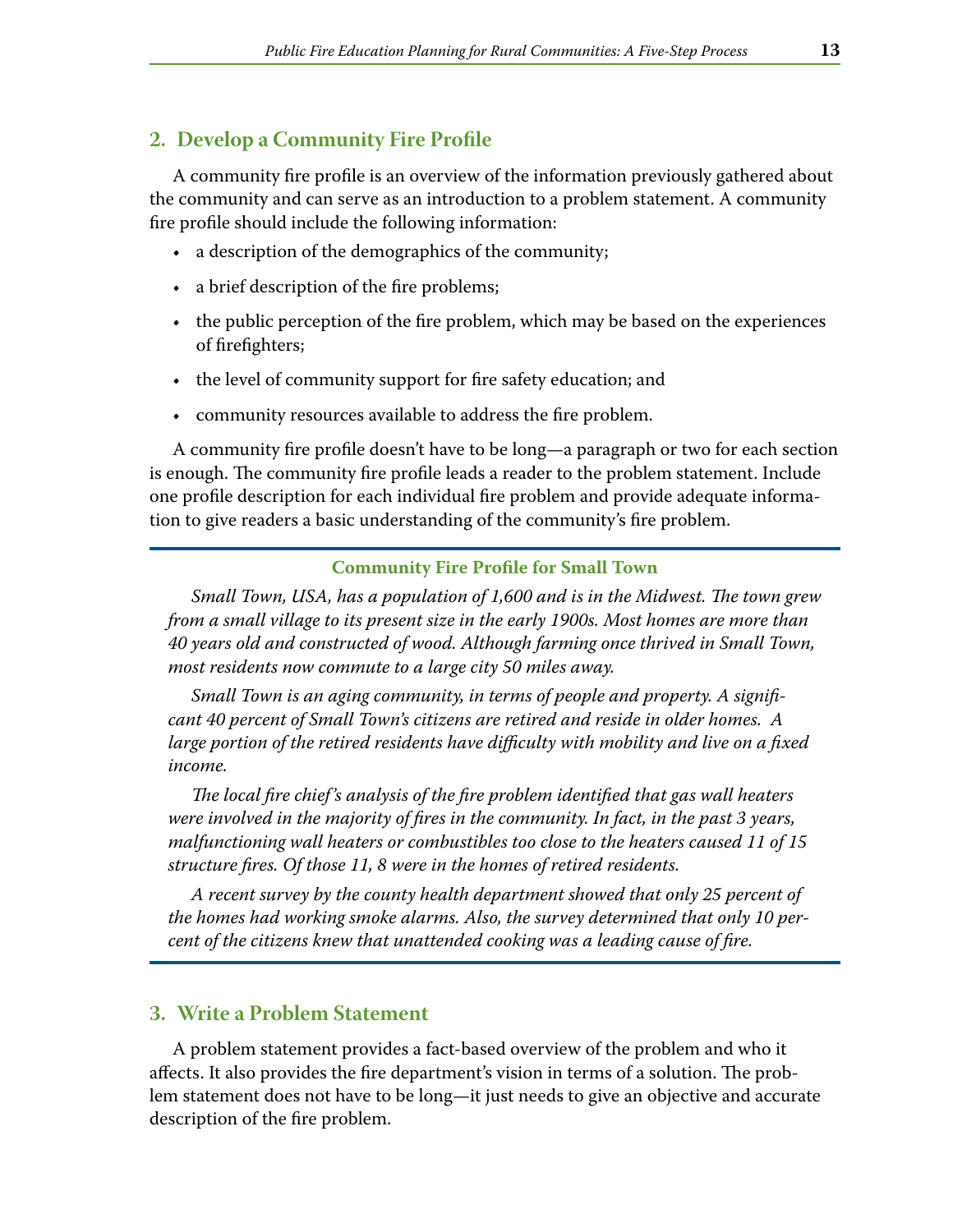*Share your problem statement with the community and convince others to join the team! A poorly written problem statement that lacks facts may damage your fire department's credibility and result in less support for your proposed fire safety education program.*

Remember that you'll use the problem statement as a marketing tool when you ask others to become partners in your program and when seeking resources. Because of its importance to the development of the program, taking the time to develop a well-written problem statement is important.

#### **Small Town Problem Statement**

*Wall heaters cause 75 percent of the fires in our community. More than half of the residential fires involved retired citizens who live in older homes. Most of the unattended fires are due to a heater malfunction, or combustibles too close to the heater. Also, only one in four homes in Small Town have working smoke alarms.*

*The Small Town Volunteer Fire Department proposes developing a fire safety education program to address the wall heater fire problem among retired citizens. The reasons for this fire safety education program include*

- *• A majority of the residential fires that occur in Small Town involve gas wall heaters.*
- *• These fires affect our retired senior citizens, a group at highest risk from fire.*
- *• Seventy-five percent of the homes in our community do not have working smoke alarms.*
- *• A fire safety education program can reduce the fire problem involving senior citizens in Small Town.*

#### **4. Prioritize the Fire Problem**

Your community may have several fire problems. Select one problem as the priority and work to reduce it before moving on to the next. Making this choice, which you should base on local needs, takes time, effort, and patience. When deciding the highest priority fire problem, consider the number of citizens killed or injured by fire; the amount of dollar loss caused; and any rapid increase in the number of fires.

The most frequent fire cause may not always be the highest priority. In your community, for example, the most frequent cause of fire may be careless burning of brush and trash in the rural areas. In the course of 3 years, perhaps your department responded to 30 such fires. The structural damage was minimal, however, with no injuries or deaths. During that same period, assume you had two structure fires caused by young children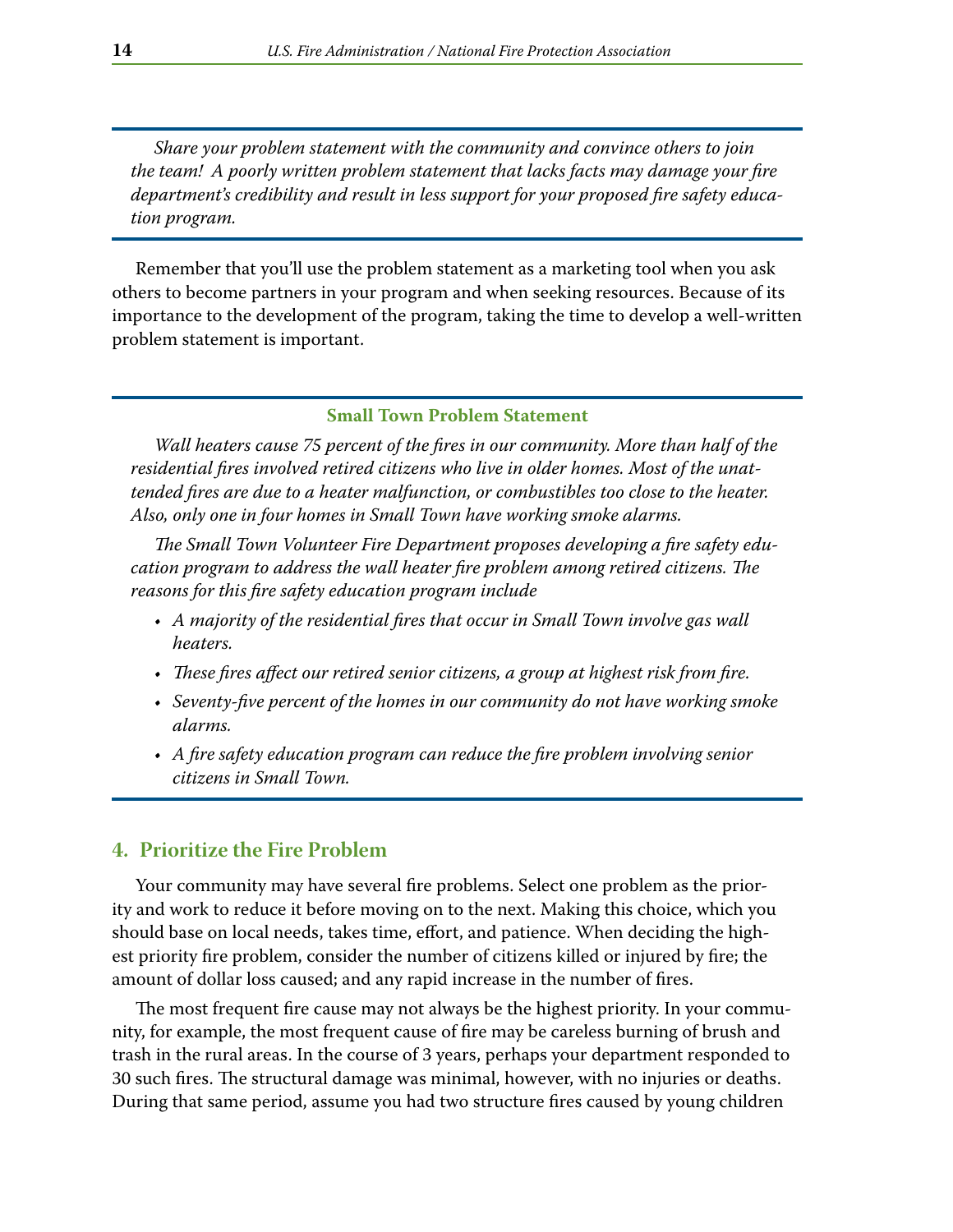playing with matches. One of the fires left two children hospitalized with burns and one of the houses was a total loss.

Which of these problems is the highest priority for your community? If you made the decision based only on the most frequent type of fire—brush fires—you would miss the type of fire with the severest impact on your community's citizens. In short, consider each fire problem based on its overall impact to the community and its citizens. The best choice—the highest priority fire problem—is generally the problem with the highest human impact.

#### **5. Identify the People Affected by the Fire Problems**

Certain citizen groups suffer a much higher rate of fire risk . Factors that can increase this risk from fire in different groups include

- age, particularly children under 5 and adults over 65;
- developmental, physical, visual, and hearing disabilities;
- sociocultural and economic status;
- gender, with males historically having higher rates of fire; and
- language and communication barriers.

A disability, which can affect any group in the community, can affect a person's ability to react and respond effectively to a fire. All communities are socially and culturally diverse. Changing family structures, peer influences, and language diversity are all examples of social and cultural issues you must consider.

Invest the time and effort to learn about your community. The success of your fire safety education program will depend on finding out who is most at risk from each of the high priority fire problems. Failing to learn about the "people aspect" of the fire problem can result in future programs not reaching the right groups.

*Making assumptions about high-risk groups can be dangerous. Several national organizations, including NFPA and the USFA, have researched the most common highrisk groups. Review the research to learn more about what fire hazards pose the most risk to each group. This information will be critical as you develop your solutions.*

#### **Summary**

A community fire analysis identifies the fire problems in your community, and helps you to understand the various groups who live in the community and are most affected by fire. The information developed from the analysis creates the foundation for developing your fire safety education program.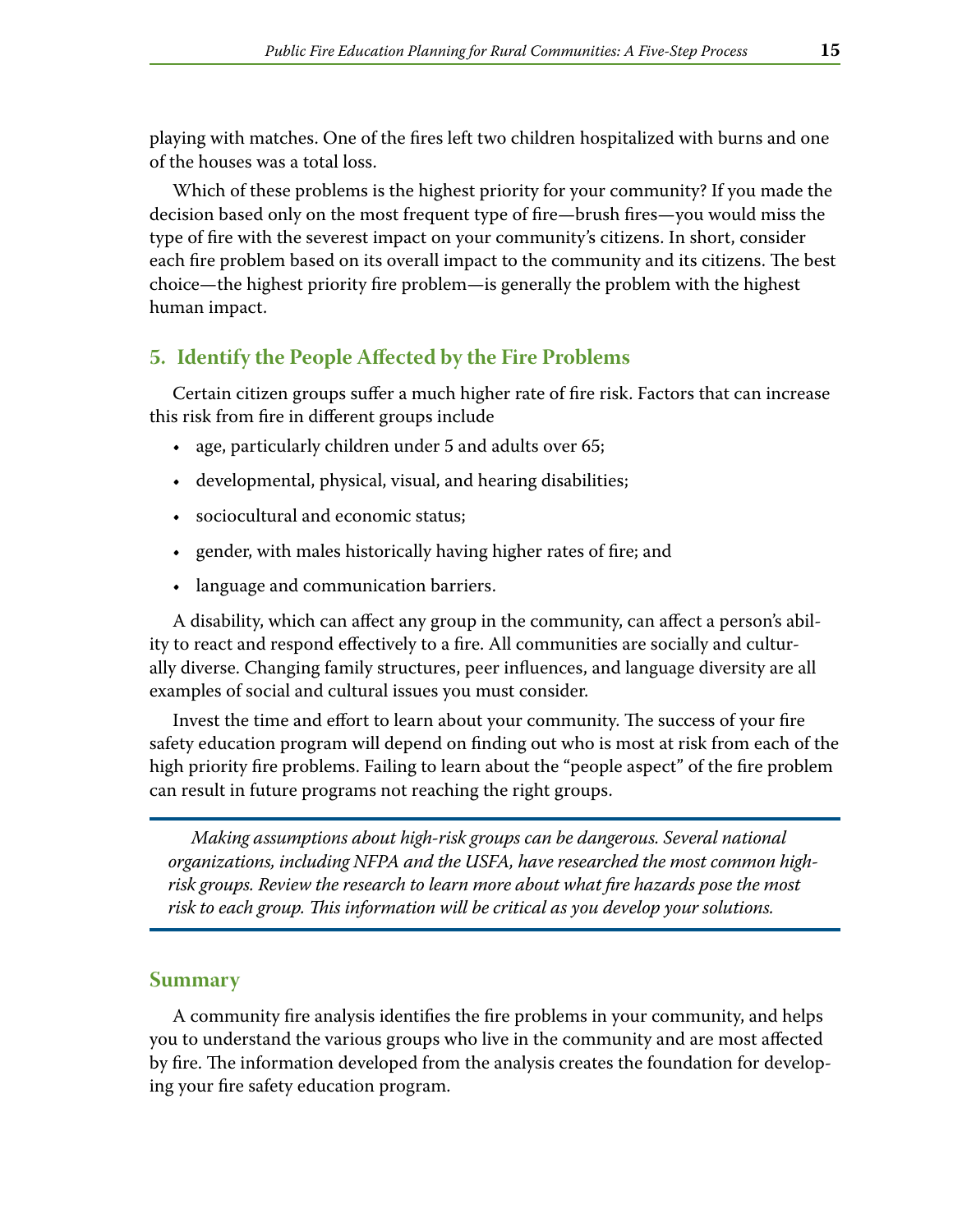# <span id="page-20-0"></span>**Step 2:** *Develop Partnerships in the Community*

**Community partnerships and networks are essential for successful mutual-aid rela-**<br> **Community** fire problem. No mat<br> **Community** for and commitment making a positive change without help from others will be tionships. The same is true when attacking your community fire problem. No matter your effort and commitment, making a positive change without help from others will be difficult. Having multiple partners or local networks makes sense in terms of increasing resources to tackle the problem, which includes identifying the fire problem, developing a plan, and implementing the solutions. The most successful fire safety education programs involve the community in the planning and solution processes.

Developing partnerships involves the following activities:

- 1. Identify possible community partner.
- 2. Form a community planning team.

#### **1. Identify Possible Community Partners**

Think teamwork! As with firefighting, community fire safety education is best done by a group. Working alone will consume a great deal of time and resources and seldom is effective in reducing the community's fire problem. The most effective and time-wise approach is to build a partnership around an existing network.

When people hear "resources," they immediately think of money. While financial funding certainly is important, money alone will not accomplish everything. Generally, the needed resources fall into four categories: wealth, work, wisdom, and influence.

**Wealth.** Wealth, of course, is about funding. Every fire safety education program requires funding. Money is needed for materials, events, and purchasing equipment, such as smoke alarms. At times, funding will come from the department's budget. Other times, you may have to go to the community for funding.

In-kind support is a type of wealth that involves resources in lieu of money and may include equipment, printed materials, supplies, and personal time. Donated professional services, such as consultations, program evaluation, and design of educational materials, are all examples of in-kind support.

**Work.** Work involves the people actually conducting the fire safety education program. If, for example, you plan to install smoke alarms in the homes of older adults, you will need people who can install the alarms. Often, members of the department will do the work. Other times, you may have to recruit help from the public, other community organizations, or service groups, or you may have to create an organization.

**Wisdom.** Wisdom involves the skills to plan, develop, implement, and evaluate the fire program. If you are lacking in this area, reach out to others. You may, for example,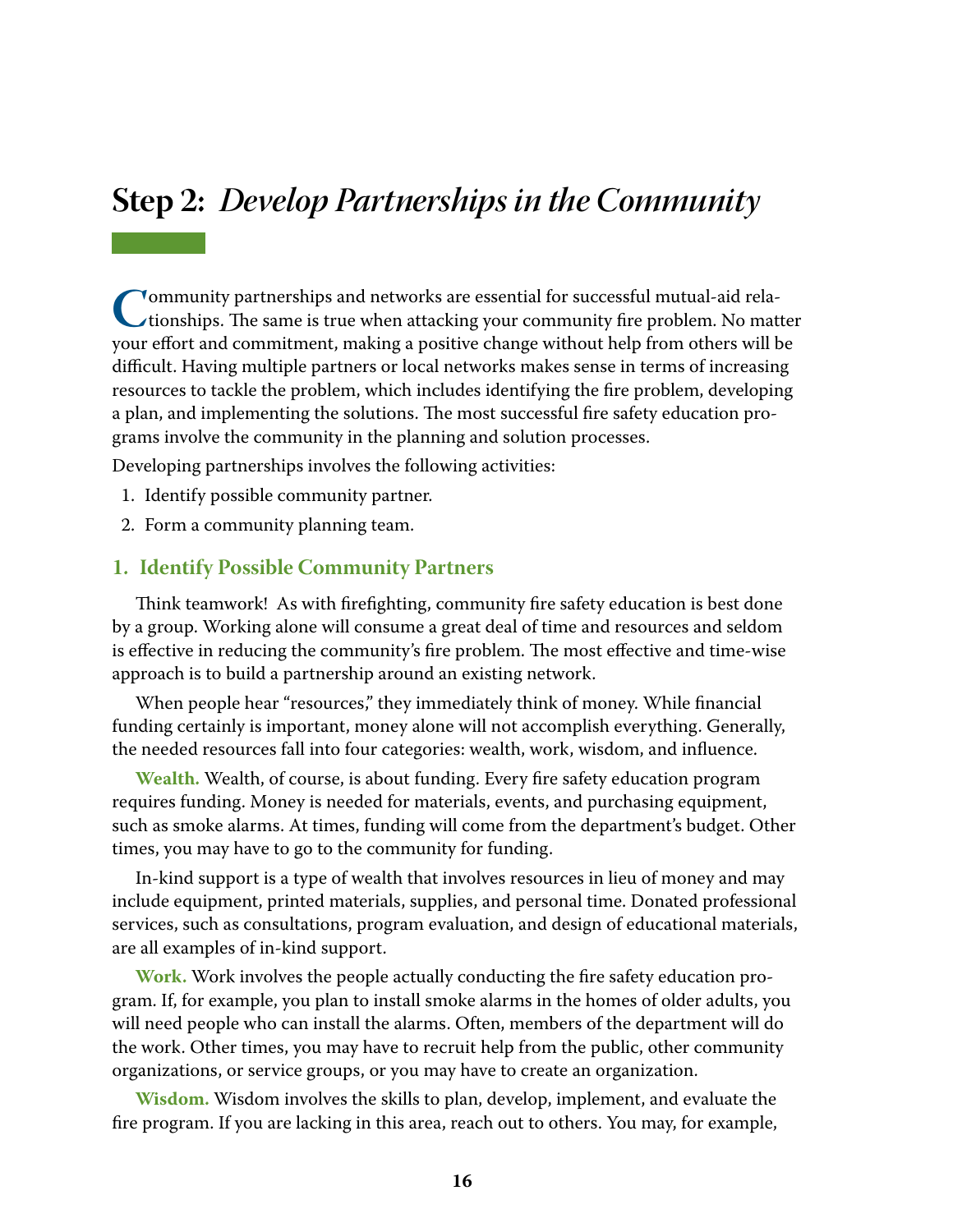not have any experience evaluating a program. Perhaps your County Extension Agent is experienced in this area and can guide you through the planning and evaluation. This is a case of using someone else's experience and skills to support the program.

**Influence.** Influence involves persuading others to take action or get involved. In a rural community, a few people probably always seem to be in the center of what's going on—those you might call the "key influential people." Think about who these people are in your community and set your sights on signing them up for your program. Where they go, others will follow. One type of influence is political support. Support from elected officials for fire safety education is crucial. Discuss any plans or ideas with elected officials who have a stake in the program's success. This may be a city council, district fire board, fire commission, or county commissioner. These people may know how to obtain additional resources and often will have information important to the program.

Identifying a group of partners who have a stake in the success of the fire safety education program is important. Many people and groups can offer insight into the people who live and work in the community and the fire problems they experience. A community partner is a person, group, or organization willing to join you and address the fire problem. Often, the partners will depend on the specific fire problem. As a leader of the fire safety education program, you should identify who can bring work, wealth, wisdom, or influence to the program and get them involved.

Defining the concept of a community network is important, as well. A network, as used here, consists of a central organization with existing relationships for a specific purpose in the community. In some communities, the central organization may be the fire department. In other communities, however, the central organization may be the county health department, faith group, school, agency on aging, senior citizen center, Cooperative Extension, or other government agency. The identity of the central organization is not as important as whether it has an established network in the community that can be used for fire prevention initiatives.

At this point, you should have selected the highest priority fire problem. Think about which groups in the community the fire problem affects. Consider which organizations or agencies already provide services to these people, and who cares about the specific fire problem and the people it affects. These people may be the best to be involved in the fire safety education program. Another approach is to find out who has the resources needed to address the problem. You may determine, for example, that your community's highest priority fire problem involves older adults. If your community has an active senior citizens' group and several of the local churches have frequent events for elderly citizens, the churches and senior citizens' group should be your partners.

**Build around existing networks.** Start building a team of partners by contacting the people you know in the community who are part of well-established networks, who are well-known, well-established, and trusted in the community. Explain the program and what you hope to achieve. They may be able to identify potential partners. In addition, use the Internet and telephone directory. Find out which groups might be interested in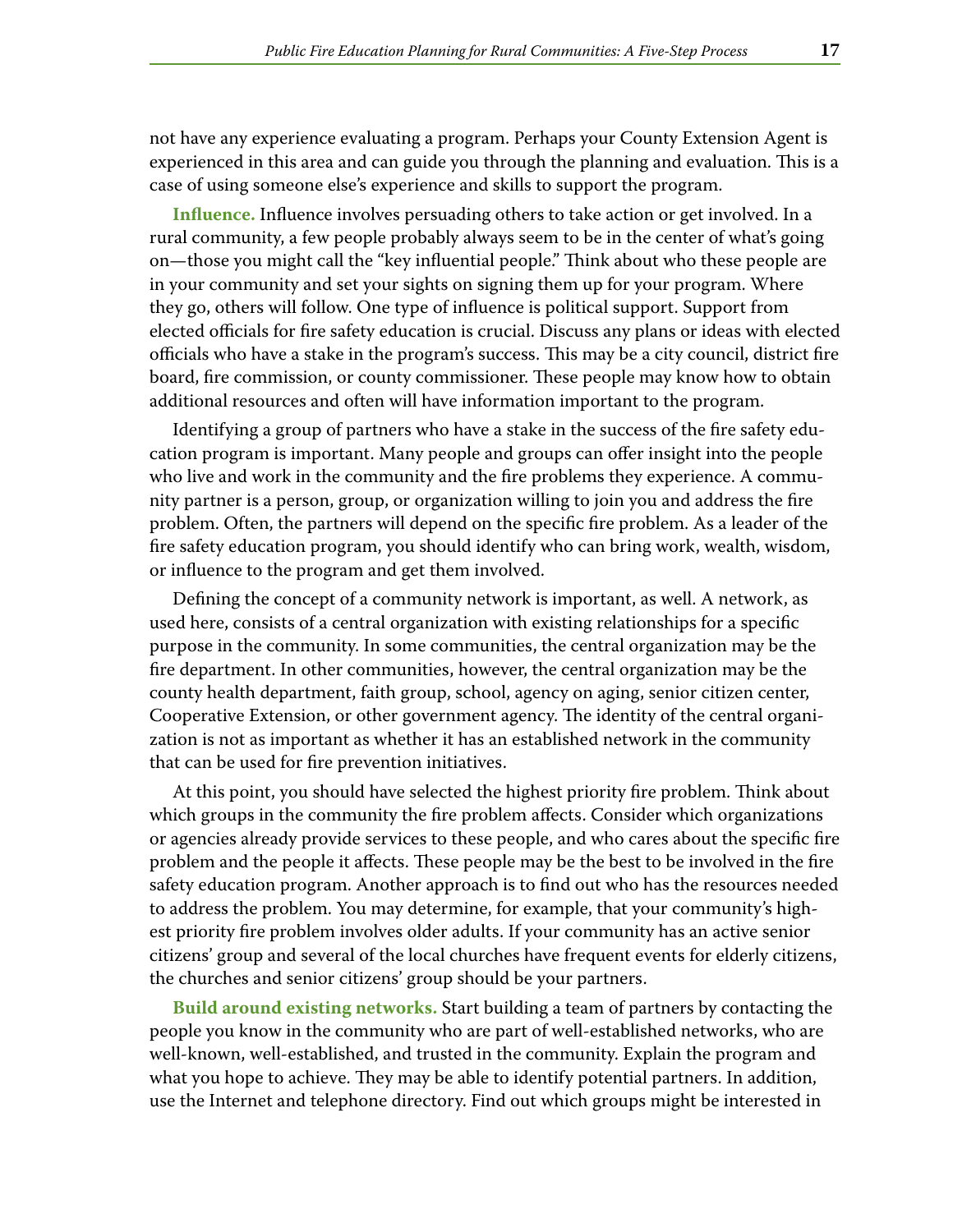a specific fire problem or that already address fire problems. Throughout this step, avoid duplicating the effort of other agencies and organizations.

Possible community partners:

- • groups already interested in addressing the fire problem or similar safety problem;
- health departments, public health personnel, and individual private care providers;
- churches and other faith groups;
- schools:
- rural electrical cooperatives;
- members of the community the fire problem affects;
- cooperative extension;
- people or groups that feel the financial impact of the fire problem, including insurance companies, property owners, ARC, and so on;
- groups or organizations that provide services to the affected groups;
- • community service and advocacy groups; and
- groups that can help deliver fire safety messages, including the media.

While working alone may seem like a good idea; failure to obtain the perspective and input of others in the community will limit the success of your program. Recruit a core group of people with an interest in solving the fire problem—called stakeholders. These stakeholders will share the responsibility for developing and implementing a quality fire safety education program.

Don't expect everyone in the community to support your fire safety education program instantly. Many may not even believe that a fire problem exists. Instead, expect them to be part of the solution by educating them about the problem. Your community profile and problem statement are powerful tools, justifying why others should partner with you. Share your vision for the program and possible solutions with community leaders.

The most effective fire safety education programs have community "buy in" by involving the community in the planning and solution processes. The community must understand that a problem exists and that it can be solved. Sharing your collected information in a professional manner will be important. Be sure to explain how you obtained the information and from where. Then work with others to continue building the program.

#### **2. Form a Community Planning Team**

Discuss your fire department's intention of forming a planning team to tackle the community's fire problem with the leaders and community organizations you identified as potential partners. If possible, try to meet individually with each group or person;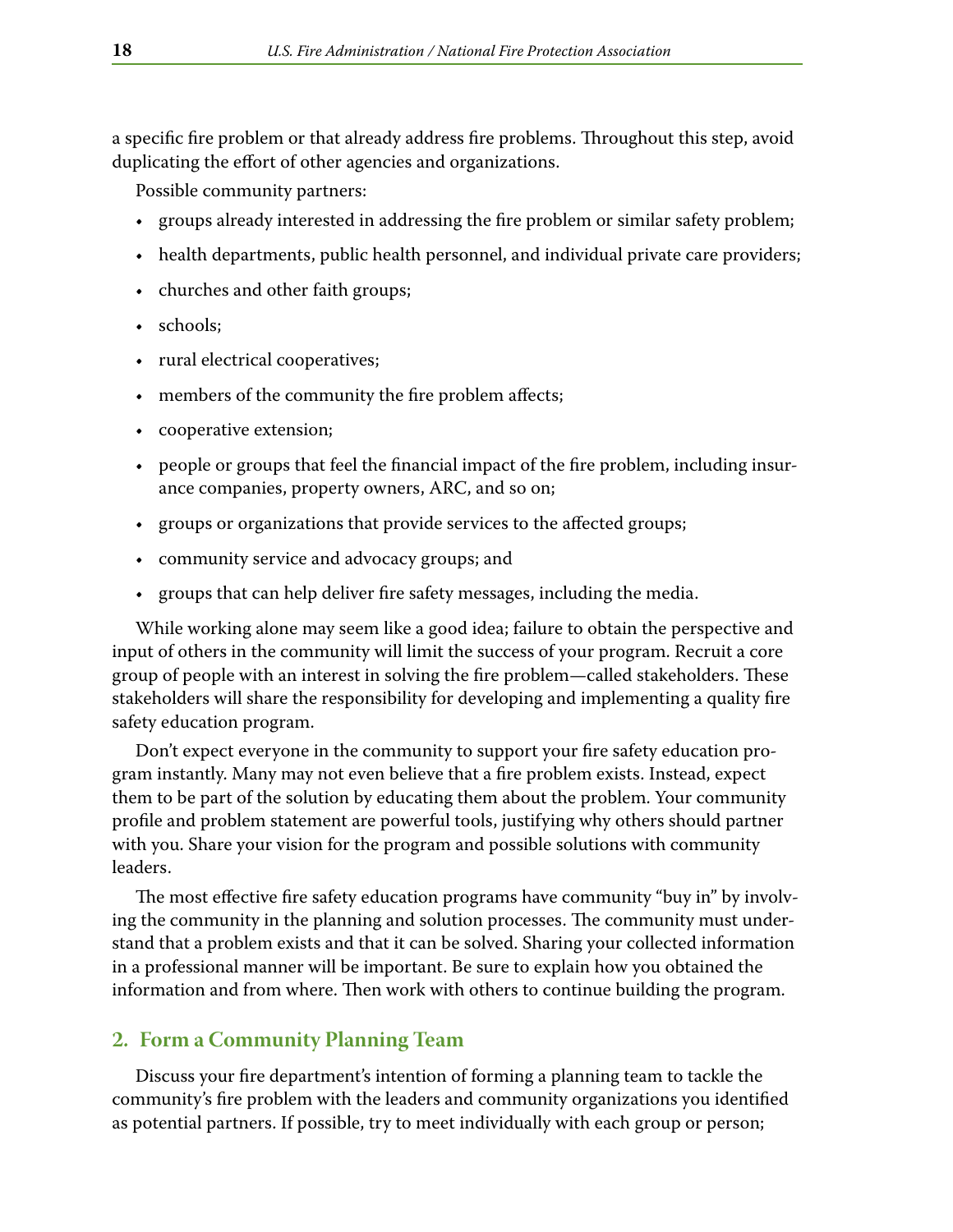meeting individually is more personal, and allows more time to answer specific questions. Be prepared to explain what resource that person, group, or organization can provide. Also, be prepared to answer questions about what you expect from them. The more indepth you can be, the more likely you will gain their cooperation. When you meet with the person or group to ask if they will join the planning team, solicit suggestions about other potential partners and possibly changing your approach.

Once you have assembled a planning team, schedule a 1-hour team meeting with an agenda. Your partners will expect you to use their time efficiently. If needed, ask someone with experience working with groups to help you put together the agenda and to facilitate the meeting.

Often community planning teams lead to the development of formal coalitions. A coalition is a group of people with different interests who come together to work on a common problem, such as the local chapter of National Safe Kids Coalition, the local chapter of Mothers Against Drunk Drivers, and neighborhood associations. Coalitions usually include representatives from several different groups in the community and lend themselves well to the advancement of fire safety education programs.

#### **A Community Success Story: Johnson County (AR) Fire District #1**

*The Johnson County, Arkansas, Rural Fire District (RFD) #1 is a good example of how one small department worked with community partners to expand its fire prevention education programs. In 2002, the 19 members of the RFD had no fire prevention education budget but managed to provide about 30 hours per year of programming. In 3 years, RFD expanded to 115 programs and activities reaching nearly 25,000 people.* 

*How did they do it? The department's success resulted from its relationship with Fire Corps, a program that uses members of the public to supplement fire department non-operational activities. Students from the University of the Ozarks had been helping the department with its fire safety program since 2002. But when RFD received its third grant in 2005, the firefighters realized they needed the students even more.*

*The department joined the national Fire Corps organization and asked the university if it would take on the department's program as a community service project. The students brought new skills and energy to the program, including more structure and organization, and helped with strategic planning and marketing. Program leaders worked through the summer to prepare for student-helpers arriving for the 2005-2006 school year. The group continues to be an important part of the department's programming, helping to reduce the district's property loss and burn injuries. In fact, in the first year, residential property loss from fires decreased by 34 percent while the number of burn injuries remained steady. As fire safety programming continues to increase, the amount of property damage in the district continues to decrease.*

*continued on next page*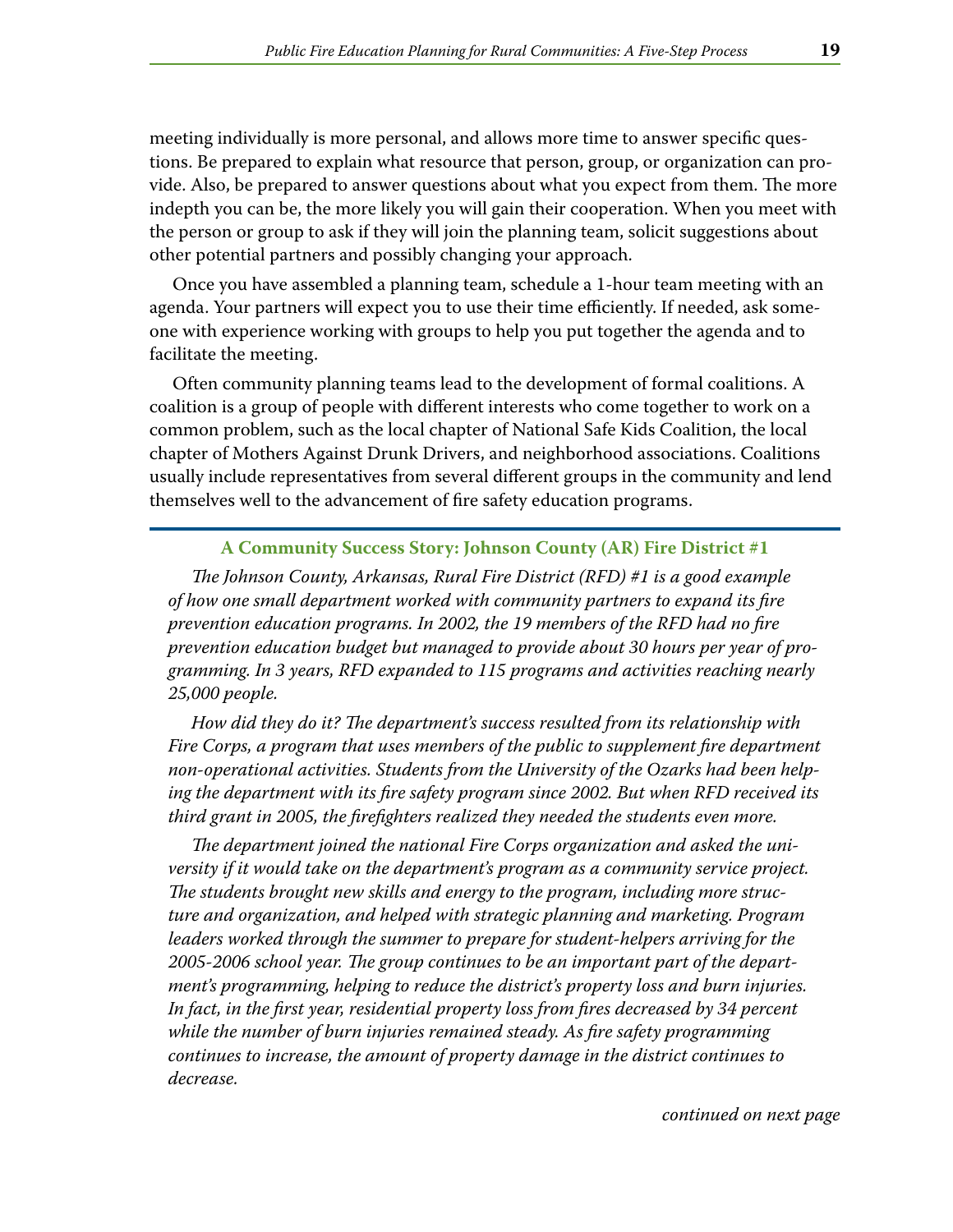*By partnering with Fire Corps, the department increased its fire safety programming in the first year by 287 percent, presenting more than 46 fire safety programs to 2,570 children and 624 adults and being involved in 69 other fire safety related activities that reached 24,817 people. The department's Fire Corps partners helped with 143 hours of presentations and activities. RFD's success has attracted recognition at the local, State, and national levels. The department won the Carnahan Award, presented by the Arkansas Fire Prevention Commission at the Arkansas Firefighter Convention. The department could not have accomplished what it did without the community partnership.* 

*Source:* [http://www.rfd1.com/firecorps.html](http://www.rfd1.com/firecorps.html )

Many programs and partners have been successful in rural communities, some involving fire safety and others involving similar issues. The U.S. Department of Homeland Security (DHS) highlights the following examples in its report "Mitigation of the Rural Fire Problem—Strategies Based on Original Research and Adaptation of Existing Best Practices."

#### *USDA Loans and Grants1*

The U.S. Department of Agriculture (USDA) Home Repair Loan and Grant Program (Section 504) offers low-interest loans of up to \$20,000 and, for people who are at least 62 and unable to repay a loan, grants of up to \$7,500 for repairs or the removal of health or safety hazards. Loan recipients also may use the funds for improvements or modernization. The USDA, through its community facilities program, also coordinates the Rural Emergency Responders Initiative, which offers financial assistance for equipment, vehicles, and buildings for fire, police, heath care, and other activities. The USDA gives priority for grants to low-income communities and communities with populations of less than 5,000, as well as to health care, public safety, and community or public service projects. The USDA also offers loans for rural areas and small towns with populations of up to 20,000.

#### *Alaska's Micro Rural Fire Department Program2*

Safety professionals in Alaska developed Project Code Red, or the Micro Rural Fire Department, to address the fire problem and lack of firefighting equipment in the State's small rural areas. This project uses new and existing technologies and State-certified training to cope with the extreme winter temperatures, lack of hydrants, and, in many cases, lack of roads. The program equips five firefighters with fully supplied trailers that they can pull by all-terrain vehicles, by snow machines, by pick-up trucks, or by hand, even on boardwalks and trails. Program facilitators ship the trailer in a heated and insulated container that doubles as a firehouse and includes 600 gallons of environmentally safe firefighting foam. Firefighters can recharge the unit in less than 5 minutes for less than 50 dollars. Also included in the shipment is State-certified firefighter training, based on an adapted version of NFPA Firefighter I, which is geared to fire departments without protective gear that have a limited water supply and may have only portable extinguishers and pumps. The total cost is about 70 percent less than the cost of a new fire engine.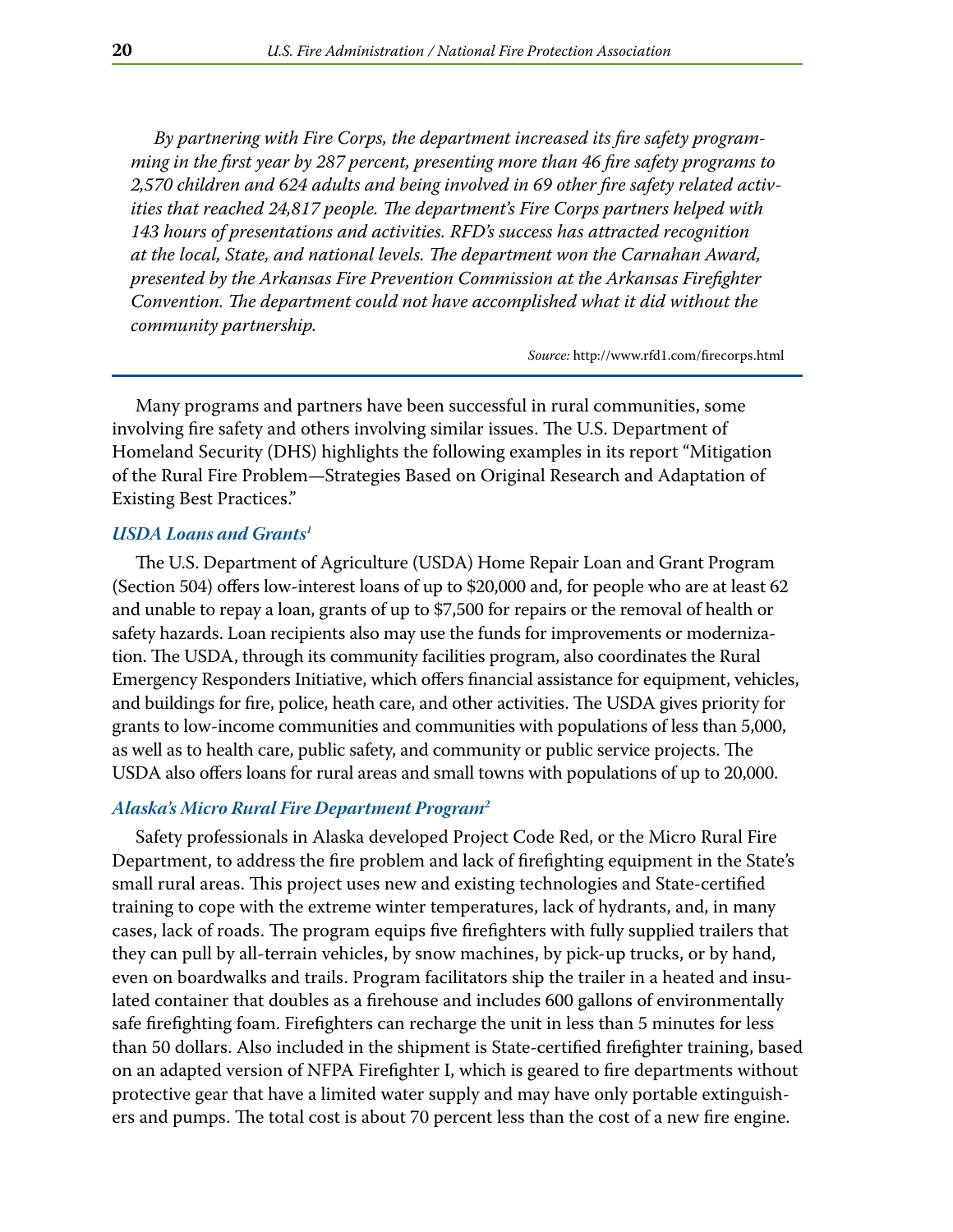#### *African-American Churches in Rural Communities3*

Stephanie Boddie discusses the role of African-American churches in rural communities and particularly in the largely African-American town of Boley, Oklahoma. Historically, many congregations have provided some type of social services. Boddie references Chaves and Higgins, who found that black congregations were more likely than white congregations to be involved in civil rights and providing basic needs to the immediate community. In fact, they describe rural churches as similar to an extended family and important forces in leadership development and community organizing. The churches also interact strongly with the private sector. In both rural and urban African-American communities, the churches are among the chief sources of influence and support.

Church leaders often provide members, leadership, and resources to social programs independent of government policies and sponsor a variety of programs, such as literacy, drug and alcohol prevention, and youth outreach. Fourteen of Boley's congregations have formed a ministerial alliance, and two of the three remaining assist when needed. The alliance "has been most effective in maintaining and institutionalizing the programs initiated by the various participating churches, including a community choir, a senior center, funeral ushers, a crime watch group, financial assistance, historic preservation, hosting of celebrations and meetings, sponsorship of the Sunday School Institute, vocational training, a volunteer fire department, and a literacy program that culminates in a GED."

#### **Community Program at a Rural Manufacturing Plant4**

*Fires, Ripley, Figueiredo, and Thompson describe organizing efforts in smoking cessation and dietary improvements at a rural manufacturing facility in Mecklenburg County, Virginia. The authors describe the population, of which 80 percent live in rural areas, as "underserved in terms of medical care, patient education, and cancer education."*

*The project began by recruiting a 12-member Health Advisory Board (HAB) from among employee volunteers. The HAB's goal was to "identify and develop activities and health promotion ideas to address cancer prevention and to change diet and smoking among their co-workers."*

*With support from the project, the HAB conducted one activity per month over 9 months. Before the program, 40 percent of the survey respondents were smokers. After the program, the percentage dropped to 35. A "stop smoking" contest attracted 13, or 18 percent, of the known workplace smokers. All 13 quit for 24 hours and 5 were still not smoking after 2 months. In addition, smokers at the plant tend to be more ready to quit smoking at the end of the program than they were at the outset.* 

*Not counting the donations of pamphlets, posters, and prizes or the employees' time, program costs totaled about \$1,925. The authors conclude that community organizing strategies at the workplace may be appropriate to reach minority rural residents. "A low-intensity community organizing approach with minimal intervention resources can reach employees in such work sites and produce small behavioral and attitudinal changes."*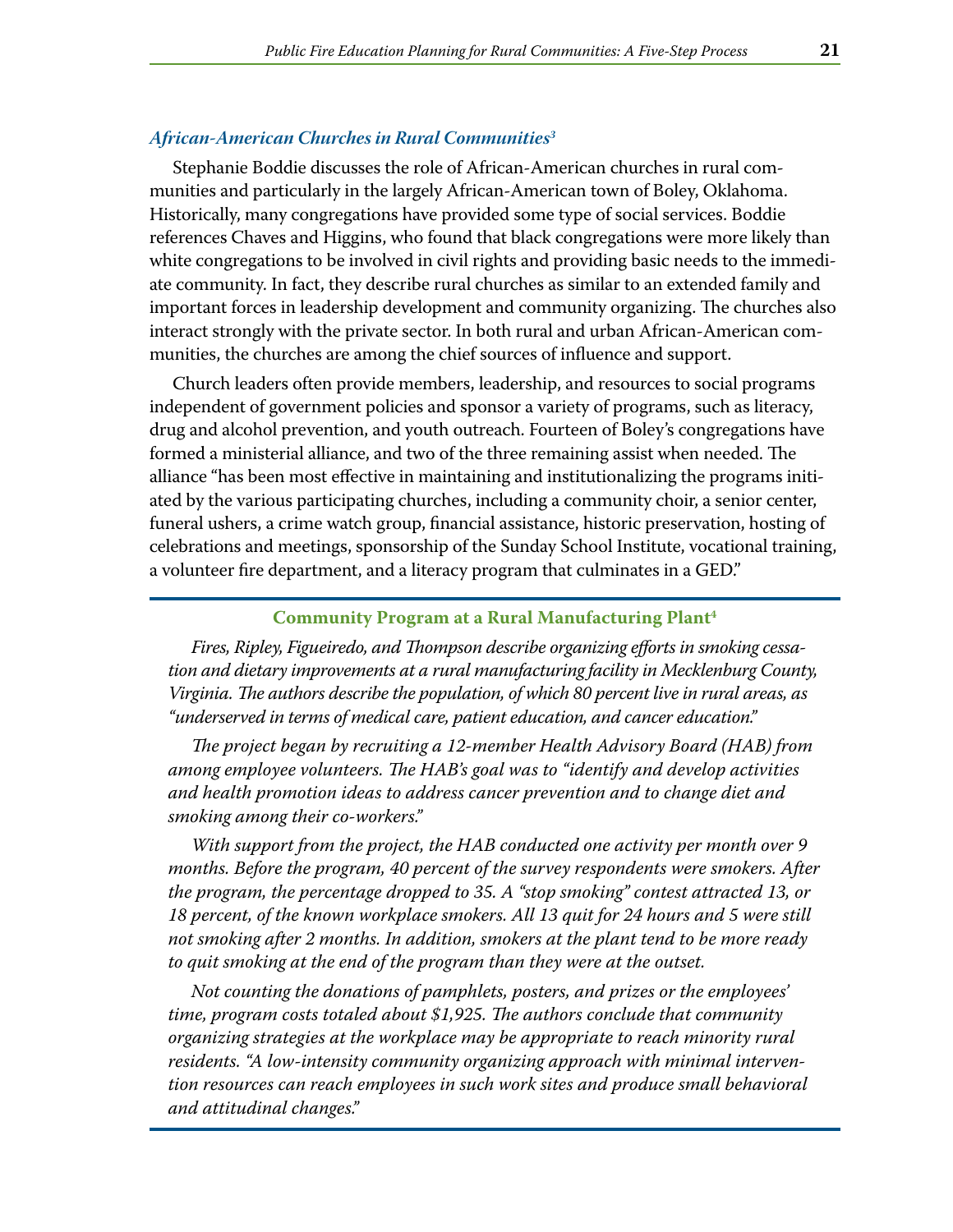#### *Health Promotion Programs by "Predominantly Rural" North Carolina Hospitals5*

Christine Dorresteyn-Stevens researched health promotion programs offered by North Carolina hospitals with fewer than 100 beds serving predominantly rural populations. Twenty-nine of the 45 such hospitals in the State responded to her survey.

Ninety-three percent of the responding hospitals offered at least one health promotion program. At least half of the responding rural hospitals offered information on first aid and cardiopulmonary resuscitation, AIDS education, nutrition, prenatal education, and breast self-examination. Other common programs included smoking cessation, weight control, and stress management. Target audiences varied, with hospital employees being the most common, and nonpatients and members of the community ranking second. Program coordinators, 85 percent of whom were nurses, used a variety of financing methods and developed programs targeting hospital employees for certification, to reduce absenteeism, or to increase productivity. Regular staff conducted most program sessions. Having nurses or in-service departments coordinating most programs increased the likelihood that these programs would be for staff rather than the community. Dorresteyn-Stevens noted that hospitals could serve as links between health care, businesses, and community agencies and be key players in establishing a group to coordinate health promotion activities.

#### **Summary**

Partnerships are essential to reduce the community fire problem. One person or a single organization cannot possibly reduce a fire problem alone. Fire departments generally rely on mutual aid from other organizations for fire suppression efforts—apply the same strategy to community fire safety education programs.

#### **References**

1 . "USDA Rural Development Housing Programs ." Accessed online on May 5, 2005 at *<http://www.rurdev.usda.gov/rhs/>*

2 . Fire Service Training Services, Alaska State Fire Marshal's Office . "Project Code Red." Accessed online <http://www.dps.state.ak.us/fire/asp/pcr.asp> on June 1, 2005.

3 . Boddie, Stephanie C . "Fruitful Partnerships in a Rural African-American Community: Important Lessons for Faith-Based Initiatives." *Journal of Applied Behavioral Science 38, 3 (Sept. 2002): 317-333.* 

4. Fries, Elizabeth A., Jennifer S. Ripley, Melissa I. Figueiredo, and Beti Thompson. "Can Community Organization Strategies be Used to Implement Smoking and Dietary Changes in a Rural Manufacturing Work Site?" *Journal of Rural Health 15*, 4, (Fall 1999): 413-420 .

5 . Dorresteyn-Stevens, Christine . "The Rural Hospital as a Provider of Health Promotion Programs." *Journal of Rural Health 9*, 1, (Winter 1993): 63-67.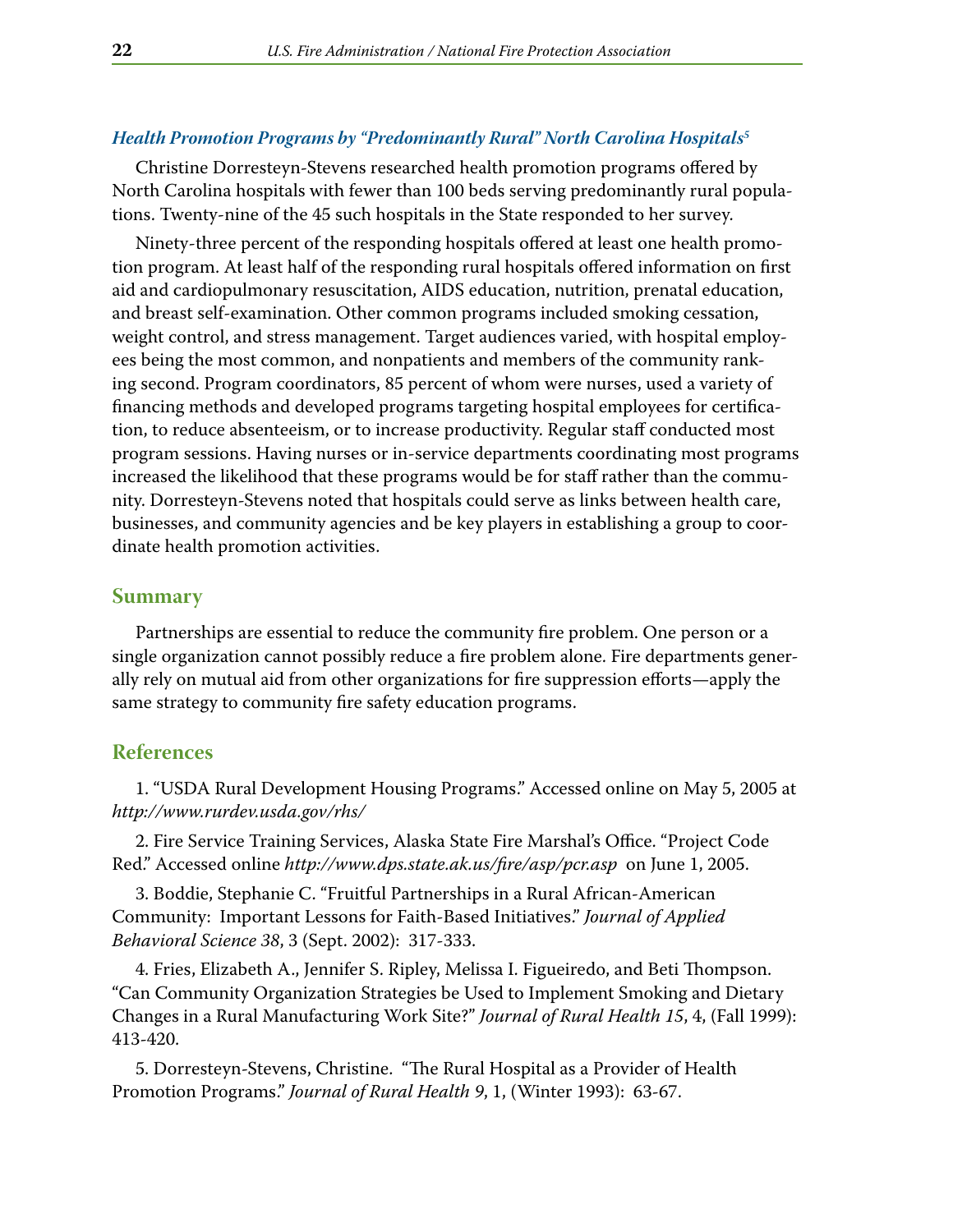# <span id="page-27-0"></span>**Step 3:** *Create a Strategy to Solve the Problem*

**C**reating a strategy is the beginning of the detailed work necessary for developing<br>a successful fire safety education program. In your strategy, include what will be<br>done where and how it will be implemented, and who wil a successful fire safety education program. In your strategy, include what will be done, where and how it will be implemented, and who will conduct which parts of the program. Also include an evaluation plan to measure effectiveness. Creating a strategy requires carefully thinking out a plan of action that is developed through a group effort.

Creating a strategy involves the following activities:

- 1. Review information about the community fire problem.
- 2. Identify target groups.
- 3. Select or create your program.
- 4. Identify required resources.
- 5. Develop an evaluation strategy.

In Step 2, you developed a community planning team, which should be comprised of a core group with a primary stake in reducing the fire problem, or that can offer resources. The planning team can include people from a variety of organizations and backgrounds.

#### **Small Town Strategy**

*After completing a community fire analysis, Small Town fire safety professionals determined that the highest priority fire problems were fires involving gas wall heaters and a lack of working smoke alarms, both in older homes occupied by older adults. Strategies to address these problems may involve education of homeowners in safer behaviors they can follow with respect to their heaters and their smoke alarms. Strategies also may involve a need for personnel, resources or special expertise to support acquisition, installation, or maintenance of new heaters or new smoke alarms.*

*Small Town has an active senior citizen organization and many churches with senior citizen programs and activities. In addition, Small Town's community development director works closely with senior initiatives.* 

*Figure 5.1 shows the members of the planning team. Since she has experience running meetings, the community development director will lead the first meeting.*

*The planning team includes the following groups or stakeholders:*

*continued on next page*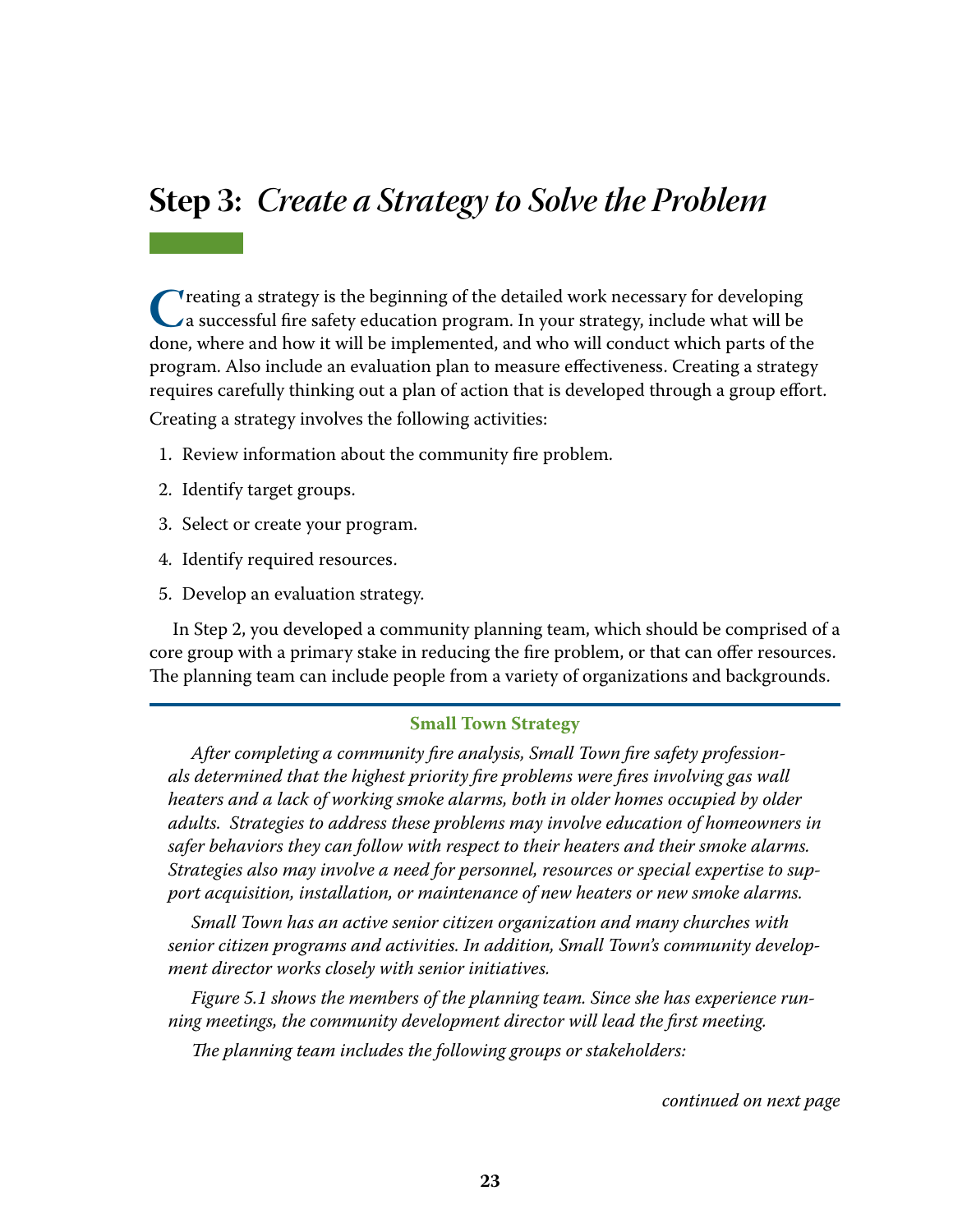- *• member of the group the fire problem affects—senior citizens;*
- *• groups with a financial interest in the problem—insurance agents, heating contractor;*
- *• individuals with influence—church ministers and the mayor;*
- *• agencies that can reach the target group with important fire safety information—senior center, local newspaper, AARP, and ministers;*
- *• organizations that can provide work (personnel) and possible wealth (funds, new equipment for installation) during the implementation of the program church ministers, AARP, senior center, and the fire department; and*
- *• individuals who can provide wisdom (including special technical expertise if needed) when developing the program—extension agent, heating contractor, newspaper editor, and insurance agent.*





#### **1. Review Information about the Community Fire Problem**

The planning team must review the community fire profile and the problem statement, including the sources of the information, so that everyone on the team has a clear understanding of the community and the fire problem. Now develop a program goal in the form of a broad statement about the problem, and what the team wants to accomplish.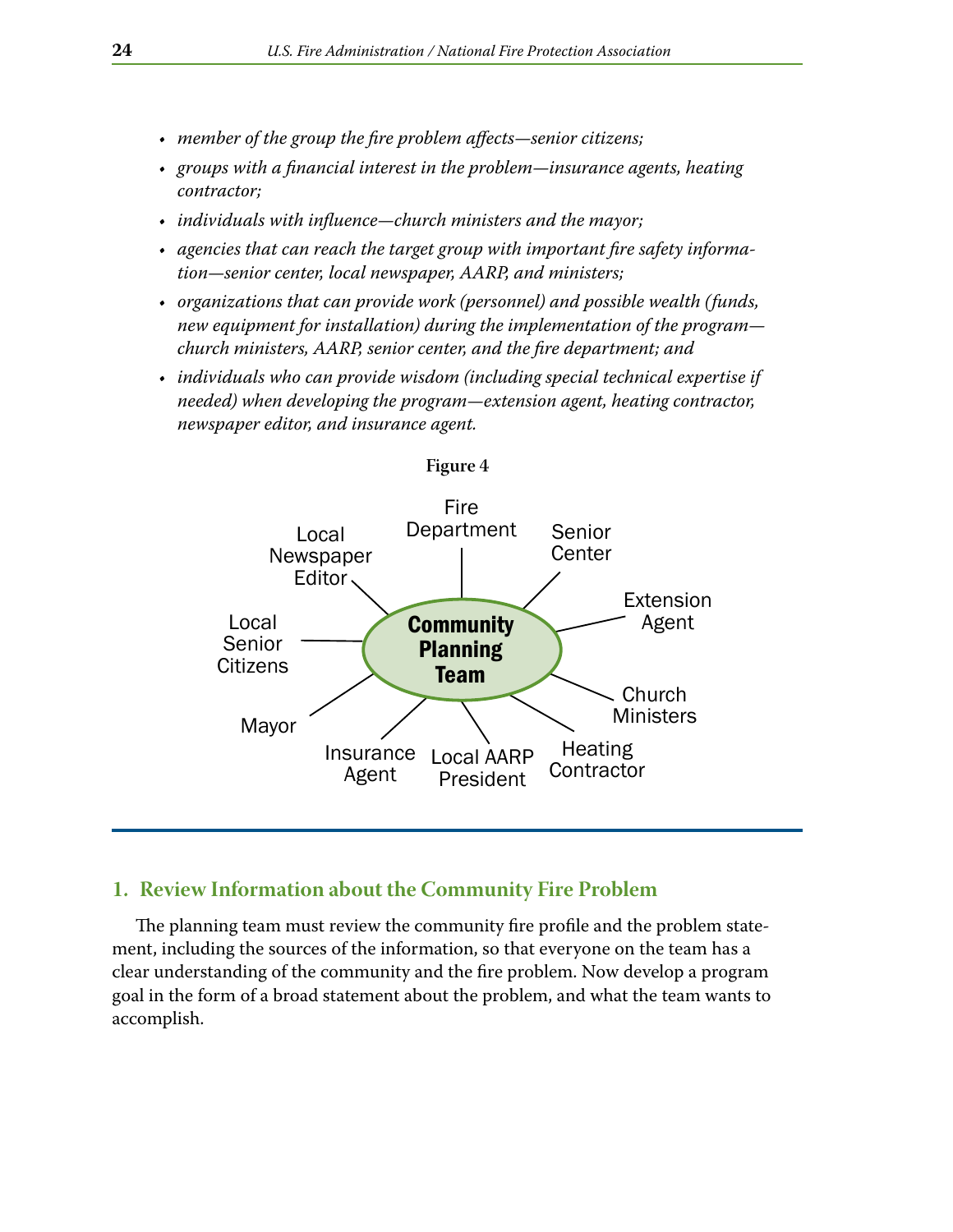*Problem: A large share of residential fires and related losses in Small Town involve gas wall heaters in older homes of older adults who also often do not have working smoke alarms.*

*Goal: Decrease the number of residential fires involving wall heaters by 75 percent over 3 years and install smoke alarms in 30 homes of older residents each year for the next 3 years.*

Once you have developed a program goal, consider the circumstances of the specific fire problem you are targeting. Remember that fires don't simply happen—fires generally involve some type of human behavior, which may be a usage behavior by the occupant, a design or installation error by the professionals who originally installed the heater, or a maintenance error by either or both occupant and professional. Understanding the behaviors or actions that contribute to the fire problem is part of finding the best solution.

Consider the wall heater problem in Small Town. A usage error might be moving a bed against the heater. An installation error might be installing the heater without enough clearance between the exposed heating elements and the installed insulation in the walls. A maintenance error might arise because an occupant could not afford to have the heater serviced at the beginning of the heating season.

*You may not have the experience needed to determine the specific actions that occur during a fire. A good source of common contributing behaviors is the narrative section of the incident report or the fire investigation report. Another good source of common types of fires is available in the reports from NFPA and the USFA (see Section 3).*

#### **2. Identify Target Groups**

In Step 1, you started to identify the target groups, but now you should pinpoint exactly who the fire safety education program will target. A target group is a group you want to reach with important fire safety messages. In the Small Town scenario, for example, the senior residents with gas wall heaters in their homes make up one target group. The messages for this group concern keeping combustibles away from the wall heater and the importance of working smoke alarms. Another target group in the Small Town scenario may be home health care workers who frequently visit senior citizens in their homes. You may give them information about spotting gas wall heaters in need of service or that pose a fire risk. Carefully identifying who the fire problem affects most often and where is critical.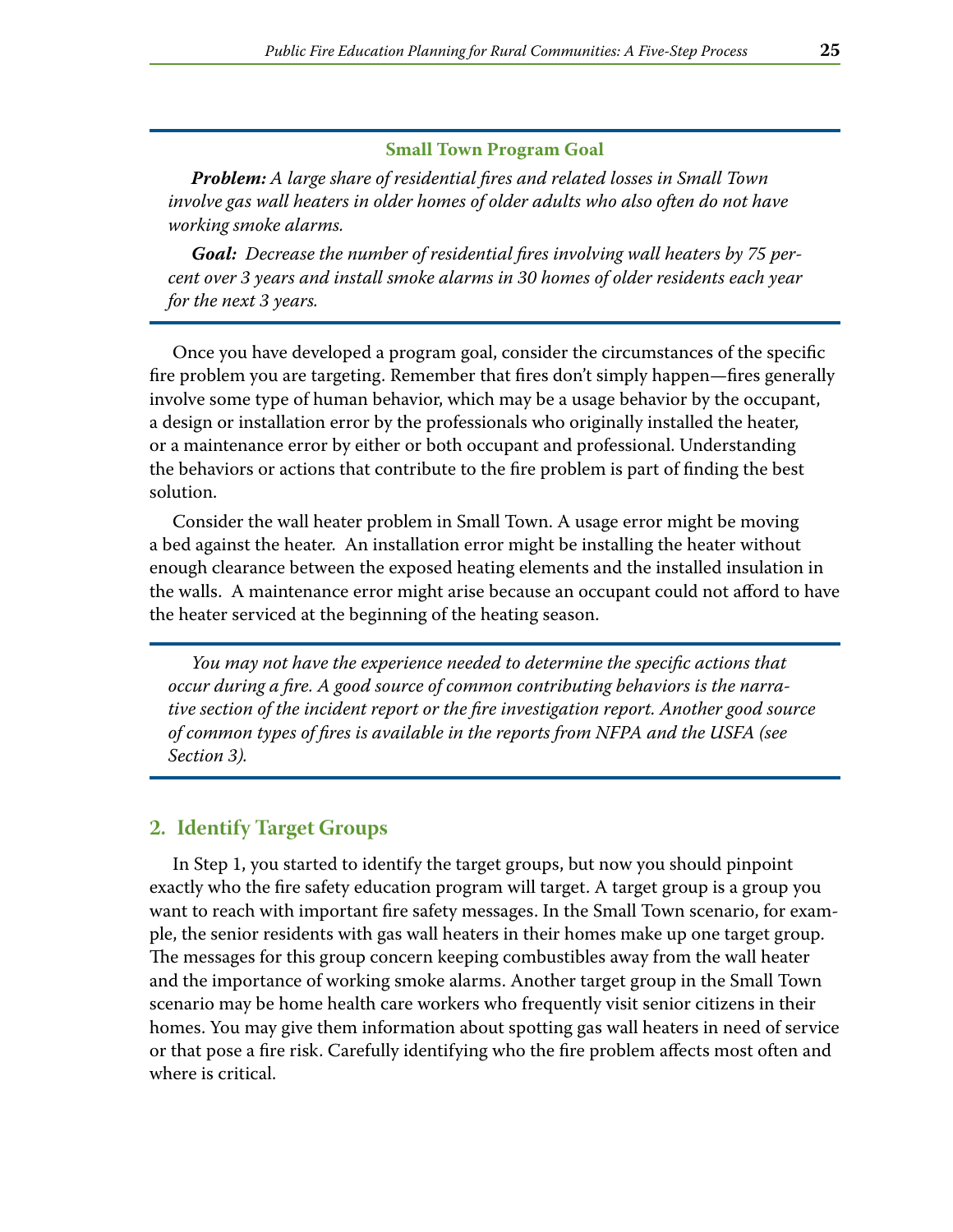*Remember to appreciate that the people from whom you are asking advice will offer valuable information about what may or may not work. Listen to them! Failure to consider suggestions from the community may result in creating a fire safety education program that the target groups reject.*

Understand the needs and characteristics of the target group by speaking with them to gain insight into how to design and conduct your fire safety education efforts. Consider home health care workers, for example. By visiting with them you would find out how often they visit senior citizens in their homes, what they do while in the home, their ability to inspect the wall heaters, and their willingness to share important fire safety information with the seniors. In turn, they may have some advice for you.

If you can't to visit with the target group directly, consider visiting with others who interact with the target group. Again, consider the Small Town example. The local fire chief or fire safety educator may not be able to visit with many of the senior citizens. He or she could, however, visit with local ministers who interact frequently with the seniors.

When you visit with the target groups, remember that people generally do not like having things done to them and prefer things being done with them. Getting people to accept new ideas and change behaviors can be challenging. Working with the target groups from the beginning will help them accept the fire safety education program.

Successful fire safety education programs have target groups whose members:

- are aware of the fire problem;
- understand the fire problem and what contributes to it;
- believe that they, or their loved ones, are personally at risk;
- believe that the fire problem is unacceptable and serious;
- understand that a solution exists:
- believe they can reduce the fire problem;
- are involved with the planning process from the beginning; and
- have an opportunity to provide input and suggestions.

#### **3. Select or Create your Program**

Usually, selecting an educational program already developed by another group to address the same fire problem you are tackling is the easiest way to go. Developing a program from scratch requires a lot of time, money, and expertise—three resources you may not have. Fortunately, numerous educational programs are available to address just about every fire problem.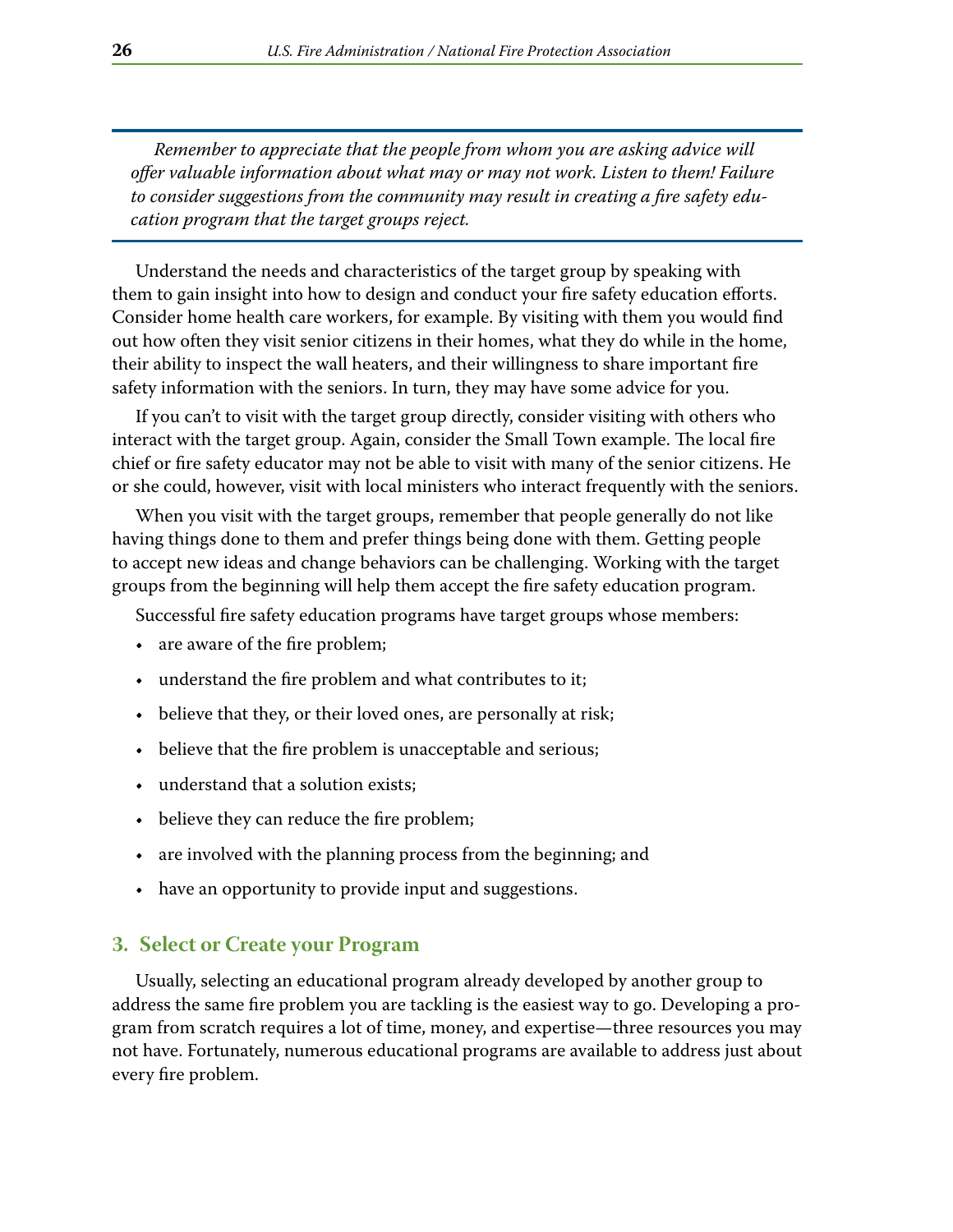Successful fire safety education programs share some essential components, including:

- A presentation for delivery to the target group. The presentation may involve only a speaker providing basic information, or it may include digital slides, videos, and so on to enhance the presentation.
- Printed handout materials that support the presentation. If the handout materials, or support materials, can be used in lieu of a presentation—even better. The information in the handouts must be attractive, easy to read and understand, and must be consistent with the information in the presentation.
- Information for the media. The program should include news releases that you can give to the media. The news releases are prepared stories that provide the target group with information on the fire problem and the actions people should take. Some educational programs also provide prerecorded public service announcements.
- • An evaluation tool. The evaluation tool may be as simple as a survey that people who attend a presentation can complete. For programs in schools, the evaluation tool should measure the amount of learning that occurs.

Research any existing fire safety education programs. First, contact your State Fire Marshal, who may recommend a specific, proven program. The Internet is another excellent tool. Type "fire safety education" into any search engine and add specific phrases to search those results. Consider the Small Town scenario, for example. After searching "fire safety education," adding "home heating" will reveal different resources.

Local and State agencies or organizations, such as those listed here, may have access to fire safety education programs.

- • **Local County Extension Agent.** Many extension agencies have fire safety education programs dealing with rural fire problems, including some oriented to young adults involved in 4-H, and to farmers and ranchers.
- • **Local and State Health Department.** In recent years health departments have begun tackling fire problems, especially in rural areas without full-time fire safety educators. CDC programs also are available through local health departments.
- • **Insurance companies.** Several of the large regional and national insurance companies have fire safety education programs. Some target young children, while others target home owners.
- • **State Fire Marshal's Office.** Your State Fire Marshal should offer programs and other resources, such as funding and support materials.
- • **State Forestry Department.** State Forestry Departments may have education programs to deal with wildland fire problems. Also, some State Forestry Departments have rural fire coordinators who can provide technical assistance.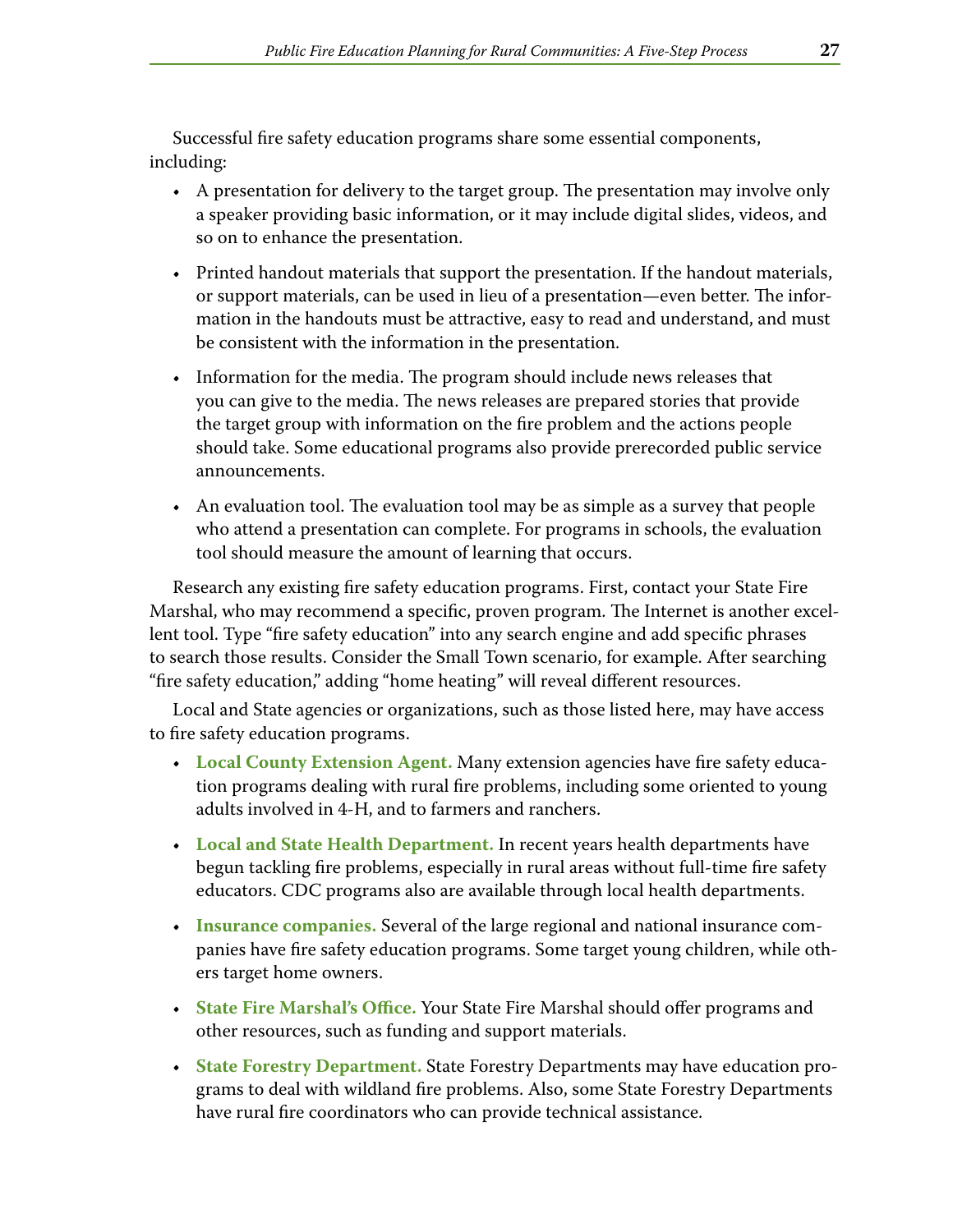National agencies and organizations offer numerous programs. While you must buy some of the programs, others are available at no cost. Most of these fire safety education programs are well designed, and have been evaluated for effectiveness.

- • **USFA.** The USFA has many programs available at no cost, as well as a variety of support materials, such as brochures, videos, and reports. Order these materials from the USFA Web site, *[www.usfa.dhs.gov](http://www.usfa.dhs.gov)*
- **NFPA.** NFPA is another excellent source for fire safety education programs. In fact, NFPA produces two of the most widely used fire safety education programs— Learn Not to Burn<sup>®</sup> and Risk Watch<sup>®</sup>. NFPA also offers extensive support materials, such as videos, brochures, news releases, and fact sheets. Review these materials in the education section of the NFPA Web site, *[www.nfpa.org](http://www.nfpa.org)*
- • **CDC.** The CDC now provides fire safety education materials. In most States, the CDC provides smoke alarms through State health departments, as well. Get more information at *[www.cdc.gov/health/fire.htm](http://www.cdc.gov/health/fire.htm)*
- Home Safety Council (HSC). HSC is a nonprofit organization that provides information and materials on home safety issues. HSC also sponsors an expert network of successful fire safety educators. Find this information at *[www.hsc.org](http://www.hsc.org)*
- **National Volunteer Fire Council (NVFC).** The NVFC promotes the mission of the volunteer fire service in the United States and recognizes fire safety educators annually. Get more information on NVFC programs and services at *[www.nvfc.org](http://www.nvfc.org)*
- **Safe Kids USA.** Formerly known as National Safe Kids, Safe Kids USA is dedicated to eliminating childhood injuries, including those caused by fire. Safe Kids USA works through State and local coalitions to help fire safety education programs. Learn more at *[www.usa.safekids.org](http://www.usa.safekids.org)*

Many other organizations and agencies offer fire safety education programs and materials, most of which are high-quality and well developed. The planning team should ask several questions to determine whether to use a fire safety education program and the supporting materials in your community:

- • **How well does the program address your fire problem specifically?** If your fire problem involves children playing with matches, for example, but the program only briefly mentions child fireplay, the program is not suitable.
- • **How appropriate is the fire safety education program for your community?**  Does the program fit your community's unique characteristics? Was it, for example, designed for a metropolitan area, while you represent a rural area?
- • **How appropriate is the fire safety education program for your target groups?** Consider whether the program uses terminology that your target group will understand, and if the program is appropriate for their physical abilities.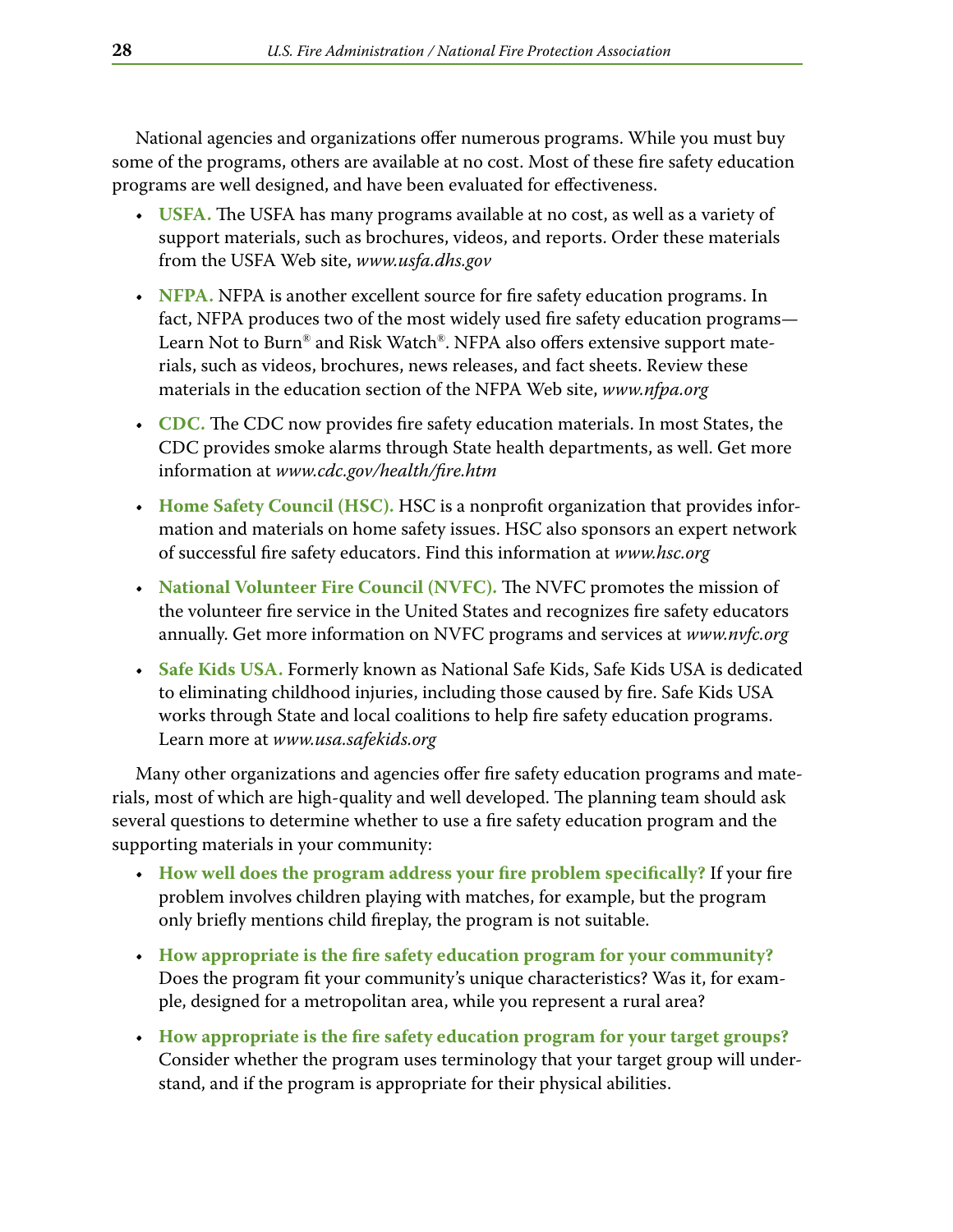- • **Is the fire safety education program feasible, considering your available resources?** If the program costs several hundred dollars, but you have no funding, it might not be feasible. Also, consider the number of people needed to implement it.
- • **Is the organization that developed the fire safety education program actively involved in fire safety?** The best programs typically come from organizations whose primary mission is to prevent fires.
- • **Does the organization readily offer support?** Some organizations provide assistance with the implementation and use of the program, which can be very important when you have minimal experience with fire safety education programs.

Once your planning team has reviewed the potential fire safety education programs, it must make a decision. If the team's first choice is a program it must purchase, try raising the money before selecting an alternative program. Don't give up because you don't have the money readily available . A common trap when selecting fire safety education programs is simply choosing the free program . Free does not equal appropriate . Many free programs are of poor quality.

If, after reviewing the available programs, your planning team is unable to find something suitable, it may need to consider developing a program. Because of the time and cost involved, however, this should be the last-resort option. If you do choose to develop a program, seek assistance from a university or organization with experience developing community-based safety programs.

#### **4. Identify Required Resources**

Through an organized process, the planning team has selected a fire safety education program. Now determine the resources required to implement the program. Some programs identify the needed resources, but usually the planning team must do so.

Some common needed resources are

- money to purchase the program, support materials, and other equipment, such as smoke alarms;
- volunteers to deliver the presentation, install smoke alarms, and so on;
- a place to hold the presentations; and
- • printing of materials and notices about presentations.

#### **5. Develop an Evaluation Strategy**

The planning team's work is not quite complete, as it must develop an evaluation strategy based on the goal of the program . Use the evaluation to determine if you've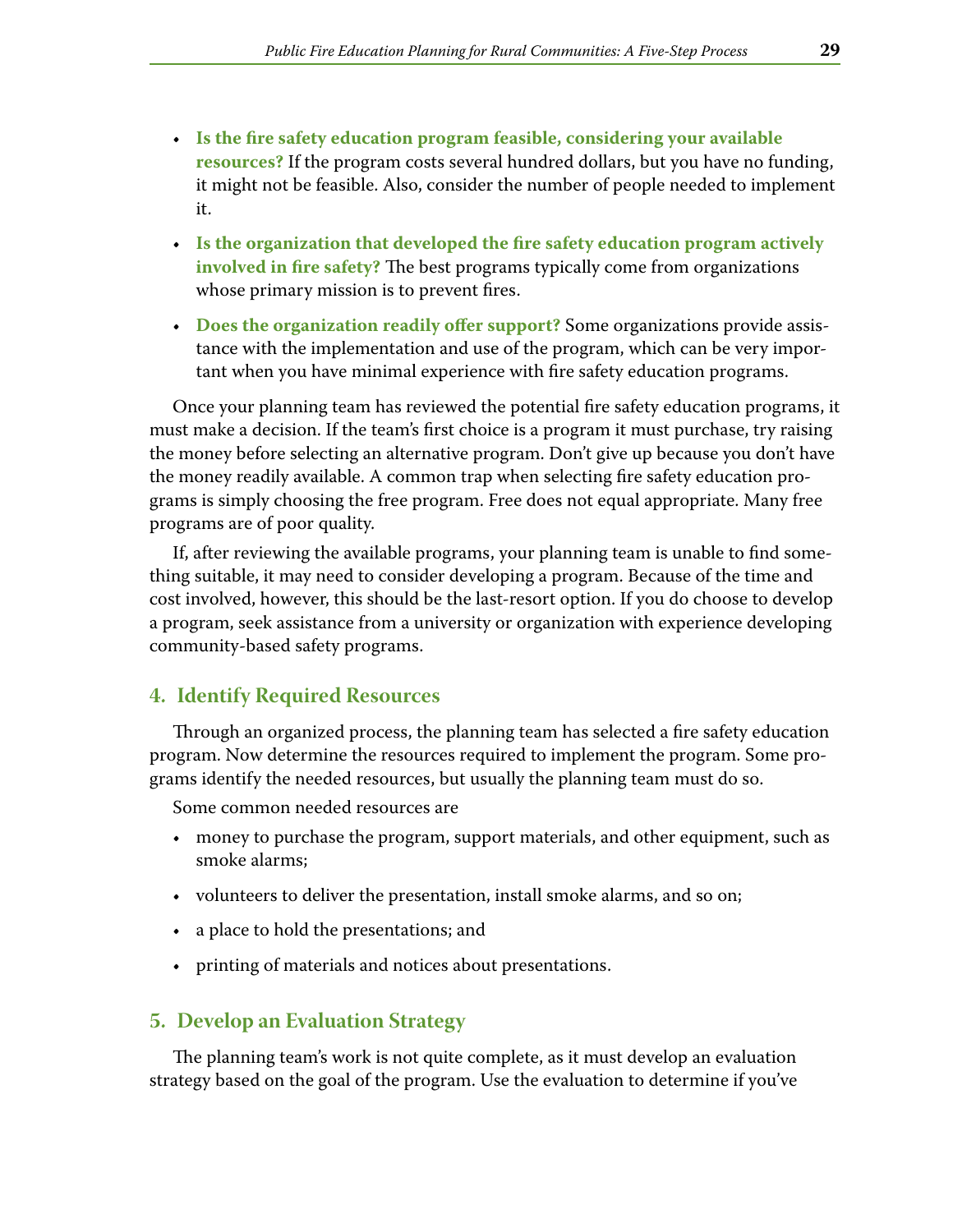achieved your goal. The evaluation plan includes the problem statement, the goal, and the actual method of evaluation. To conduct an evaluation, you must know the extent of the fire problem before the program, which establishes a baseline. You also must have an accurate record keeping system that will track the incidents of fire, the presentations delivered, smoke alarms installed, and so on.

*Evaluating your program is important in many ways. Most grants available for fire safety education initiatives require some type of evaluation. Also, being able to prove past successes helps to obtain resources in the future. Finally, the community deserves to know the status of its fire safety education program.*

In the Small Town scenario, for example, the baseline for fires involving wall heaters is 11 fires over 3 years. Another baseline is the number of homes—25 percent—with working smoke alarms. Next, look at the Small Town planning team's goal statement, or what it wants to achieve. The program's goal is to reduce the number of wall heater fires by 75 percent over the next 3 years, which will translate to only three such fires. Another goal is to install smoke alarms in 90 homes during that same time period.

Now, decide how the planning team will measure progress towards the goal. In Small Town, program administrators must do two things: First, they need a record of the number of fires and their causes, which the fire department already is tracking. Second, they need more detailed records on the number of smoke alarms installed in the homes of senior citizens. The more organizations involved with installing the smoke alarms the more challenging this task will be. Finally, the Small Town program administrators must monitor the records during the 3 years to track the program's progress. Monitoring the progress is essential to help the planning team determine if it needs to make changes. Total the records at the end of the 3 years to determine the program's success—or lack of success.

#### **Turning a Tragedy into an Opportunity**

*In 2002, six children died in a manufactured home fire in Tchula, Mississippi. Because the home's electricity did not work, the children slept in the living room and used a candle for light. That candle started the fire. Tchula, with a population of only 2,332 people, is in Holmes County, one of the most impoverished counties in the Nation.*

*As a result, local leaders formed the Mississippi High-Risk Fire Safety Task Force, made up of local partner groups, such as the Community Cultural Center, the local health center, and the schools. The task force worked with local organizations, the schools, and volunteer fire departments from all the towns in Holmes County. It also partnered with two national organizations—the NFPA and the USFA. The group's goal was to install 10-year lithium battery smoke alarms in every home in Holmes County. Firefighters and volunteers met their goal, installing 8,700 smoke alarms in just over 2 years. They also taught fire safety education in the schools, and the* 

*continued on next page*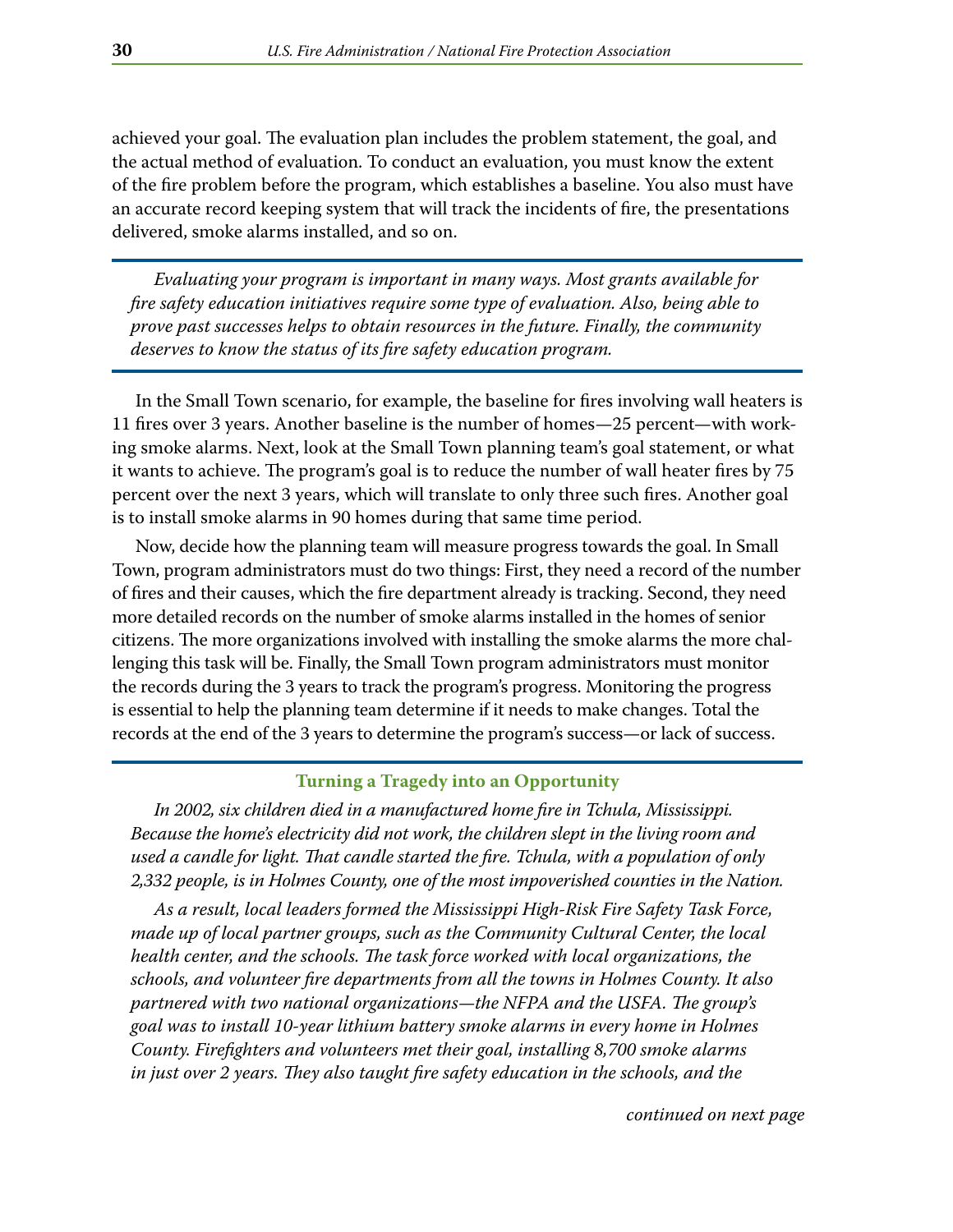*community got involved with Fire Prevention Week activities. The local leader and project coordinator, Margaret Wilson, trained the volunteers to install the alarms correctly and to provide fire prevention and escape messages to all the residents.* 

*The effort took a great deal of organization, including phone calls, home visits, community meetings, publicity in the local media, and fliers posted in places of worship. The task force thanked volunteers with certificates, Wal-Mart gift certificates, and a recognition dinner. Wilson says that having reliable volunteers was the key to the program's success.* 

Your evaluation strategy does not need to be complicated. In fact, simpler usually is better . Detailed evaluation may sound easy during a planning meeting but making it happen is another thing. Detailed evaluations require significant time and recordkeeping. If your planning team does not have any experience evaluating a communitybased program, seek help. Usually the staff of the State Extension Service or the State Health Department includes professionals specifically trained in evaluation . When you ask for help, emphasize that you want an evaluation process that is reasonable and simple to implement.

#### **Summary**

Creating a strategy involves detailed work and a team approach to be successful. The strategy must include what will be done, where it will be done, how it will be done, and who will do it. An evaluation component measures the effectiveness of the program.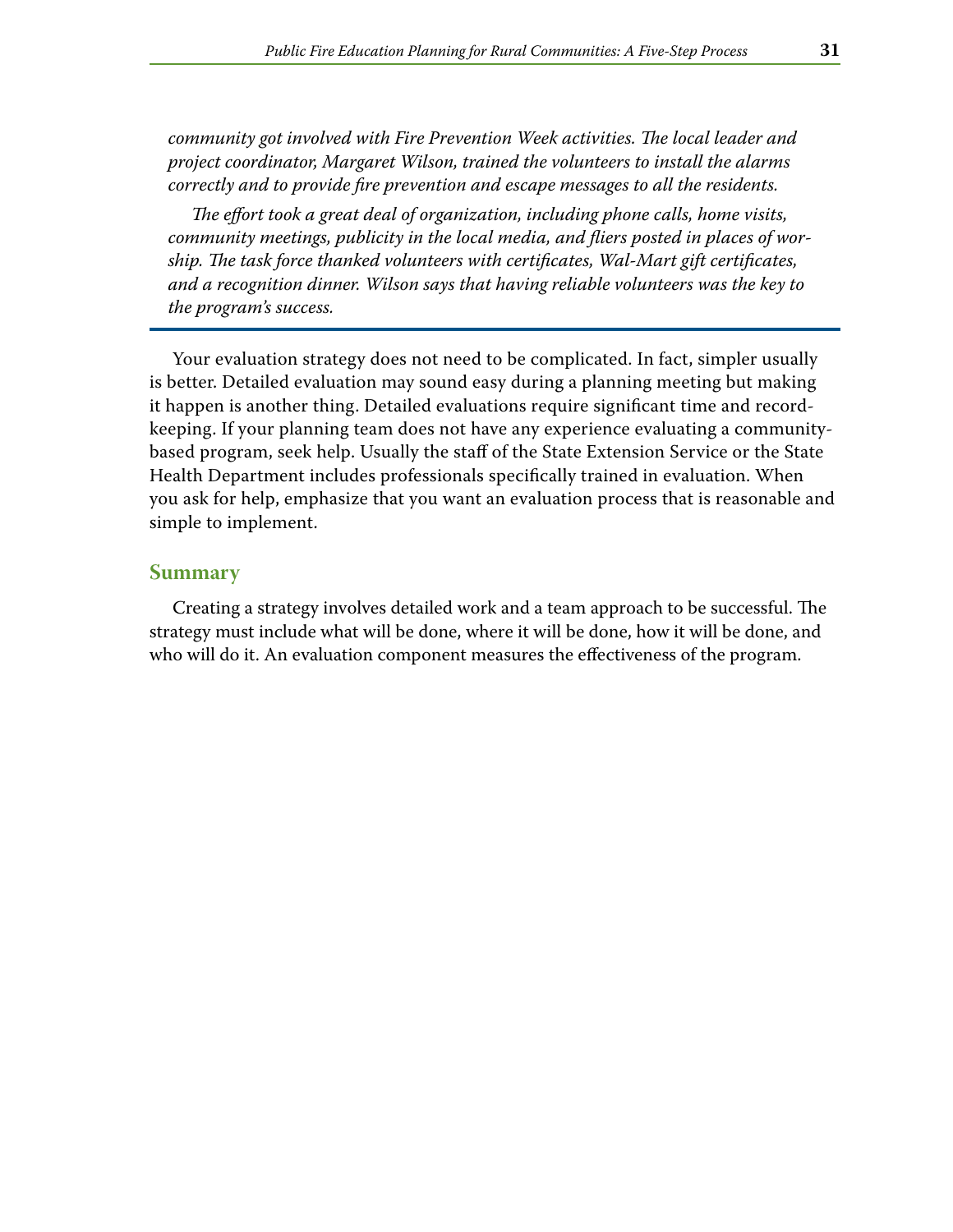# <span id="page-36-0"></span>**Step 4:** *Implement the Strategy in the Community*

**I I** mplementing the strategy involves putting the solutions developed in Step 3 into action. In a sense, Step 4 is where the "rubber meets the road" for your fire safety education program. In the previous steps, you've already determined, or at least discussed, much of what is included in the implementation strategy.

The implementation plan provides the following details:

- how the program will be implemented, including who will do the work and when;
- the roles and responsibilities of each team member;
- checklists that identify the needed implementation steps; and
- any potential problems.

An action plan is a step-by-step outline of what you'll need to get the program started. Sometimes a chart (see Figure 5) can help plan the implementation and monitor progress.

|               |                           | <b>ACTION PLAN</b> | <b>Date</b>             |                       |
|---------------|---------------------------|--------------------|-------------------------|-----------------------|
| Program Goal: |                           |                    |                         |                       |
|               |                           |                    |                         |                       |
| Step#         | <b>Action to Be Taken</b> | <b>Assigned To</b> | <b>Resources Needed</b> | <b>Date Completed</b> |
|               |                           |                    |                         |                       |
|               |                           |                    |                         |                       |
|               |                           |                    |                         |                       |
|               |                           |                    |                         |                       |
|               |                           |                    |                         |                       |
|               |                           |                    |                         |                       |

#### **Figure 5. Action Planning Chart**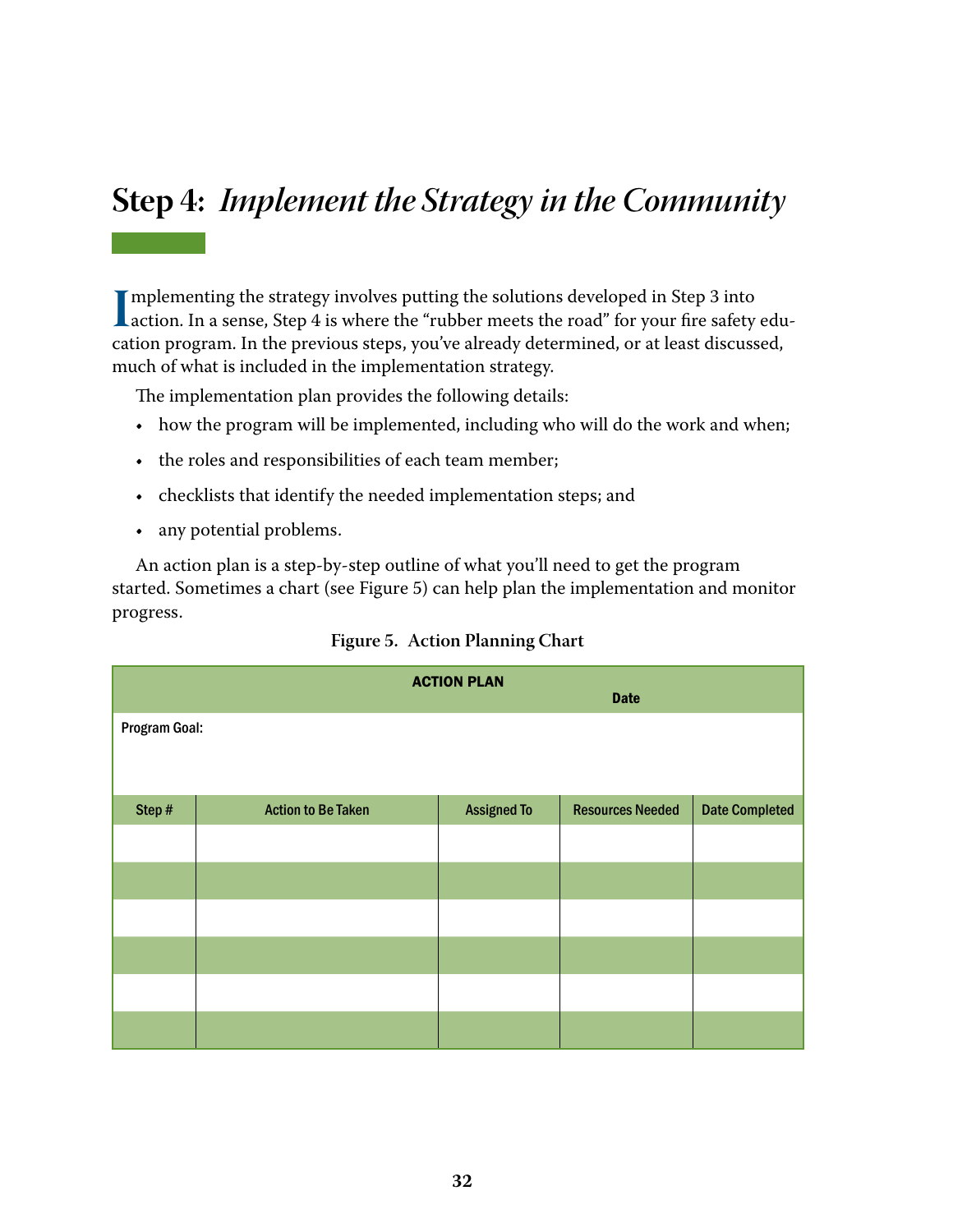The actions in the implementation step are

- 1. Establish responsibilities and a timetable of activities.
- 2. Market the program to the community.
- 3. Start the program activities.
- 4. Monitor the program's progress.
- 5. Periodically report the program's progress.

The planning team and the members of the target groups develop the implementation plan. Often, the planning team is able to develop the plan without any additional assistance or membership. Resist any temptation to put the program into action without taking time to develop an implementation plan. Identifying who is responsible for each task is an important part of the plan. Those involved in implementing the program must be clear on what the team expects of them. A common problem among fire safety education programs is confusion about who is responsible for what, and when it should be done. Your implementation plan will reduce or eliminate this problem.

Remember, you'll need many different tasks done to make the fire safety education program a reality. You'll need some people, for example, to deliver the actual fire safety education presentations to the community and others to track the activity, do the reports, and so on. One important role of the planning team is to match peoples' skills with the needed tasks.

#### **1. Establish Responsibilities and a Timetable of Activities**

You must coordinate the implementation of the program with team members completing the tasks in the proper order. To do this, the planning team should develop a predelivery checklist of everything that must be done before fully delivering the fire safety education program. Think of the predelivery checklist as your checklist for success.

#### **Figure 6. Sample Checklist**

- **Small Town Fire Safety Education Program Predelivery Checklist**
- *Recruit Small Town volunteer firefighters to deliver fire safety education presentations.*
- *Schedule fire safety education presentations at the senior center.*
- *Schedule presentations at AARP and Lions Club meetings.*
- *Make copies of the handout materials.*
- *Send a notice regarding the presentations to the local churches and to the local newspaper.*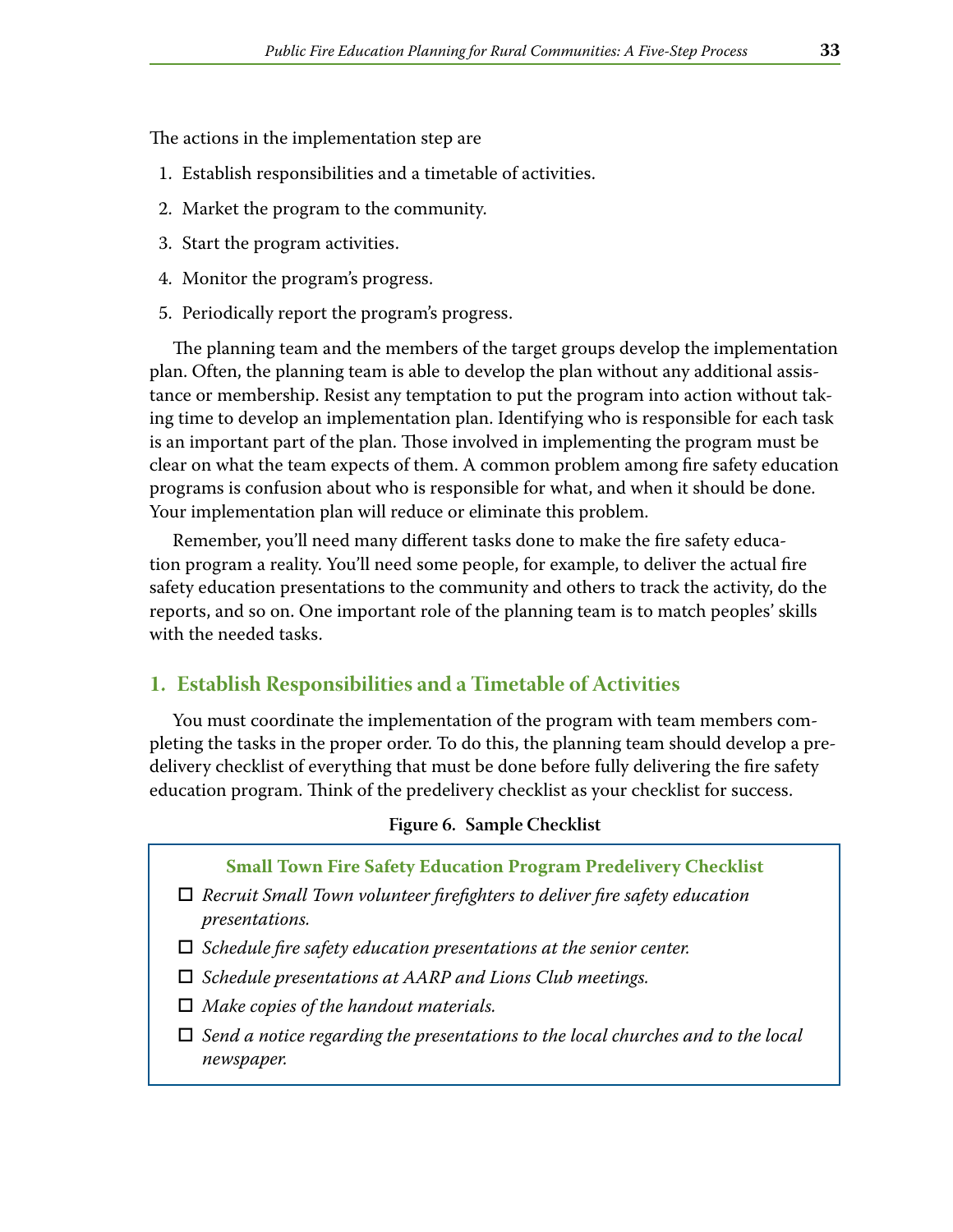In order of completion, the checklist identifies

- the people you should notify about the implementation of the fire safety education program, including team members, target groups, and any other interested parties;
- the equipment and materials needed, which you identified in step 3; and
- • appointments and meetings you need to schedule, including fire safety education presentations that are part of the program.

The checklist is a road map for the tasks that you must complete . It is not, however, foolproof. Expect additional needs to come up as the program gets underway.

Rarely does anyone implement a community fire safety education program without any problems. Some problems, however, are pretty common and can be expected. Have a backup plan for these anticipated problems.

To identify potential problems, bring the program team together with representatives from the target groups. Once you've assembled the group, have an open discussion about the potential problems. Brainstorm problems and feasible solutions. Involving team members who will be directly involved in the implementation of the fire safety education program is especially important, as their experience will be invaluable.

#### **2. Market the Program to the Community**

The program can work only if the community, particularly the target group, is aware of it and its purpose . Make sure you keep the community informed of the program and its progress. Many people in the community will be interested in the program, including members of the planning team, elected officials, sponsors, fellow firefighters, members of the target groups, the general public, and members of the program team involved in the implementation.

The program's marketing information should inform people about the effectiveness of the program in achieving its goal of reducing fire in the community. In other words, you want to let people know the program works! Any future fire safety education program may depend on how well you market the results of this program. When providing information to the public, always use familiar, easy-to-understand terms. Have someone who was not involved in developing the program review the information for clarity. Make any needed changes before releasing the information.

Communicate the following information to the community:

- the details about the program's activities, including the number of presentations, the time and location of the presentations, and so on;
- the goal of the program;
- • the organizations and individuals who helped develop and implement the program;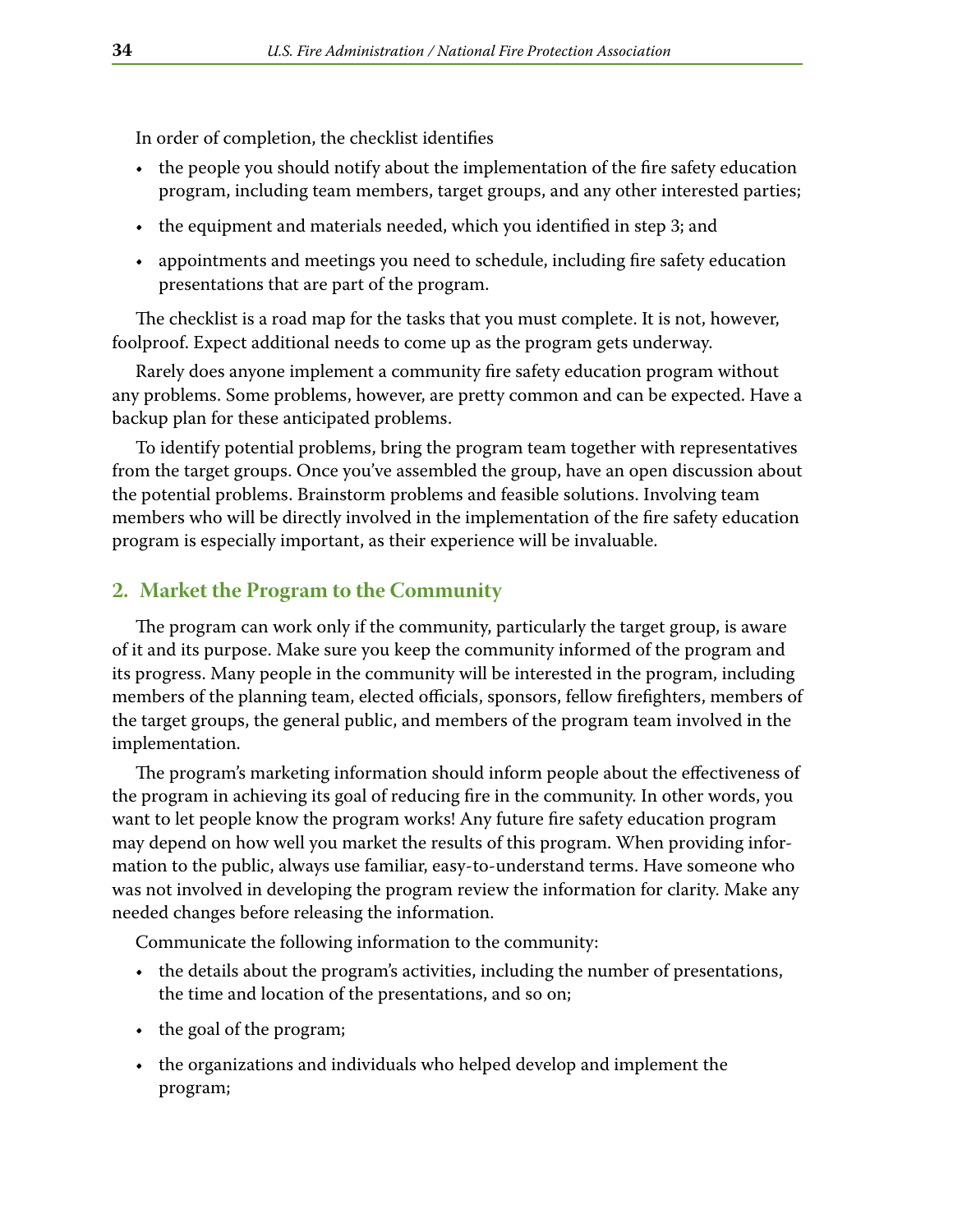- the reasons for the program;
- any anecdotal information about those involved in the program, including members of the target groups; and
- any evidence that the program is working to reduce the number of fires.

You can use several methods to get information to the public. Most likely, no single method will be enough; use at least two simultaneously to ensure everyone gets the information. Some methods are more common than others.

**Local media.** Generally, your local media is the best way to reach the general public, whether through news stories, ads, or letters to the editors. Meet with a local reporter to explain the program and why you need their help. Be specific about what information you want to get out and who you want the information to reach.

If you've chosen a prepared fire safety education program with prepared news releases, use them. Providing local media with a prewritten story greatly increases your chances of getting the story printed. If necessary, make some changes to the story to make it fit your community. Also, always provide pictures when appropriate and available.

**Direct mail.** If the fire safety education program involves a target group in a specific part of town, a direct mail piece sent to every resident in that part of town may be effective. The local Chamber of Commerce, the city or county clerk, or a local utility may provide address lists. Keep your mailing to two pages or less, and make sure the reader can read it and understand it within a few minutes. As a rule, people will ignore or throw away anything that takes longer than 2 or 3 minutes to read.

**Meetings.** One of the most effective methods for communicating your information is through meetings with citizens, which may include church meetings, community groups, and so on. A meeting provides you the opportunity to answer questions and emphasize the importance of the fire safety education program. Consider recruiting someone with experience in media communications to help get information to the community. Consider someone at your local newspaper, college, health department, or a local business with this kind of experience and training.

Some tasks focus on the team rather than the public. One such task is the recognition of team members. Successful fire safety education programs are the result of hard work by people committed to improving the community. These people are willing to sacrifice their time and expertise for the program's goal.

Recognize anyone involved in developing and implementing the program, giving the highest recognition to those who contribute the most. Ways to recognize the efforts of the team include certificates of appreciation, gift certificates to local businesses, items that can be used at home or work, letters of appreciation by local elected officials, and appreciation dinners or other community events. If possible, plan your recognition of team members at a public or community event where a large segment of the community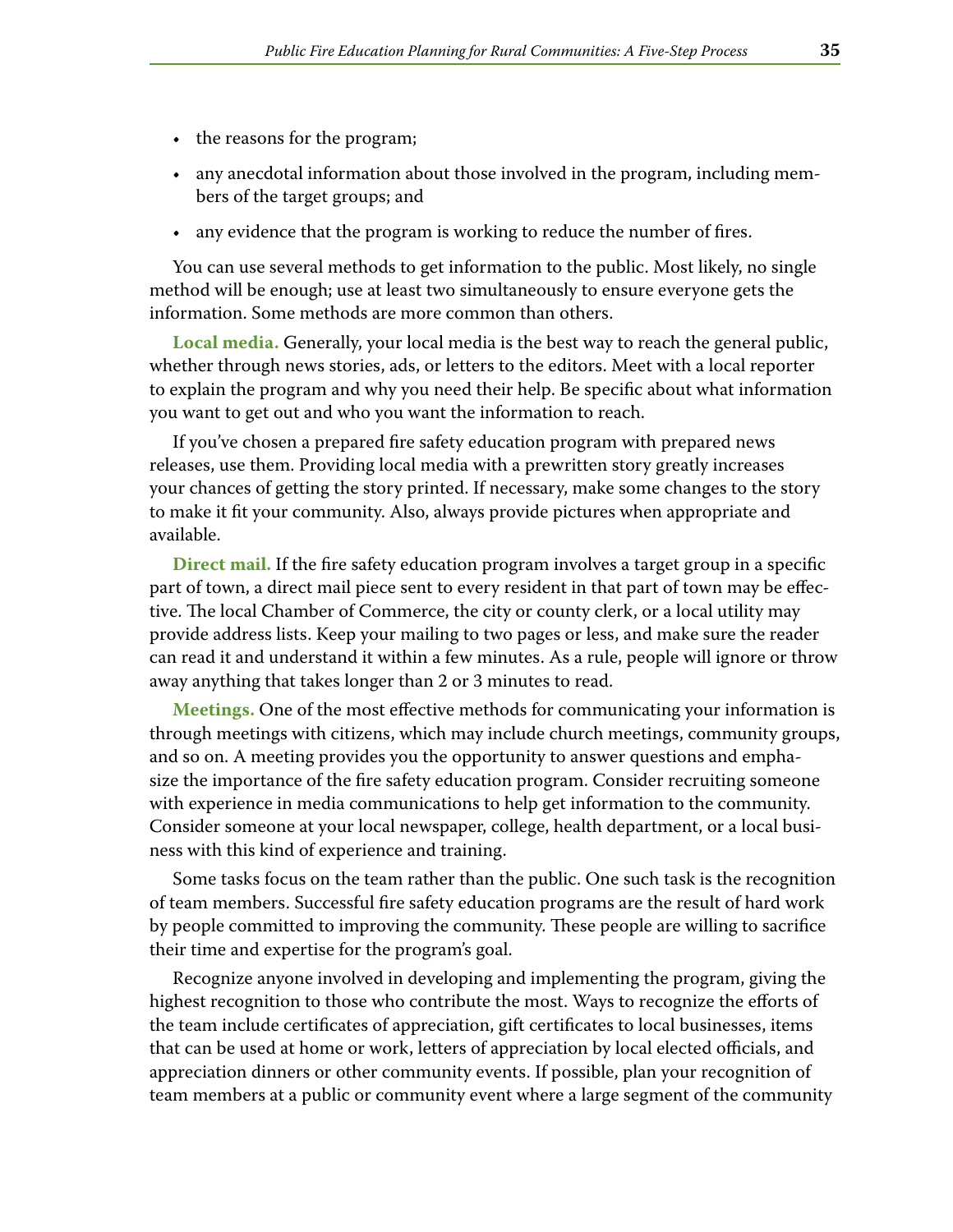gathers, such as an annual dinner, a parade, or a sporting event. The large community presence gives extra meaning to the team members and shows the community the importance of the program.

Regardless of the recognition method, make your recognition sincere and meaningful and send the message that you and the community valued the sacrifice and hard work. Meaningful recognition emphasizes the importance of the contribution and the program's mission. If you do not recognize team members, they may feel you've taken advantage of them, and that the community as a whole will minimize their efforts.

#### **3. Start the Program's Activities**

When you and the team have developed the final program, put everything the team has worked on to use in the implementation. Follow the program implementation plan to avoid any confusion or problems. Use the action plan to guide the implementation. Also, follow through with responsibilities and schedules.

Communication among the team members is critical to the implementation. Keep team members informed on the progress of the implementation, as well as any issues that arise. Personal face-to-face communication is the best, but e-mail will work. Also, consider periodic meetings to discuss the program to provide the team an opportunity to address any problems and come up with appropriate solutions.

#### **4. Monitor the Program's Progress**

Remember to monitor the progress of your fire safety education program by following the action plan . Everything needed to monitor the program should be in place *before* you implement the fire safety education program . Following through with commitments and responsibilities is sometimes all you'll need .

To monitor progress, visit with team members actually doing the program, who can give you timely, direct feedback, as well as anecdotes helpful for the evaluation and for marketing the program to the community.

#### **5. Periodically Report the Program's Progress**

Throughout the implementation of your program, periodically communicate progress to the program team and the community . The program team includes not only those working directly on the program, but also any elected officials, appointed officials, and community leaders who supported developing the program . The community includes the target groups, as well as the community at large .

Direct communication, including verbal updates at meetings, is the most effective way to report progress to the program team. When verbal updates are not possible or timely, use written or e-mail communication, keeping it concise, succinct, and no more than one page.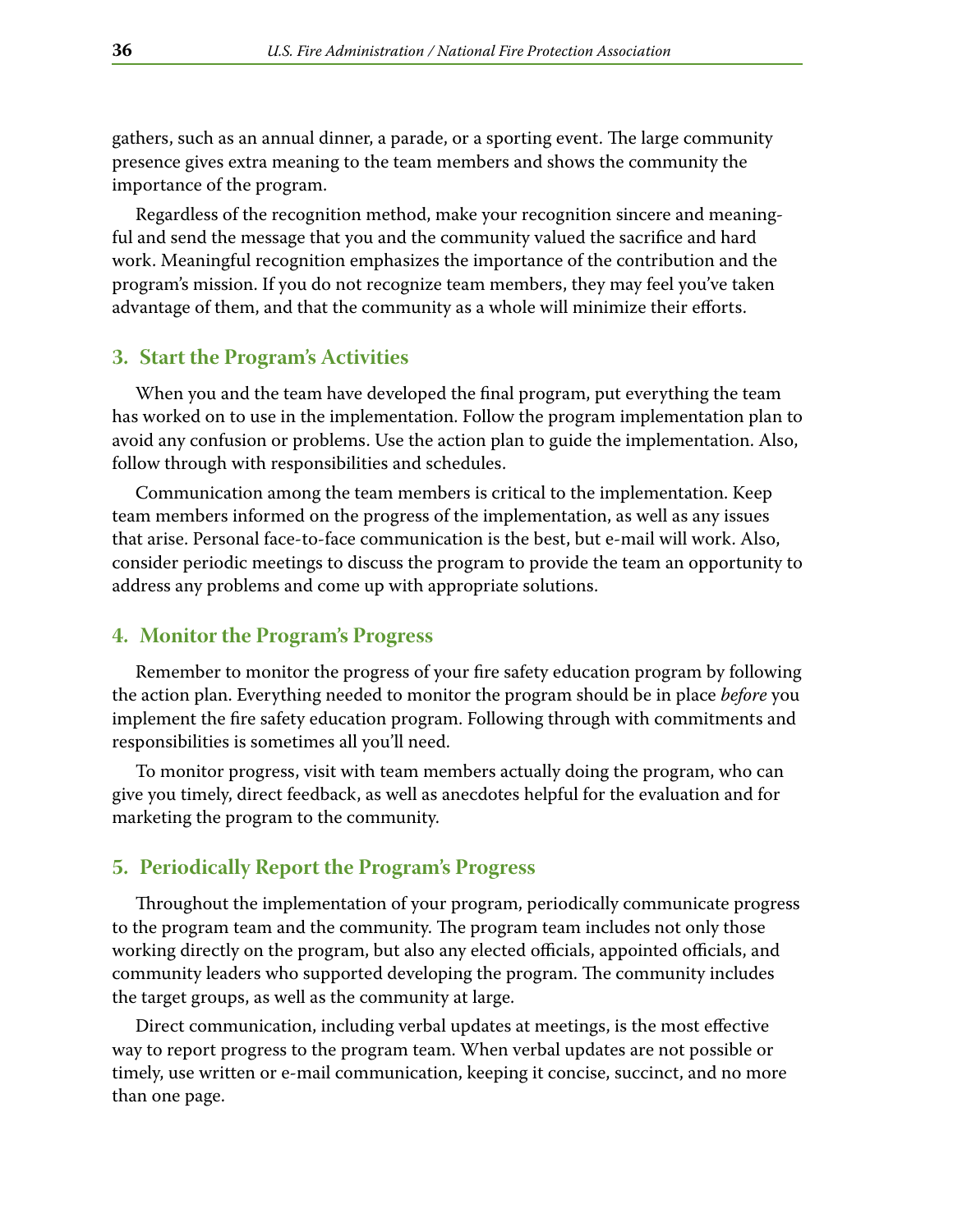The local media is a great outlet for communicating with the community and target groups. Again, keep your information concise and succinct and provide an update only when you have something worthy to report. Too-frequent reports lose their impact. In a sense, your progress report should be worthy of a headline. Report the information of interest to the program team and to the community, including:

- human interest stories of how the program prevented a fire or injury to a local family;
- completion of major benchmarks in the program, such as mounting 500 smoke alarms in the first month;
- the completion of a program goal or objective;
- the accomplishments of the program at the end of a chosen period, such as the 2-year anniversary;
- award of a major grant or other resource; and
- recognition of the program by a government agency, such as the State Fire Marshal.

Remember, the information must be timely—old news will have no importance.

Finally, monitoring the progress of your program may mean revising the program. If you are not making progress towards your goals, you and the team may have to revise the original plan.

*For more information and tips on marketing your fire safety education program and your fire department to the community, order a copy of the USFA manual*  Strategies for Marketing Your Fire Department Today and Beyond *at no cost through the USFA's Web site* [www.usfa.dhs.gov](http://www.usfa.dhs.gov)

#### **Summary**

Implementing the strategy involves putting the plan into action in the community. Sometimes, you'll need to revise the program for continued progress. Marketing the program to the community is an important part of implementation that you should not overlook. Monitoring the progress of the program and preparing regular progress reports are important, as well.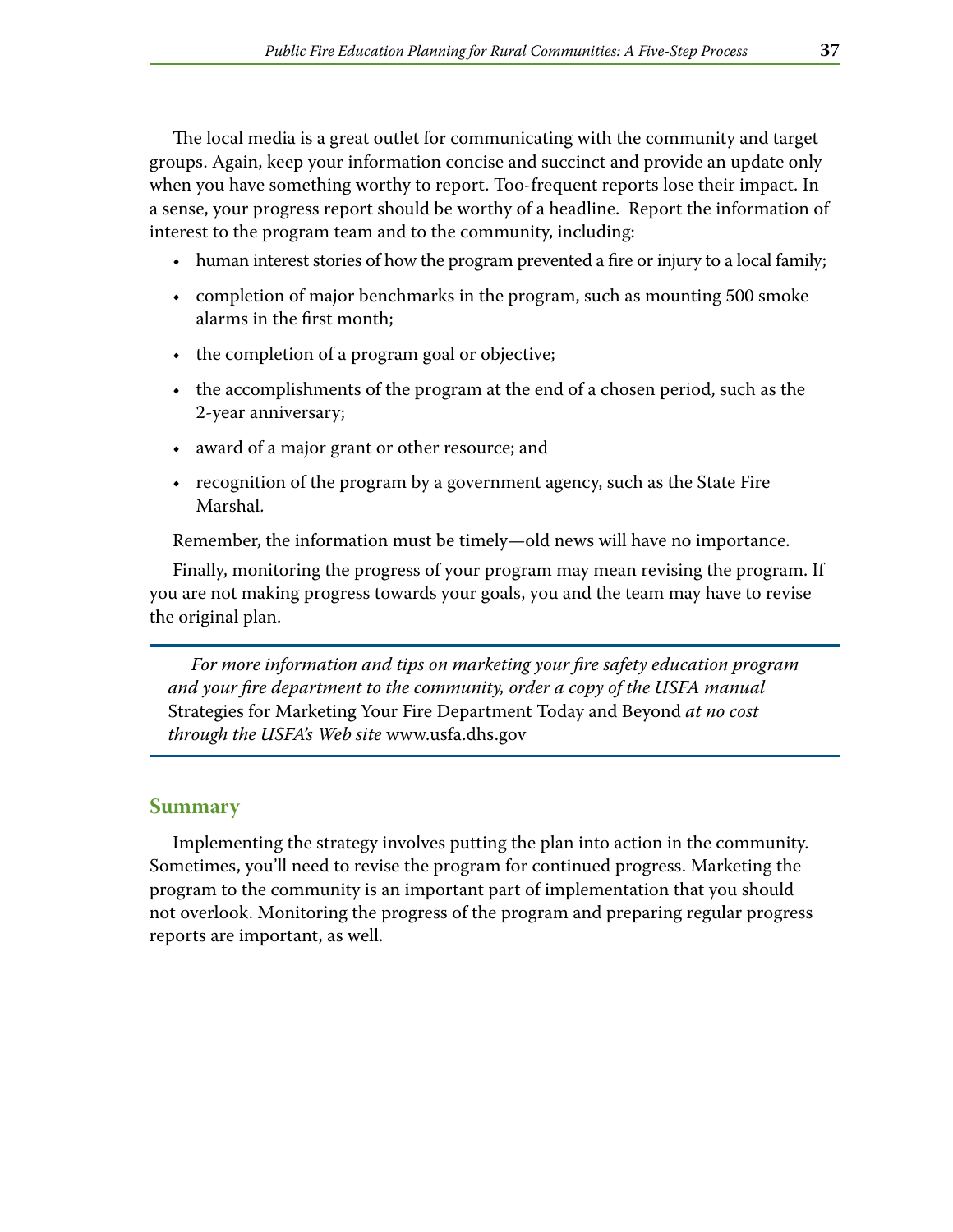## <span id="page-42-0"></span>**Step 5:** *Evaluate the Results*

The primary goal of the evaluation process is to demonstrate that your fire safety edu-<br>cation program is reaching the target groups in the community and is achieving the<br>desired results. In other words, evaluation is all cation program is reaching the target groups in the community and is achieving the desired results. In other words, evaluation is all about determining whether you achieved the program's goal. There is much at stake in the evaluation process, and because of that it is very important and must be given appropriate effort.

Often, people overlook, or intentionally skip, the evaluation step. Fire departments generally give three reasons for not evaluating fire safety education programs—fear of working with statistics, fear that a good evaluation may identify problems in the program, and lack of evaluation experience.

Many people believe that evaluation involves difficult, complex math formulas and calculations, which is simply not true. Evaluation involves identifying the current problem, determining the future fire loss you are working towards, making some comparisons, and reaching some conclusions about the results of the program. Simple math is more than adequate.

Many fire departments and planning teams don't know how to evaluate a fire safety education program. Fortunately, help is readily available from numerous sources, including the USFA, the NFPA, local teachers and college instructors, public health officials;, extension agents, mental health officials, and the State Fire Marshal's Office. Available resources include evaluation manuals and handbooks, reports of successful programs, and staff members who can help design an evaluation strategy.

A good evaluation process will prove that your program achieved its goal. Failure to evaluate may result in a less-than-successful program. Seeking help from others who regularly conduct evaluations will be a wise investment.

The actions in the evaluation step are:

- 1. Collect program data.
- 2. Compare data.
- 3. Modify the program when needed.
- 4. Report program results.

Evaluation involves comparing the community's fire problem after the program with the fire problem before the program.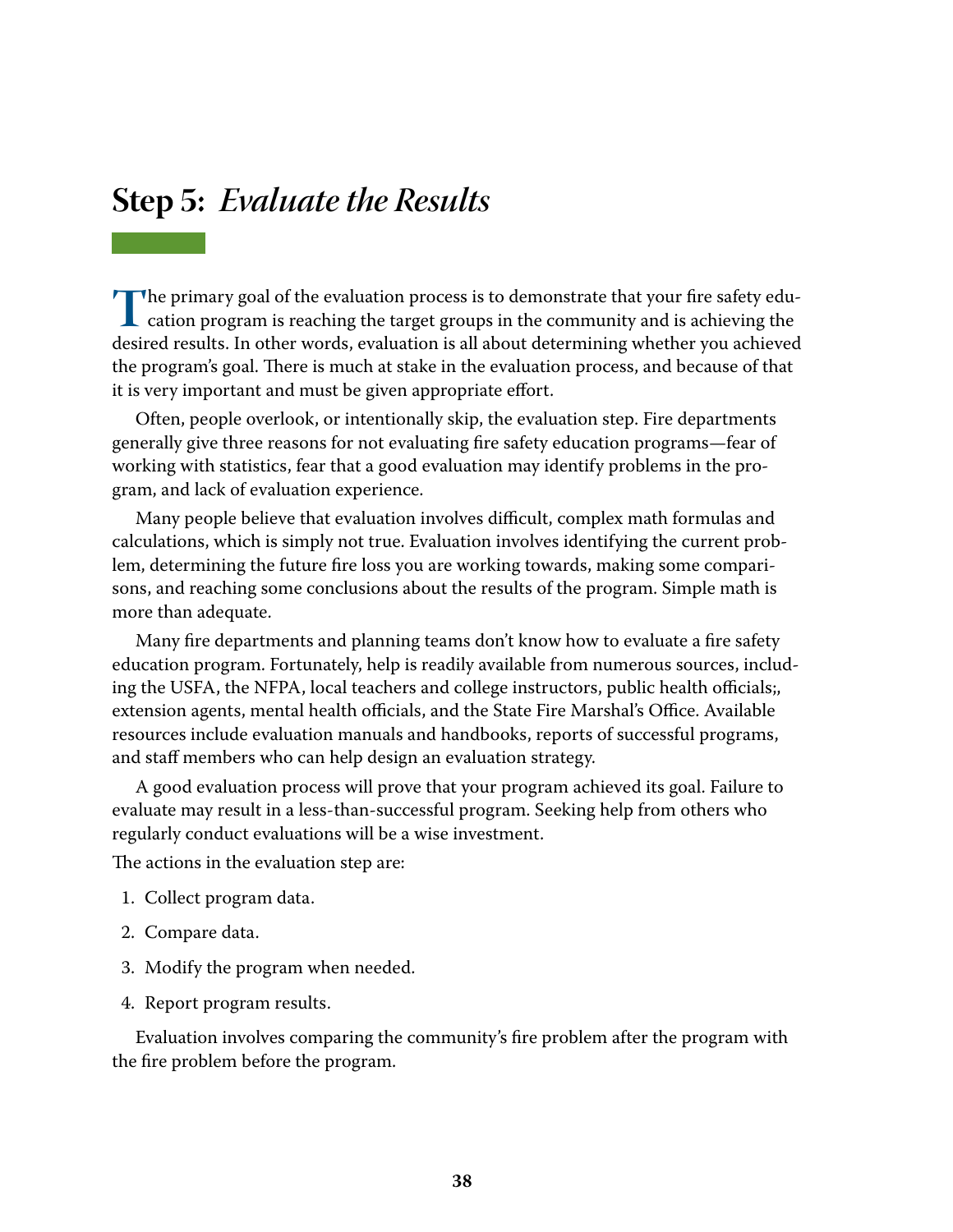*For evaluation to be effective you must have accurate information on the local fire problem. You should have addressed this issue in Step 1. The old saying, "garbage in, garbage out" certainly applies to the quality of your evaluation process. Before proceeding it may be helpful to review the information in Step 1: Conduct a Community Analysis.* 

Evaluate two areas, the first of which is the program's activity, which includes the amount of work done by the team members. In the Small Town scenario, for example, the team had a goal to install smoke alarms in 30 homes each year, which is a program activity. Other activities include the number of fire safety education presentations delivered, community events attended, and news articles published.

Keep in mind that activities don't always reduce the fire problem. Generally, welldesigned activities will reduce the fire problem. Sometimes, though, the activities do not reduce the fire problem. In short, don't assume that doing lots of things always will reduce the fire problem.

Also evaluate the impact of the program. The impact is the effect the program has on the actual fire problem. In Small Town, for example, the team had a goal to reduce the number of residential fires involving wall heaters by 75 percent over 3 years. The impact of the program will be the actual reduction of those fires after 3 years of fire safety education activities. If, during the 3 years of the program, the town experienced only two wall heater-related fires, the impact of the program was a 75 percent reduction in the number of fires. Always remember that impact measures the actual change in the fire problem the planning team identified in the community profile. You cannot determine impact without accurate data on the fire problem.

#### **1. Collect Program Data**

In Step 1, your planning team developed a community profile that described the fire problem in your community. In that process you identified a specific fire loss, which may have included the number of fires, the types of fire, the people affected by the fires, and so on. This starting-point profile information is known as baseline data, and you will use it in the evaluation process .

The profile information on your community's fire problem may include the frequency of the fires; location of the fires; the time, day, and month or the incidents; the cost in terms of economic loss, loss of life, and injuries; and the cause of the fires.

#### **2. Compare Data**

Doing your evaluation well and early can provide the framework to set up a successful fire safety education program. Establish a starting point—or baseline—and identify a destination or goal—or benchmark. You identified the baseline data in the community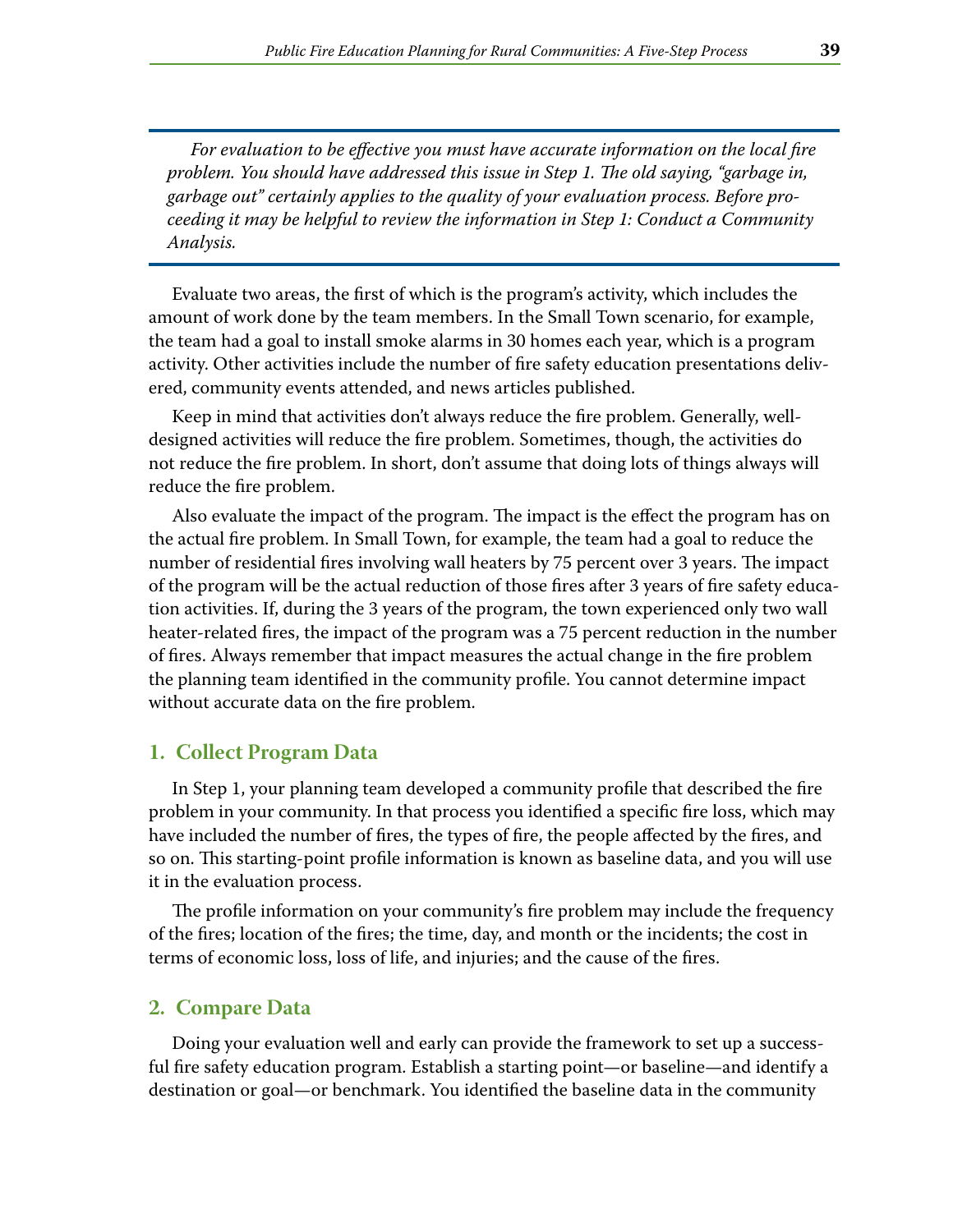profile and you developed the benchmarks, or program goals, in Step 3. The benchmarks are the desired change as a result of the fire safety education program.

A review of the Small Town scenario helps illustrate this concept.

#### **3. Modify the Program When Needed**

Monitoring the progress of your program is important and is why the evaluation strategy measures both activity and impact. Following through with each can provide tangible evidence that the fire safety education program is moving towards its goal. Evaluation must be valid and objective to measure exactly what you want to measure without bias or prejudice.

Usually, impact evaluation is a long-term process and, as such, is difficult to complete before the program ends. Measuring the impact of the program on the fire problem may take three to five years. As the program progress you can, however, measure the program activity by comparing the actual program activity against the goals of the program. This comparison can provide you and your team with valuable information about the progress of the program.

If one of the program goals was to deliver 15 fire safety education presentations a year to elementary school children, for example, and you only delivered 5 in the first year, you know you need to modify the program. Maybe you need to change your presentations to the schools or maybe you need to recruit more educators. Regardless, you know that you have to change something to get the program back on track.

#### **Small Town Scenario**

*Community Profile (Problem Statement): Wall heaters cause 75 percent of the fires in our community—eight fires in the past 3 years. More than half of the residential fires involved retired citizens living in older homes. Most of the unattended fires resulted from a malfunction of the heater, or combustible materials too close to the heater. Also, only one in four homes in Small Town have working smoke alarms.*

*The Small Town Volunteer Fire Department proposes developing a fire safety education program to address the wall heater fire problem among retired citizens. The reasons for this fire safety education program include*

- *• A majority of the residential fires in Small Town involve gas wall heaters.*
- *• These fires affect our retired senior citizens, a group that is at highest risk from fire.*
- *• Seventy-five percent of our community's homes do not have working smoking alarms.*
- *• A fire safety education program has a strong potential for reducing the fire problem involving senior citizens in Small Town.*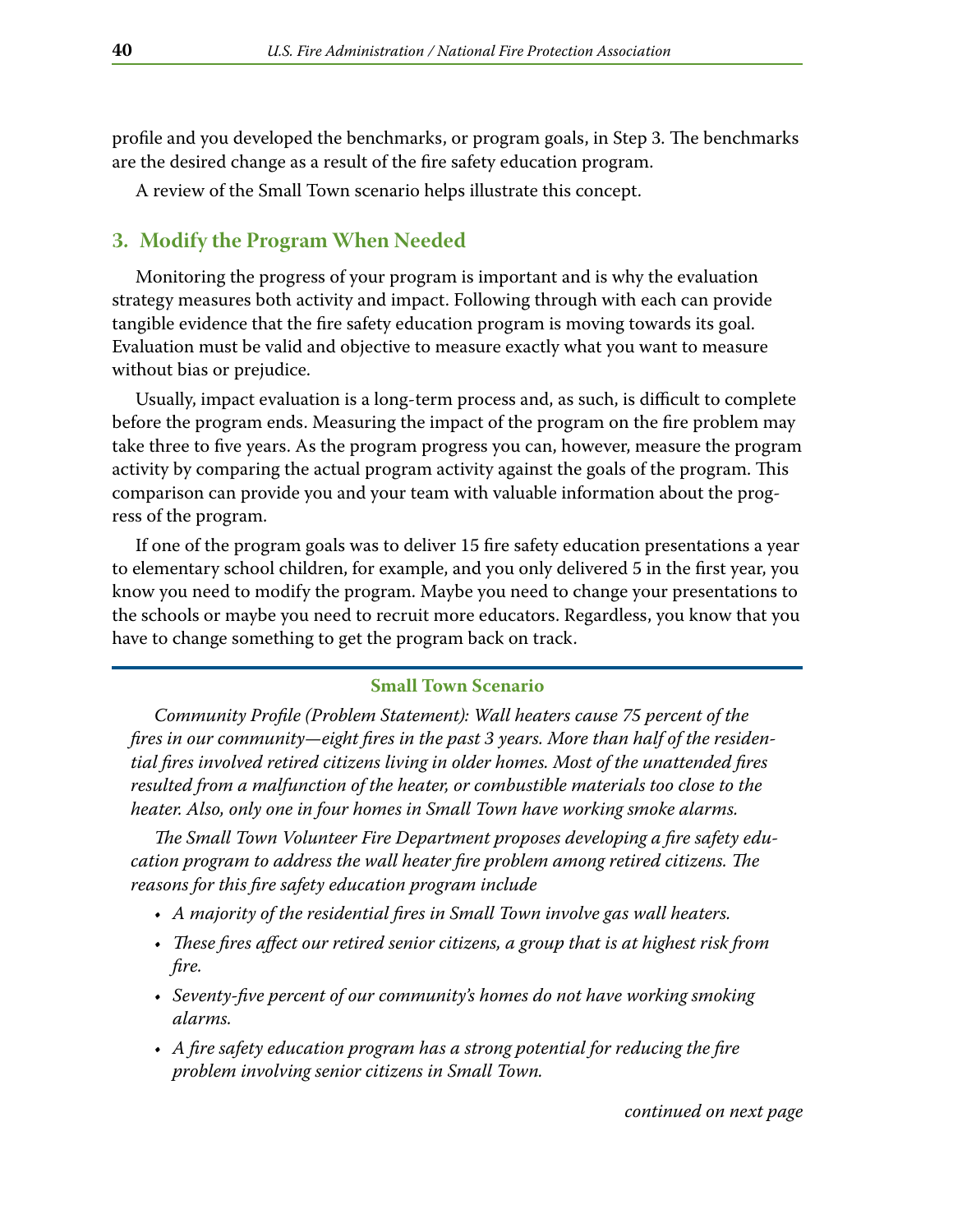*The eight fires involving wall heaters in the past 3 years, and the mere 25 percent of the homes in Small Town having smoke alarms constitute the baseline. The program's goal is to decrease the number of residential fires involving wall heaters by 75 percent over 3 years and install smoke alarms in 30 homes of older residents each year for the next 3 years.*

*Reducing residential fires involving wall heaters by 75 percent over 3 years and installing smoke alarms in at least 30 homes of older residents each year for the next 3 years are the benchmarks.*

*Small Town can use its fire reports to measure the impact of the fire safety education program. The fire reports will identify the cause of any residential fire.*

*Small Town can use program reports to measure program activity by examining the number of smoke alarms installed each year. Team members installing the alarms must, however, keep accurate reports, including identifying that the home was that of an older resident.*

Of course, if the end-of-program evaluation results show that you did not achieve your goals, the planning team will have to figure out why. The team should be able to identify what to change and incorporate those changes into the next program or in the modification of the current program.

#### **4. Report Program Results**

Share results of the evaluation process with the planning team, your fire department, the target groups, political leaders and decisionmakers, and the community in general. Once your team has developed some conclusions from the evaluation, provide that information to the planning team. In fact, it is best to hold a team meeting to review and discuss the results.

At this point you and your team should have decided whether you need to modify the fire safety education program. If the team decides it must modify the program, inform everyone involved of the decision and the reasons for the modification.

Once you've completed the program, report the results of the program to the target audience, the organizations involved, and the community. Use the conclusions from the evaluation process as the basis for the report, and let them determine the report's length.

Generally, the program report should include

- the problem statement;
- the community profile;
- the program's goals;
- an overview of the program, including partners and supporting organizations;
- a summary of the activities undertaken during the program;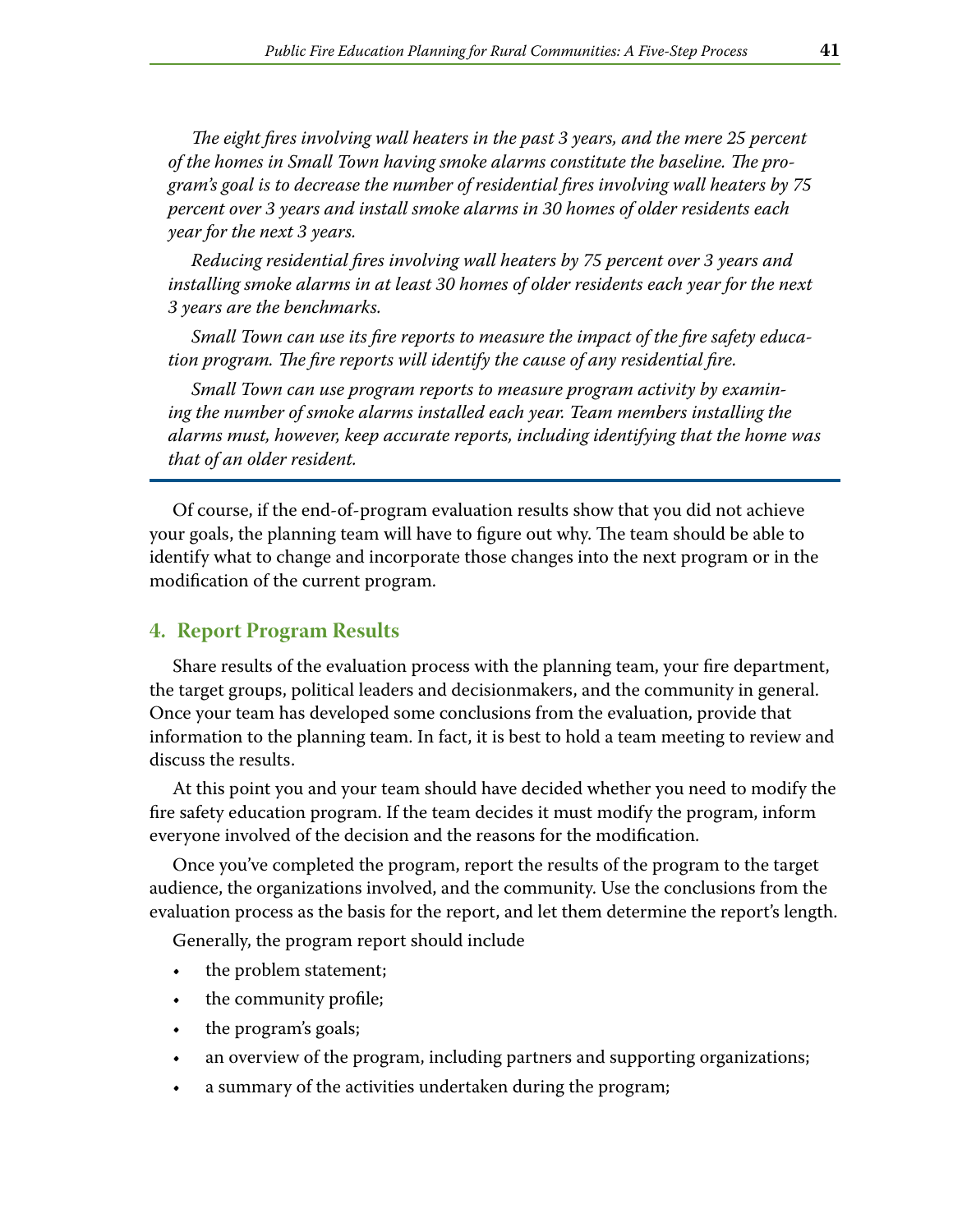- • highlights of the program, including anecdotal stories;
- the impact of the program in terms of the fire problem;
- • a summary of the conclusions; and
- • any recommendations.

#### **Summary**

Some steps are essential to perform a successful evaluation. First, you and your team must commit to the evaluation knowing that the process will take time and effort. Then, if you need help, ask someone with experience in performing evaluations. You must complete the evaluation as you designed it. Keep an open mind and be prepared to make changes based on the findings of your evaluation.